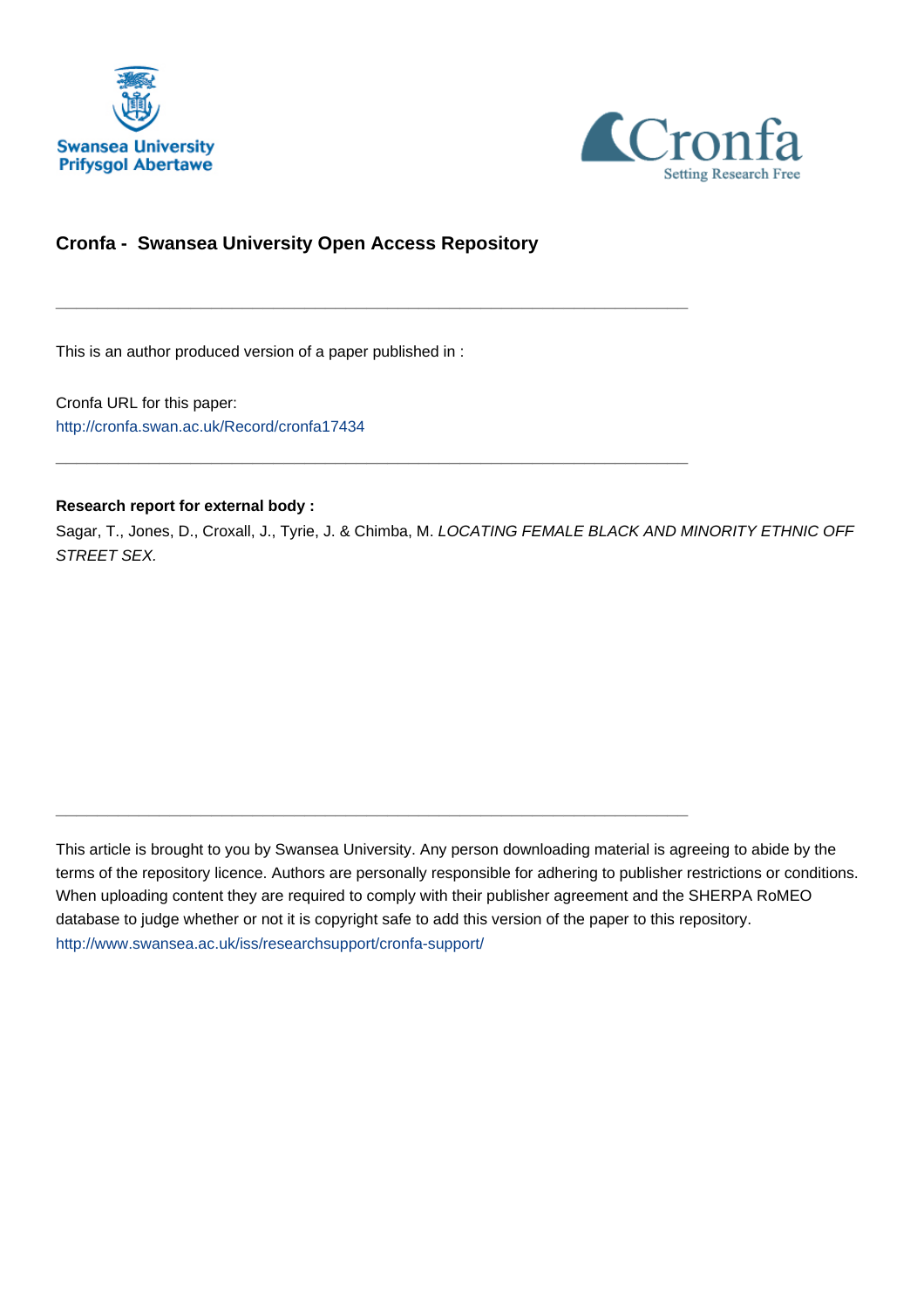



Supported by the Safer Capital Partnership Working Together Making Cardiff Safer  $\theta$ 

V





Llywodraeth Cynulliad Cymru Welsh Assembly Government

# LOCATING FEMALE BLACK AND MINORITY ETHNIC OFF STREET SEX WORKERS IN CARDIFF

## Report produced by:

Dr Tracey Sagar, Debbie Jones, Jodie Croxall, Jacky Tyrie, Swansea University and Dr Mwenya Chimba, BAWSO

March 2011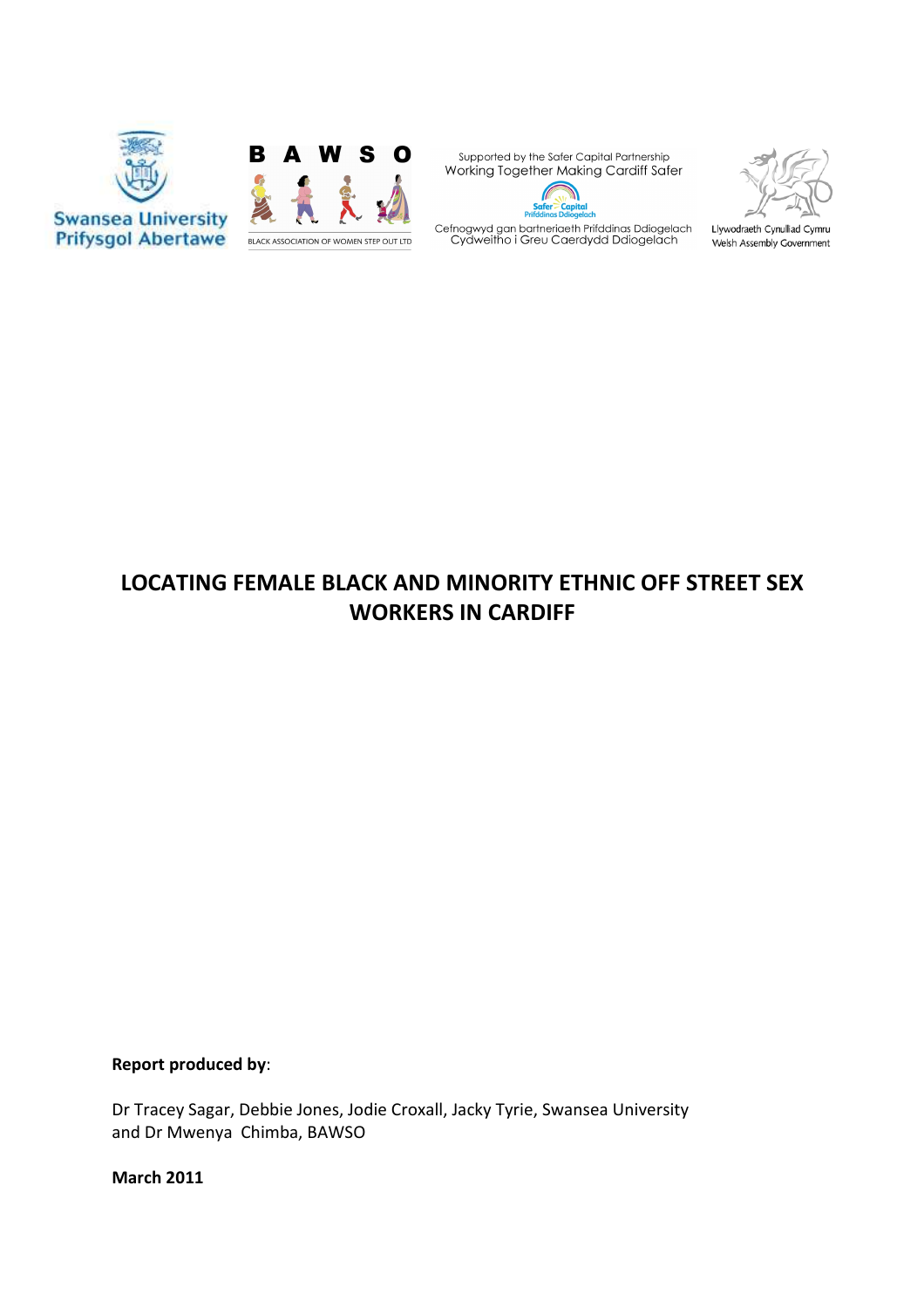# Contents Page

|                                                                | Page |
|----------------------------------------------------------------|------|
| <b>Acknowledgements</b>                                        | 1    |
| <b>Authors</b>                                                 | 2    |
| <b>EXECUTIVE SUMMARY</b>                                       | 4    |
| Introduction                                                   | 4    |
| Methodology                                                    | 4    |
| Summary of key findings                                        | 5    |
| Summary of key recommendations                                 | 6    |
| <b>Section 1: INTRODUCTION</b>                                 | 7    |
| Background to the study                                        | 7    |
| Partnership work and policy development in Cardiff             | 9    |
| Structure of the report                                        | 10   |
| Definitions / terms used in the report                         | 10   |
| <b>Section 2: AIMS AND METHODOLOGY</b>                         | 14   |
| Aims of the Research                                           | 14   |
| Demographics of the study area                                 | 14   |
| Methodological Framework                                       | 15   |
| <b>Exploratory Research</b>                                    | 15   |
| <b>Ethical considerations</b>                                  | 16   |
| Research design and methods used                               | 18   |
| Target population and sampling                                 | 20   |
| <b>Contacting Participants</b>                                 | 20   |
| Barriers / challenges to the research                          | 22   |
| <b>Section 3: LITERATURE REVIEW</b>                            | 25   |
| Off street sex work and BME sex workers: knowledge from the UK | 25   |
| <b>BME Services in Cardiff</b>                                 | 28   |
| Off street sex work research and policy development in Cardiff | 28   |
| Section 4: FINDINGS: BME FEMALE SEX WORKERS IN CARDIFF         | 30   |
| Demographics                                                   | 30   |
| Descriptive profiles                                           | 31   |
| Profile summary                                                | 44   |
| Interviews with sex worker managers                            | 47   |
| <b>Section 5: DISCUSSION</b>                                   | 50   |
| <b>BME sex workers in Cardiff</b>                              | 50   |
| The need for Outreach services                                 | 51   |
| Accessing closed markets and policy development                | 52   |
| Migrant sex workers and trafficked sex workers                 | 53   |
| <b>Section 6: RECOMMENDATIONS</b>                              | 54   |
| Short-term recommendations                                     | 54   |
| Mid-term / long-term recommendations                           | 54   |
| Policy considerations                                          | 55   |
| Further research                                               | 55   |
| <b>REFERENCES</b>                                              | 57   |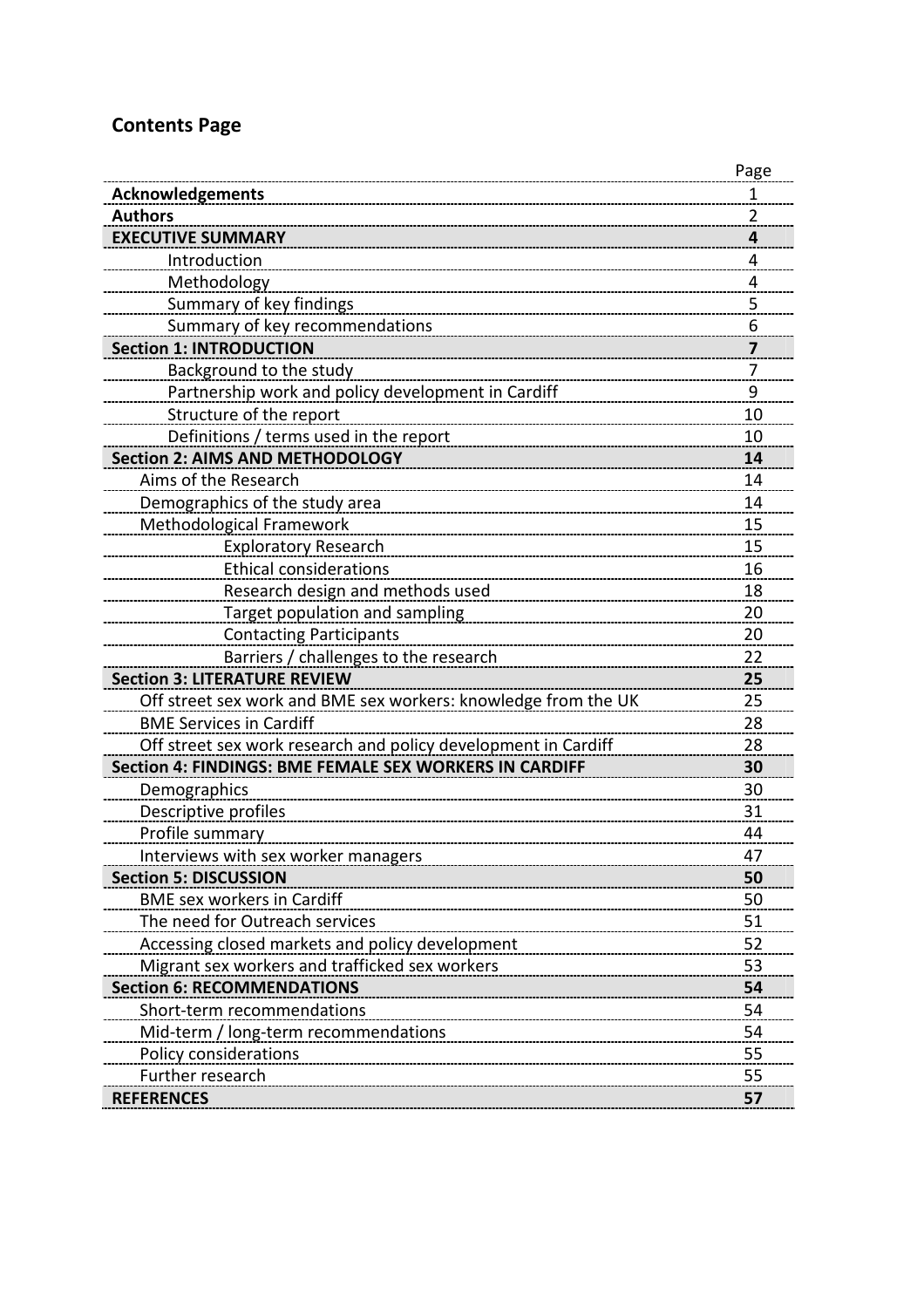## Acknowledgements

We would like to express our gratitude to the Black Association of Women Step Out (BAWSO) for acting as 'gatekeepers' in this research project and for the information provided by the organisation which contributed to the writing of this report.

A special thank you is also extended to Pete Clark, National Director of Terrence Higgins Trust Cymru (THT) who offered his support for this project. The report draws on data collected during the research project 'Off Street Sex Work in Cardiff: Identifying Service Provision Needs' (Sagar, Jones and Clark, 2011) which was carried out by Swansea University in association with THT and funded by MAC Aids.

While little is known in Cardiff regarding off street sex workers, even less is known about off street female BME sex workers, and access is to this group of women is particularly problematic. Thus we are extremely grateful to the Welsh Assembly Government and Safer Capital for funding this exploratory research.

We would also like to take this opportunity to thank the many professionals and front line service providers who are members of the Cardiff Sex Worker Forum (The Forum). With the support of The Forum, Swansea University and partner organisations have been able to build up a sound evidence base in relation to both street based sex work and off street sex work in Cardiff. This evidence will assist the development of a strategic policy framework for sex work in Cardiff.

BAWSO would also like to extend a personal thank you to the Foundation for Refugee Education (FREd) for their assistance in providing access to potential participants.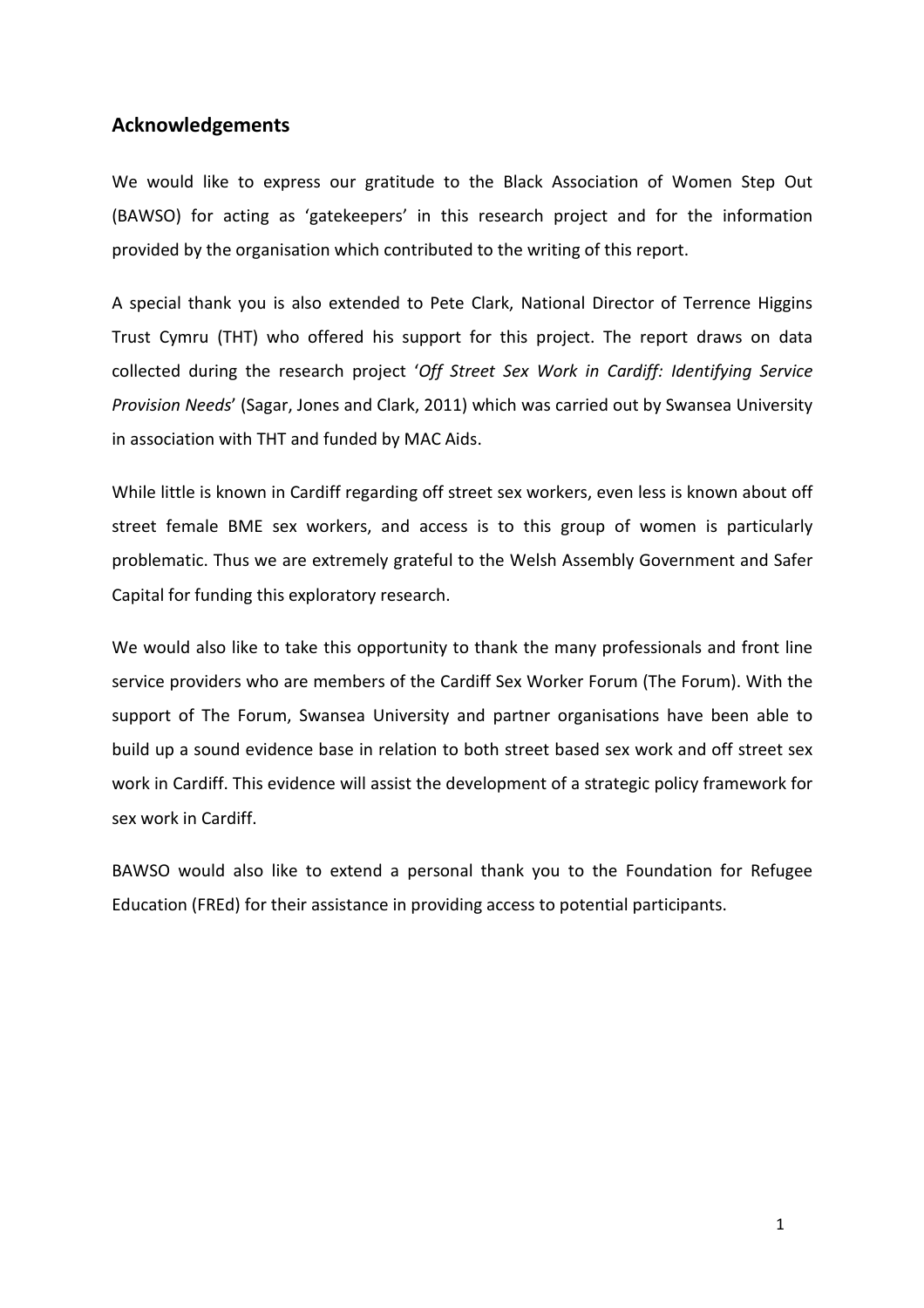### Authors

Acknowledging the recommendations in the literature regarding the benefits of adopting a multi-disciplinary approach to researching issues involving race and ethnicity, this study was conducted by researchers from a number of disciplines. The project team was led by Dr Tracey Sagar and conducted in partnership with BAWSO. A note about the authors is detailed below.

Dr Tracey Sagar LLB PhD: Lecturer in Criminology and Social Policy, Centre for Criminology and Criminal Justice, Swansea University. Dr Tracey Sagar is Academic Advisor to the Cardiff Sex Worker Forum; Coordinator of and Academic Representative to the All Wales Network of Sex Work Projects; Academic Representative to the UK Network of Sex Work Projects and Principle Investigator on the All Wales – Sex Work Research Wales project.

Debbie Jones BSc Econ and Social Studies (Hons): Research Assistant, Centre for Criminal Justice and Criminology, Swansea University. Debbie Jones is an Academic Advisor to the Cardiff Sex Worker Forum; member of the All Wales Network of Sex Work Projects and the UK Network of Sex Work Projects and research assistant on the All Wales – Sex Work Research Wales project. Debbie is also a member of the Gwent Police Consultation Group on Human Trafficking.

Jodie Croxall Bsc Econ Social Policy (Hons): Lecturer in Social Policy, College of Human and Health Sciences, Swansea University. Jodie Croxall's principal research interests concern the way in which society makes provisions against social risks and the relationship between social / economic / political change and the impact on policy development. She is particularly interested in how the needs of vulnerable individuals are met by policies, initiatives and services. Jodie is a member of the Social Policy Association.

Jacky Tyrie BSc Econ MSc Econ: Researcher and Tutor, College of Human and Health Sciences, Swansea University. Jacky Tyrie is an academic tutor in gender, children rights and research methods. She specialises in mixed methodology research and has worked on projects funded by UNICEF and the Welsh Assembly Government. Jacky is also near completion of her PhD examining gender and access to rights in Wales for young people.

2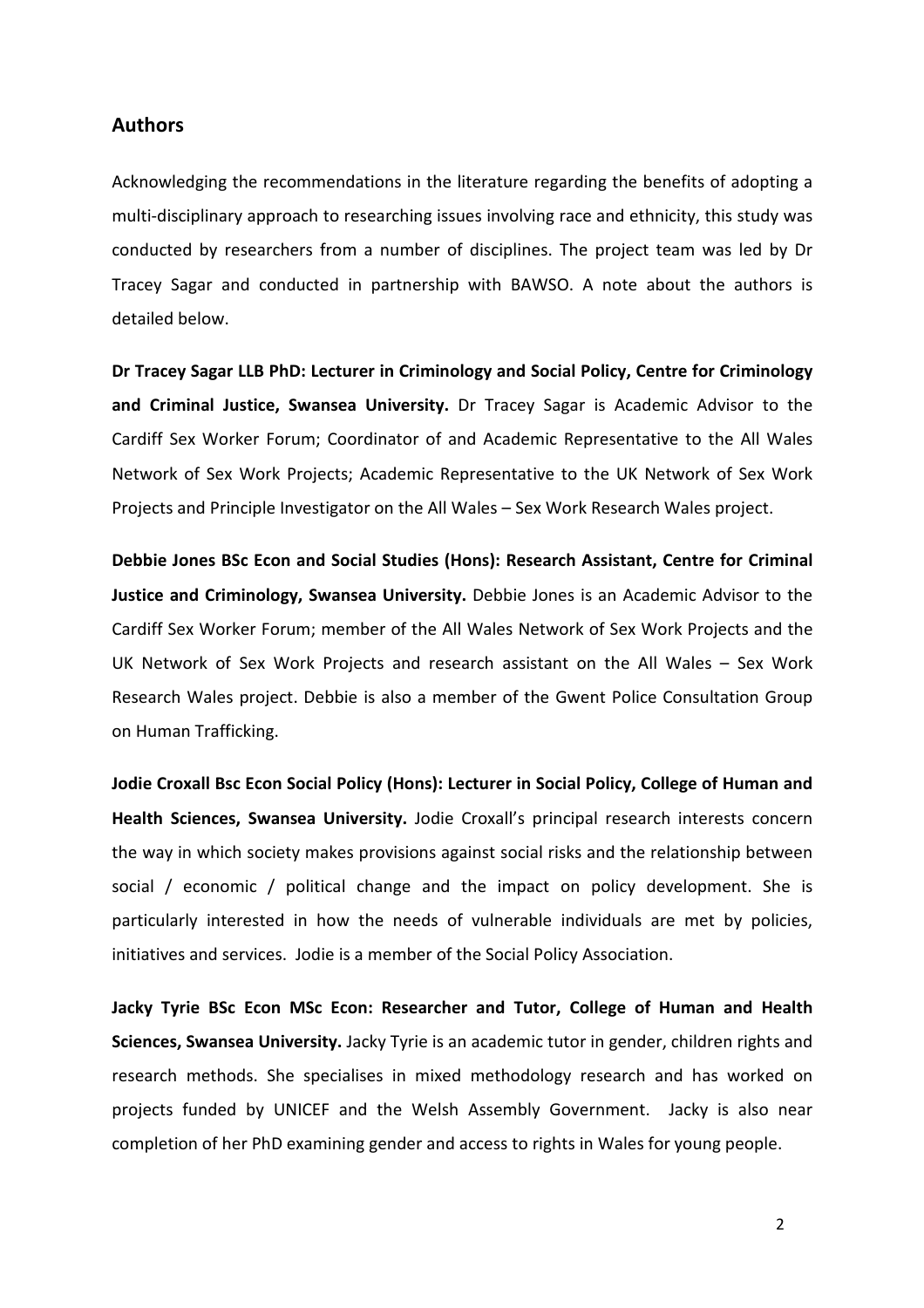Dr Mwenya Chimba BSc Econ MA PhD: Development, Research and Information Manager, Black Association of Women Step Out (BAWSO). Dr Mwenya Chimba's work at BAWSO allows her to draw links between academia, practice and policy in an effort to alleviate the situations of women and children experiencing or at risk of violence. Her research interests include feminist media, cultural studies, gender, women and democracy, as well as the social representation of minority groups.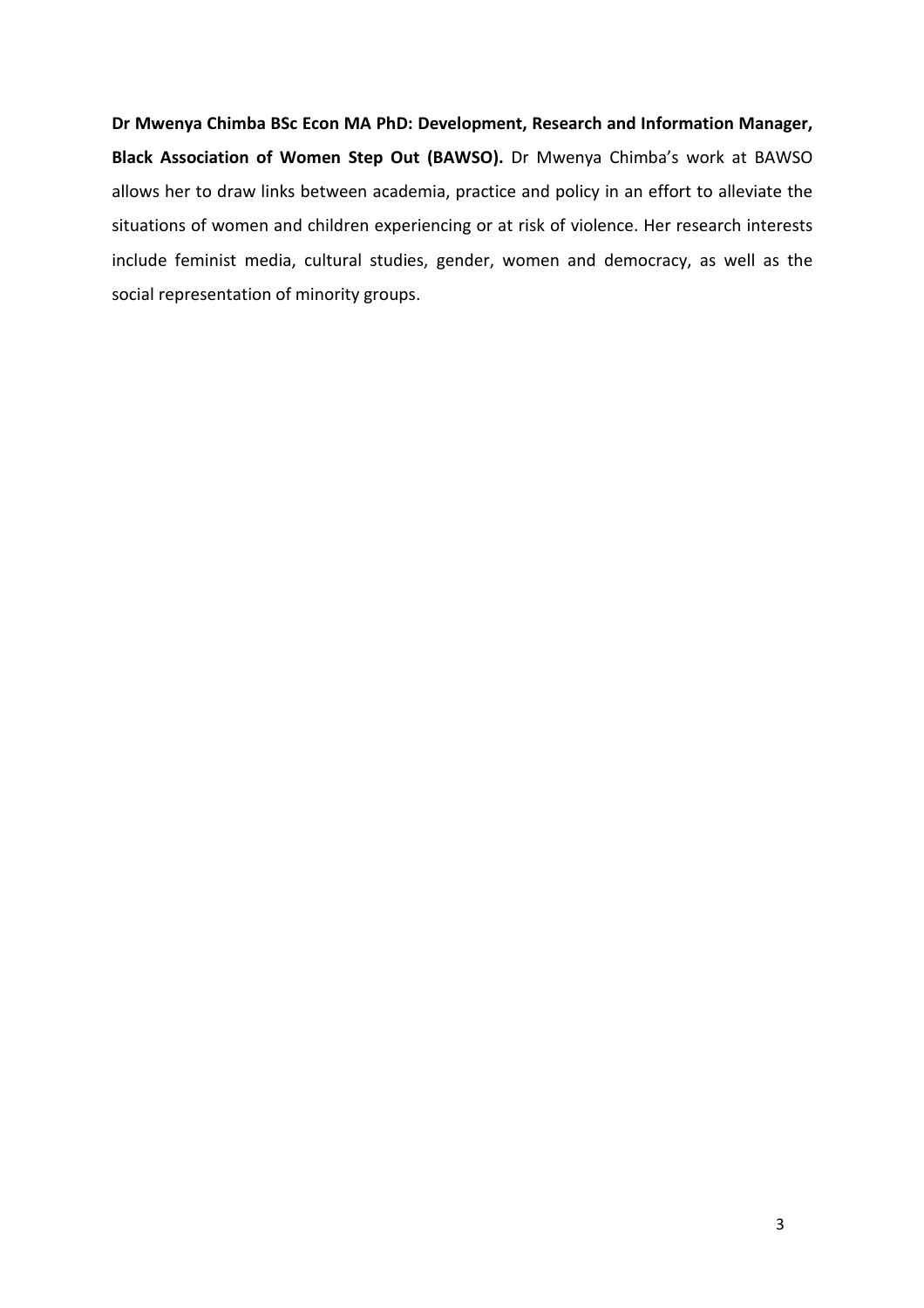## EXECUTIVE SUMMARY

## Introduction

This report presents the findings of a research study which aimed to locate and identify the needs of female Black and Minority Ethnic (BME) sex workers who work off street in Cardiff. The research was conducted over a two month period between February and March 2011.

The aims of the study were:

- To carry out 'exploratory research' in an attempt to locate BME female sex workers
- To gain a better understanding of BME women in the off street sex markets in Cardiff
- To identify the needs of female BME sex workers
- To identify gaps in service provision / barriers to service access
- To produce an evidence base to inform policy and practice

The overriding aim of the research was to ascertain if female BME sex workers are accessing services in Cardiff, and to outline their service provision needs. Similarly, the research process aimed to bring about an increased awareness amongst BME sex workers with regard to available services, and in particular sexual health support. A key objective of this research project was to provide evidence to inform the development of policy and service provision in Cardiff.

## Methodology

In recognition of the hard to reach nature of the target population (female BME sex workers), the researchers adopted a mixed-methodological 'exploratory' approach. The methods included:

- A literature review
- A mapping exercise to ascertain the location of BME sex workers including:
	- Website searches to identify sex work establishments
	- Website searches for 'visible' female BME workers advertising:
		- <sup>o</sup> Independently
		- <sup>o</sup> Through escort agencies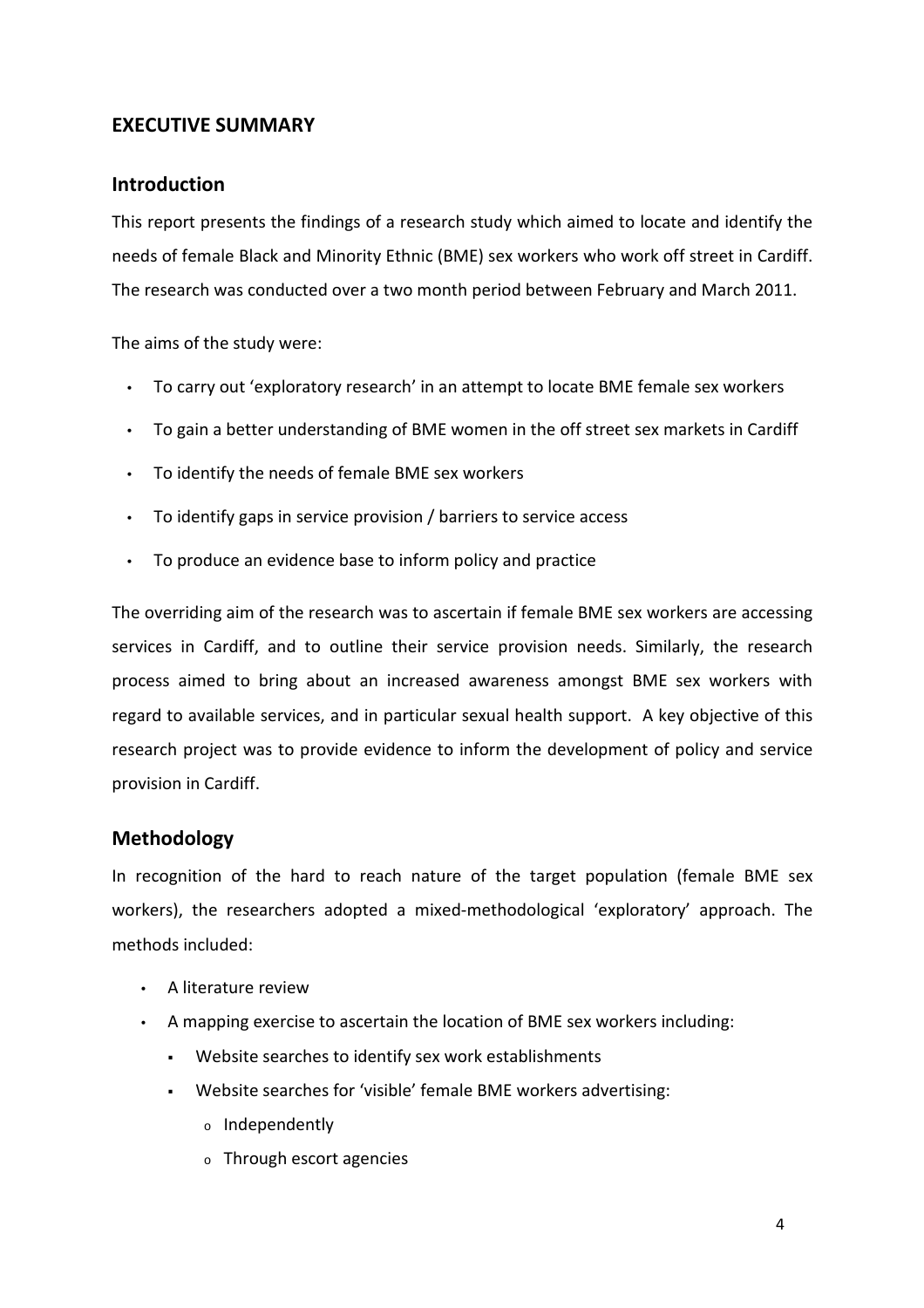Local newspaper searches for 'visible' BME sex workers advertising in news papers

Where identified, off street establishments were contacted by researchers and asked to participate in the research. Sex workers advertising via the internet (independently or through local escort agencies) and those advertising in local newspapers were contacted by either email or telephone as appropriate.

Regrettably, access to BME sex workers who are recognised as a vulnerable, hard-to-reach and hidden population proved extremely problematic – despite the multi-dimensional approach adopted by the researchers, and despite the research making good use of the expertise of BAWSO.

Only one BME sex worker who advertised independently via the internet participated in this research. Unfortunately, BAWSO who acted as gatekeepers in this research did not gain access to off street establishments in Cardiff. Nevertheless, there is value to the exploratory research process and the research findings. Furthermore, with the support of Terrence Higgins Trust Cymru (THT), this report revisits data from interviews carried out with 9 female BME sex workers between November 2010 and February 2011 (Sagar, Jones and Clark, 2011). The interview data was further analysed and the findings included in this report. We also draw on data collated from 2 interviews carried out with sex worker 'managers' in February 2011. Again, these interviews formed part of the THT research project.

## Summary of key findings

There are at least 75 female BME sex workers in Cardiff, however given that research has yet to access 'closed sex work markets' in Cardiff, this figure is likely to be much higher. The findings below are based on our analysis of 10 female BME off street sex workers who work in Cardiff.

- BME off street sex workers in Cardiff can have diverse socio-economic and ethnic backgrounds
- Some of the women profiled had migrated to the UK with boyfriends / partners / husbands and had not previously been employed as sex workers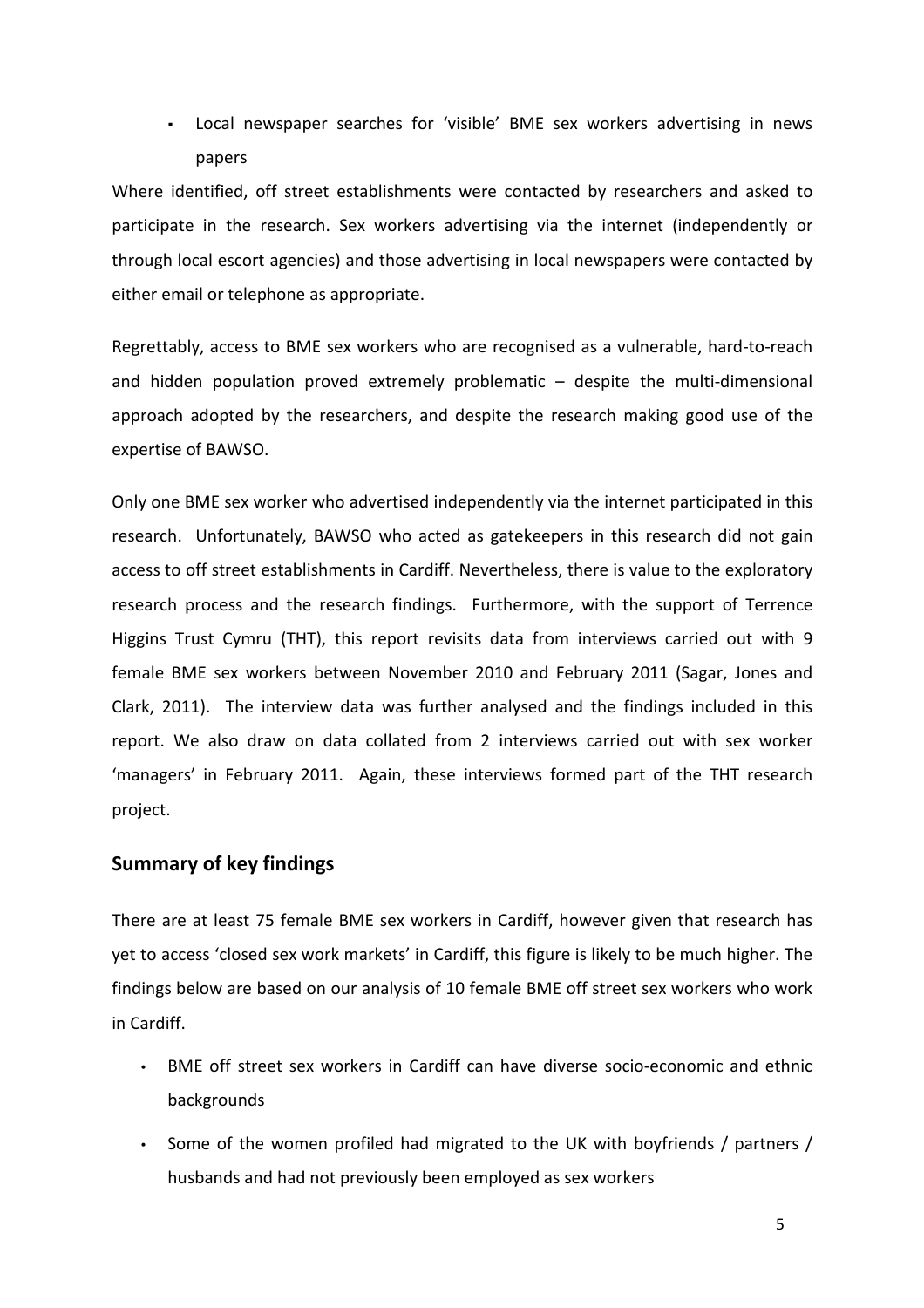- Financial necessity was the most commonly cited reason for choosing to become sex workers
- Many of the women profiled had attempted to find alternative employment in the UK before opting to earn a living selling sex
- Most of the women were introduced to sex work by friends
- Some spoke very positively about their work, particularly with regard to comparatively high earnings; flexible working hours, and supportive relationships with colleagues
- Some women spoke very positively about their relationships with clients
- Negative experiences revolved around the inability to disclose sex work as an occupation to services, and fear that family or friends would find out
- Some women spoke of their lack of awareness of services in Cardiff, and their negative experiences of GP services
- For most women, language was not a barrier to service access

## Summary of key recommendations

- Off street sex workers need more information about sexual health and available services
- Outreach services should be developed for all off street sex workers
- Outreach services for off street sex workers should also act as a conduit to other specialist services where appropriate – particularly (given the significant migrant sex worker population in Cardiff) Outreach services should forge firm working relationships with BAWSO
- Law enforcement agencies should begin to build relationships of trust with off street managers and sex workers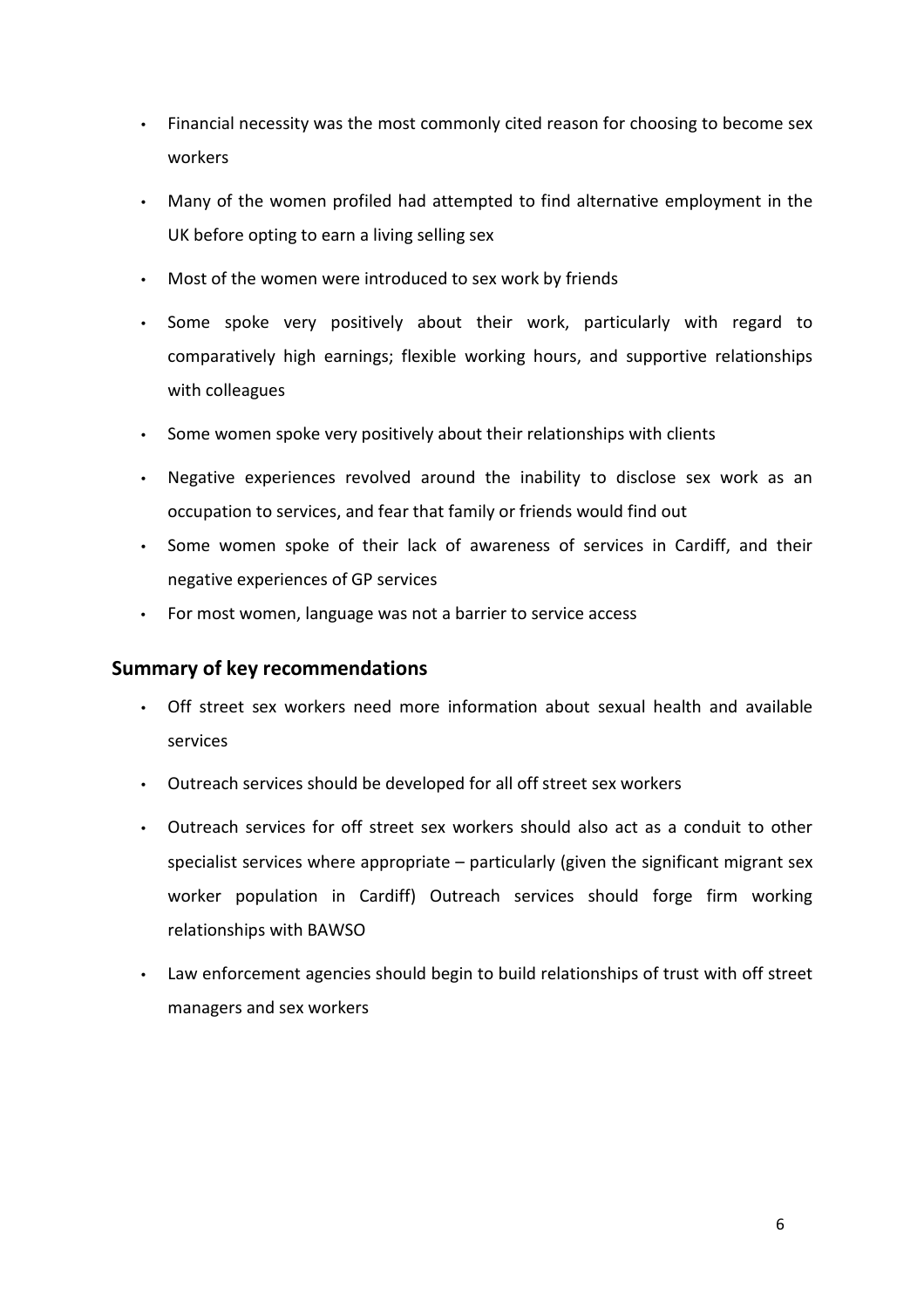### Section 1: INTRODUCTION

### Background to the study

In recent years there has been a major overhaul of the laws relating to 'prostitution' in England and Wales (see, Home Office, 2004 and 2006). The Home Office 'Coordinated Prostitution Strategy' (2006) seeks to prevent young peoples' coercion and exploitation into prostitution, and provide protection and support for those already engaged in prostitution by assisting street based sex workers to exit sex work. It aims to provide justice for 'all', which includes protecting communities from the nuisances associated with street based prostitution. The strategy also recommends tougher measures to bring to justice exploiters, pimps and traffickers. However, the focus of law reform has been firmly fixed on the practice of street based prostitution (see, Sagar, Jones and Harris, 2010; Sagar, Jones and Clark, 2011). Furthermore, despite criticisms from academics, the Coordinated Prostitution Strategy fails to properly prioritise the safety sex workers who work in the off street market in England and Wales (for example see, Cusick, 2005; Scambler 2007; Mai, 2009).

The off street sex market is less visible and thus it is generally accepted as causing less social disturbance to the general public. However, this also means that the safety of off street workers and the need for appropriate services is currently ignored in policy and practice. In Cardiff for example, at the time of writing there is no Outreach service for off street sex workers, nor are off street sex workers the focus of any local strategic policy response. While this is problematic in terms of providing appropriate services and support for all off street sex workers – it is particularly so with regard to off street female BME sex workers who may experience additional obstacles to accessing available services (for example, language barriers).

The significance of a female BME population working in the off street market is highlighted by the increasing cross boarder movement of migrant workers into England and Wales (Scambler, 2007). Yet, the current legal and policy approach in England and Wales does little to provide adequate services and support for female BME sex workers. Arguably, this is the result of an overpowering political focus on 'rescuing victims of trafficking' which draws attention away from the increasing numbers of migrant BME sex workers in the UK and the need appropriate services (Agustin, 2006a). This situation has been in part created because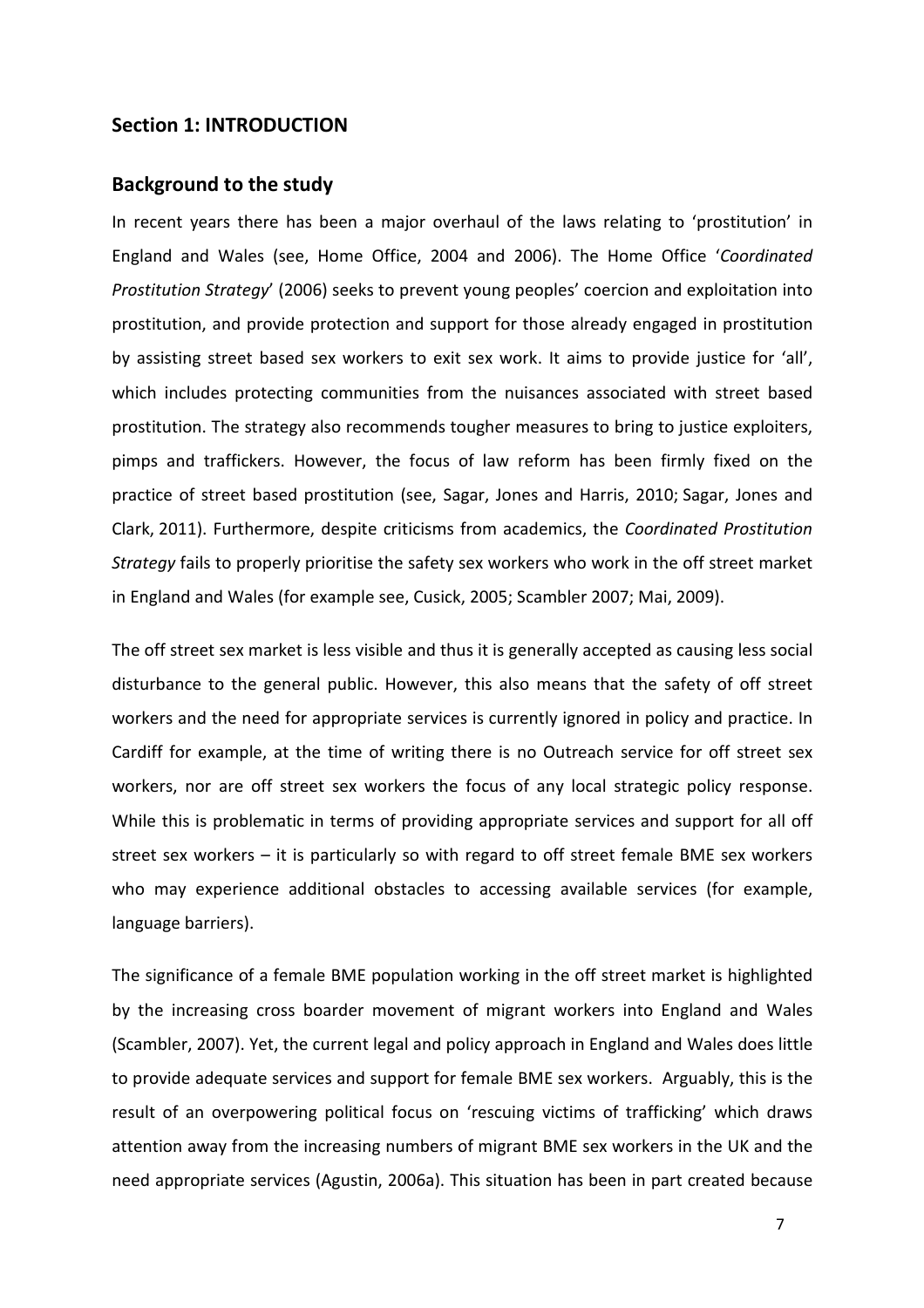of the lack of distinction in political rhetoric and policy with regard to 'trafficked persons', 'migrant workers' and 'prostitutes'. As Agnes (2008: 115) states:

"Migration is not trafficking; irregular migration is not trafficking and even smuggling is not trafficking. And, yet, there is an overwhelming tendency to address cross-border movements of women primarily through the framework of trafficking. Trafficking is the harm that may occur in the process of migration. The singular attention on trafficking turns attention away from the larger context of migration and distorts the broader picture of women's movements".

Sanders and Campbell have criticised the 'one size fits all' approach to coercion, exploitation and trafficking within the sex markets in the UK (2008). Indeed, trafficking, procuring, controlling, aiding, abetting and living off the earnings of sex workers was already criminalised in England and Wales before the publication of the Home Office Coordinated Strategy in 2006 (see, Brooks-Gordon, 2006). However, in an attempt to tackle trafficking, the then New Labour Government perceived that this could be best achieved by a reduction in prostitution, leading to a decrease in the demand for prostitution, and thereby to a reduction in the demand for trafficking (Home Office, 2008). Thus New Labour introduced a new law under section 14 under the Policing and Crime Act 2009 which criminalises paying for sexual services of a prostitute subjected to exploitation. To ensure maximum deterrence, the measure was introduced as a strict liability offence – it is irrelevant whether or not the purchaser knew of the exploitative conduct. The Coordinated Strategy also encouraged the disruption of the sex markets – including the off street market. However, in adopting this approach, New Labour failed to distinguish between those who are trafficked and exploited for the purposes of prostitution, and those who choose to work in the off street sex market. The notion that simply disrupting the off street market on the premise that it will resolve the issue of trafficking has been criticised by many academics and researchers who believe that disruption would in fact lead to sex workers being sent to the streets where they can face danger and violence (see for example, Brooks-Gordon, 2006).

While the authors of this report are certainly not suggesting that coercion, sexual exploitation and trafficking for the purposes of sexual exploitation is not taking place in England and Wales, we do draw attention to the problematic nature of current law and policy which focuses on trafficking and 'victimhood'. This approach denies the reality that

8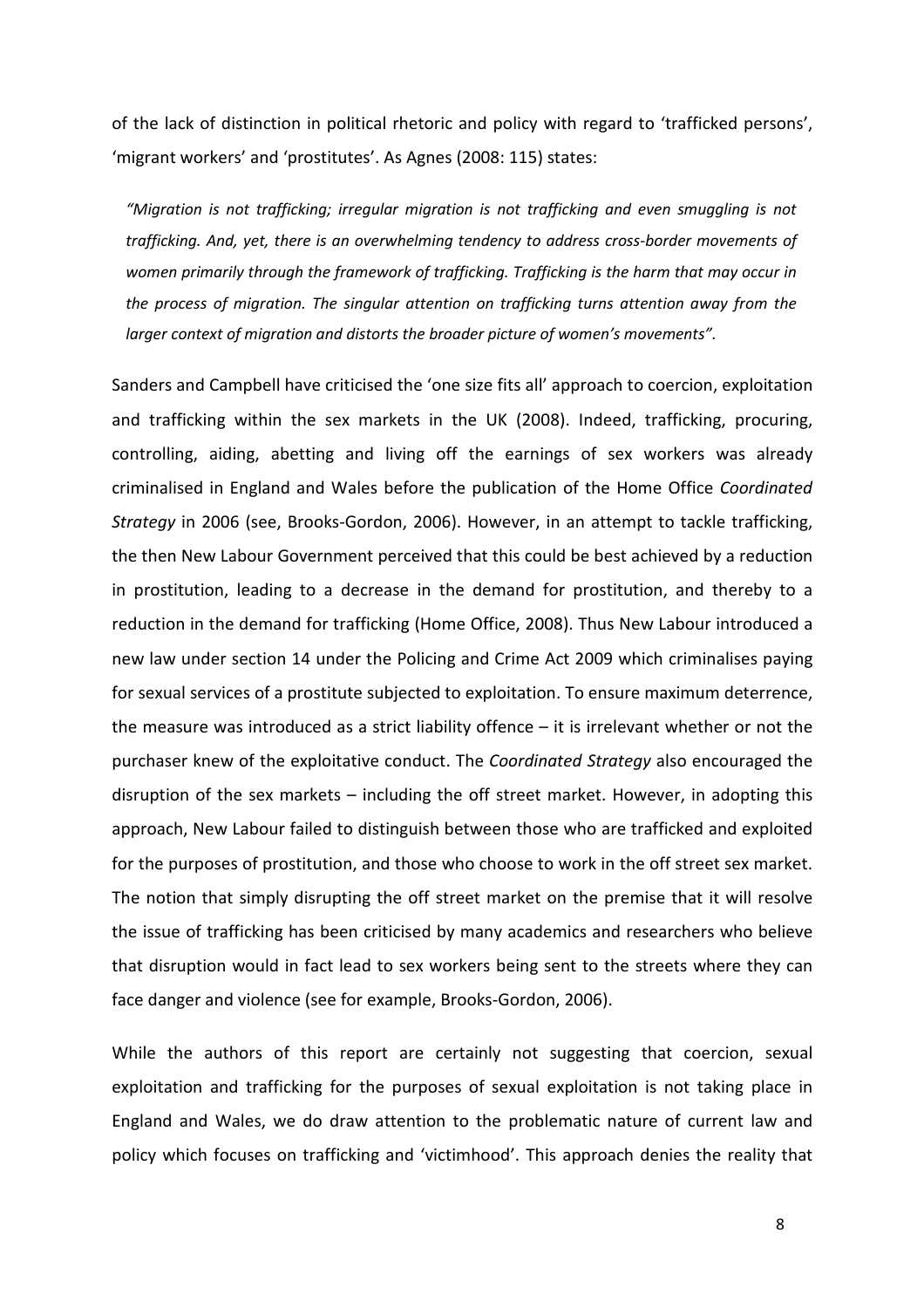the vast majority of women (including BME women) who work in the off street sex market do so voluntarily, although this decision can be made in very difficult circumstances. It should also be remembered as Sanders and Campbell point out, that off street sex work takes many different forms and that the act of selling and buying sex between two consenting adults is legal. Furthermore, indoor sex work it is believed to be safer than street based work, and it is not associated with drug use (2008). However, because policy predominantly focuses on sexual exploitation, it fails to deliver an appropriate response to indoor sex work.

### Partnership work and policy development in Cardiff

Directed by the Home Office Coordinated Strategy (2006), prostitution policy in England and Wales has developed in recent years at the local level. However, in line with central policy, it has focused primarily on street based sex work. Since 2009, professionals and front line agencies in Cardiff have come together and collaborated to develop a sex worker strategy for the capital city. To date, agencies working in a multi-agency capacity under the umbrella of the Cardiff Sex Worker Forum (The Forum) have worked hard to develop a strategic response to the problems associated with street based sex work in Cardiff. However, part of the longer term strategy of The Forum includes incorporating off street sex work within the policy framework.

It is true to say that until very recently little was known about the off street sex market in Cardiff. However, research carried out during November 2010 and February 2011 by Swansea University in partnership with Terrence Higgins Trust Cymru (THT) has assisted to fill a significant gap in knowledge with regard to the nature of off street sex work, the needs of off street sex work and also service provision gaps (see, Sagar, Jones and Clark, 2011). As already noted, due to the problems we experienced gaining access to the female off street BME sex worker population in Cardiff while carrying out this research project, it has been necessary to revisit the data collated from the THT research. In doing this, our report utilises previously collected data specific to the off street female BME sex worker community. By maximising available data in this way, we have been able to profile 10 female BME off street sex workers in Cardiff. Thus while this report alerts professionals and policy makers to the many difficulties regarding access to hard to reach (and relatively invisible) female BME sex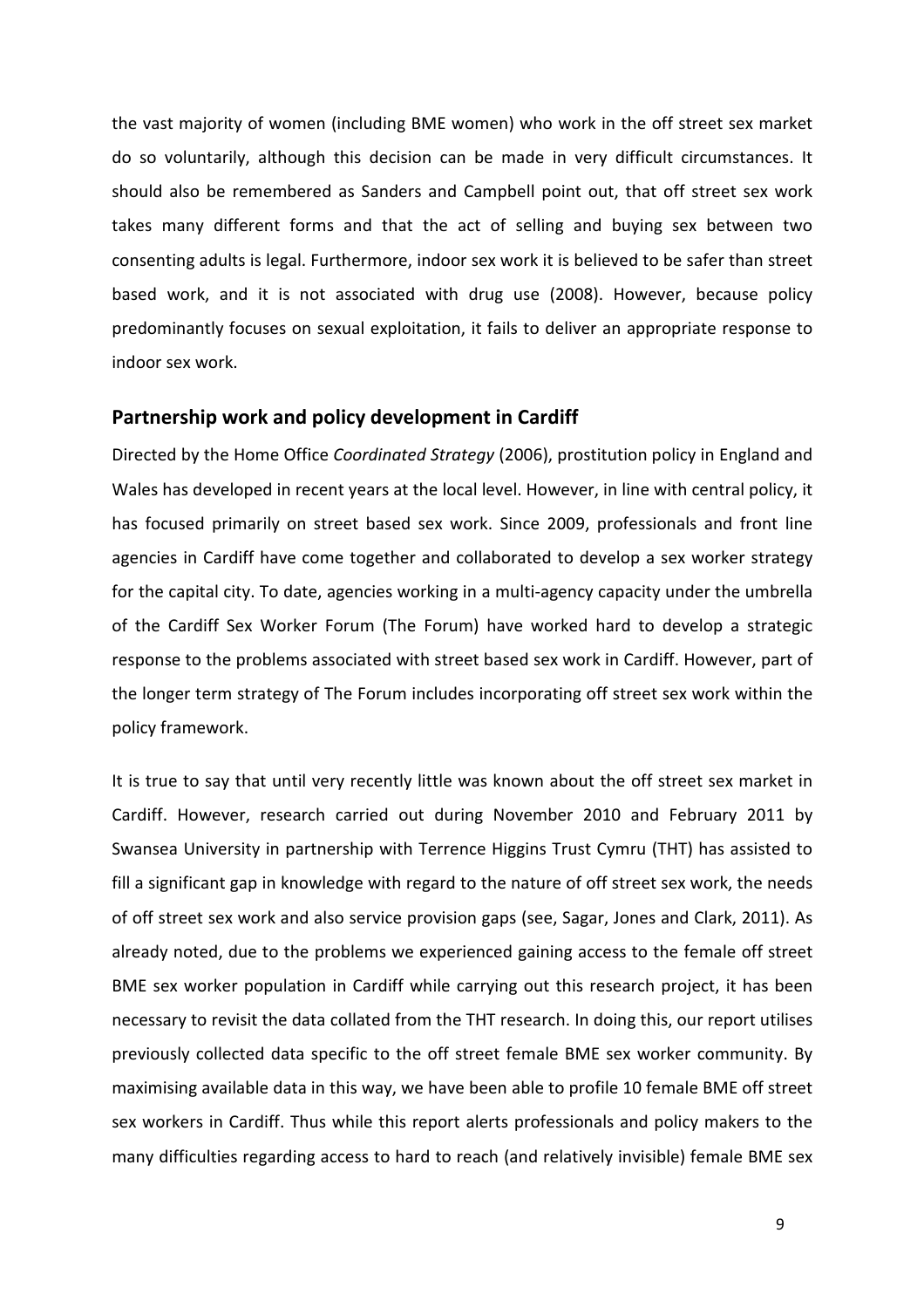workers and makes recommendations for improving access to this extremely hard to reach community, it also represents an important addition to the growing body of data on sex work in Cardiff and in doing so furthers the development of an all encompassing sex worker policy framework in Cardiff. Also, importantly, given the current policy focus on sex work and trafficking in Wales, the report will be of interest to law enforcement agencies and policy makers who are concerned with sexual exploitation and the trafficking of women for the purposes of sexual exploitation in Wales.

## Structure of the Report

The report is organised into five main sections which focus on:

- The aims and objectives of the research and research methods used
- A review of available literature
- Data and findings
- Research discussion
- Recommendations

Importantly, despite the many issues raised by the exploratory research with regard to access to BME sex workers, the report provides:

- Profiles of 10 female BME sex workers in Cardiff
- An outline of service and support needs
- An analysis of barriers to service access
- An outline of gaps in the current service provision
- Evidence based conclusions and recommendations

## Definitions / terms used in the report

This research aimed to locate female BME sex workers in the off street sex market in Cardiff. Through empirical research, we aimed to provide a better understanding of BME women who are sex workers; to ascertain the needs of BME sex workers, and to identify barriers to service access (if any). For the purposes of this research the following terms were used: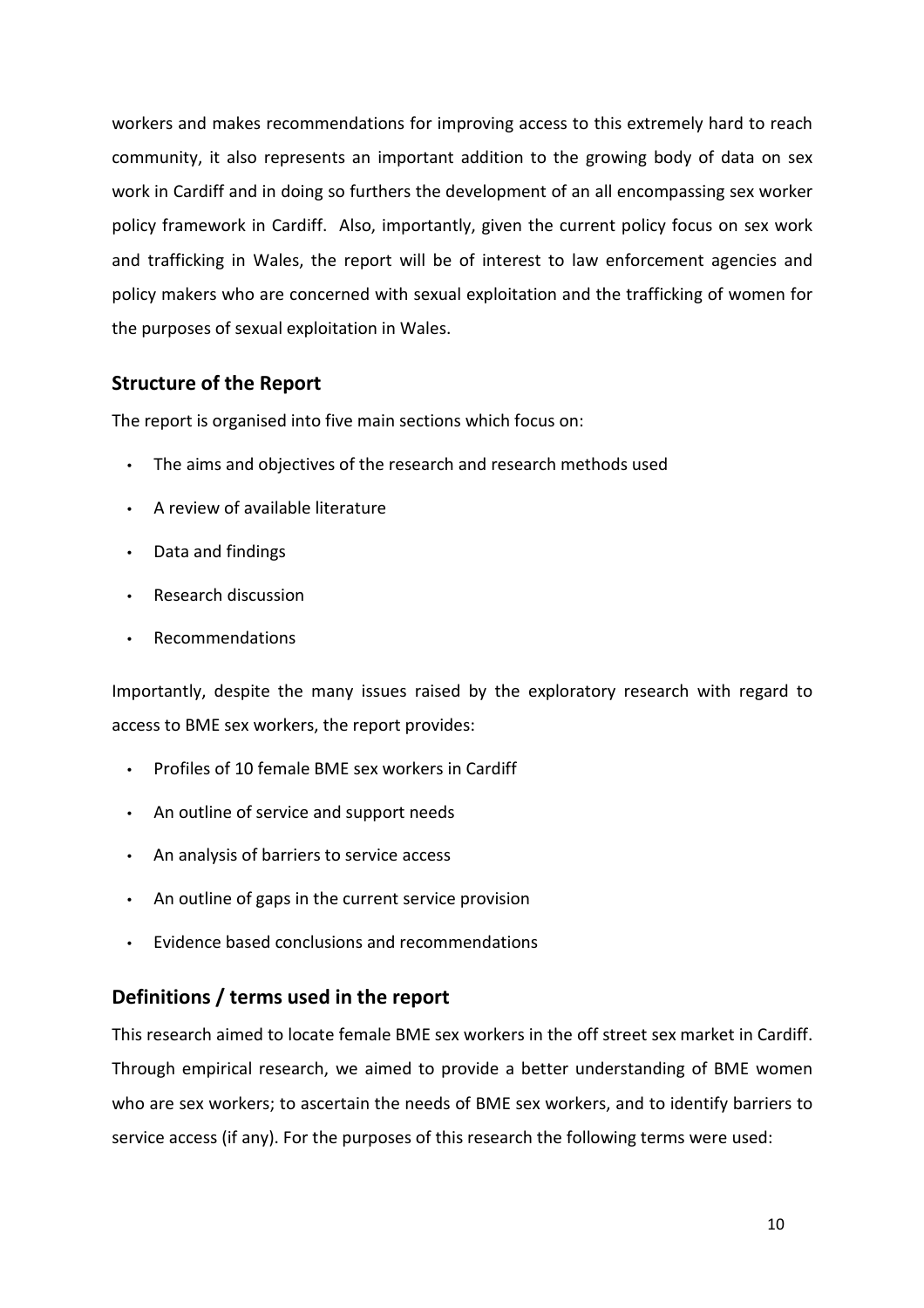#### 'BME' sex workers

The researchers adopted a multi-dimensional working definition of the term 'Black and Minority Ethnic' (BME). In the report the term BME incorporates sex workers who are:

- Non-British nationals who are working as sex workers in the UK and who represent a minority group in terms of ethnicity within the UK, i.e. non White or those whose ethnicity is White but where the country of origin is not England, Wales, Scotland or Ireland
- British nationals who are working as sex workers and who represent a minority group in terms of ethnicity within the UK

In adopting such a broad definition, the research incorporates the views of the wider and often marginalised off street sex worker population. We believe that this is valuable in creating an understanding of the barriers to services that moves beyond the boundaries of race alone, and it also has the potential to consider issues such as immigration status and cultural differences.

Our definition of BME is also in line with that of Equalities Team for Cardiff Council who kindly offered 'definition' advice. While Cardiff Council does not have a specific definition of 'BME', there are instances where the council has adopted a broad definition of 'ethnic minority' which is anyone who is not White Welsh, White English, White Irish or White Scottish.

#### 'Sex workers'

Despite the historic tradition within law and policy in England and Wales which applies the term 'prostitute' (see for example the Street Offences Act 1959; Paying the Price (Home Office, 2004); The Coordinated Prostitution Strategy, (Home Office, 2006); the Policing and Crime Act 2009), this report refers to women who sell sex as 'sex workers'. The authors agree with many other academics, organisation / agencies and the Cardiff Sex Worker Forum that the use of the term 'prostitute' to describe people who sell sex is stigmatising and inappropriate (see, Sagar, Jones and Clark, 2011).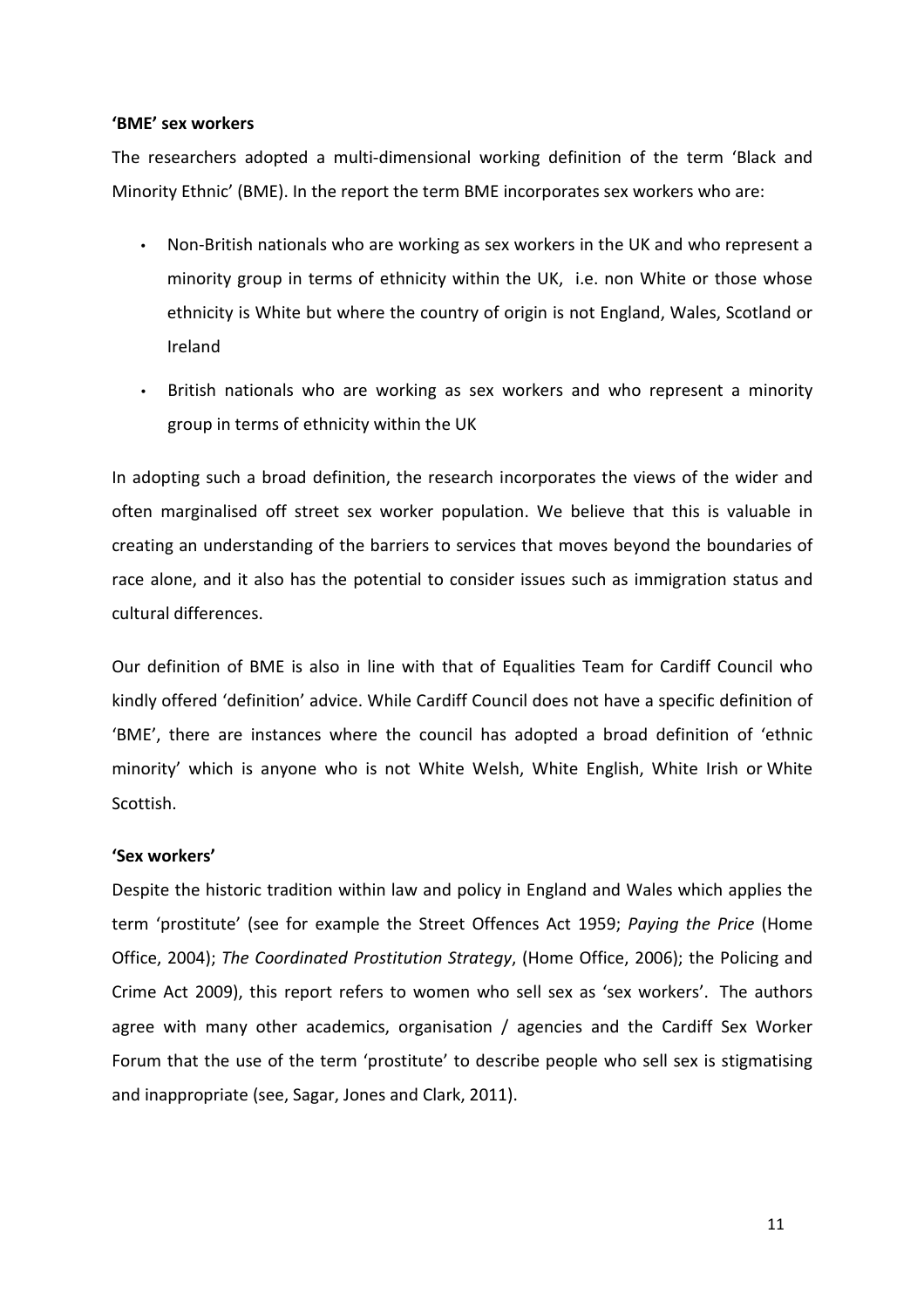#### 'Migrant' sex workers

The UK has a long history of immigration. The term migrant has been and can be used to refer to a number of different immigrant groups (Agustin 2006a). An example of this in the UK would be the tradition of referring to non-Europeans as 'migrants'. However in line with other work (Mai, 2009; Agustin, 2006a), this report uses the term 'migrant sex worker' to refer to anyone who has moved to the UK and who sells sex in the UK.

#### 'Trafficked' sex workers

There is heightened interest today in the UK with regard to 'trafficked' women and children for the purposes of sexual exploitation. This has resulted in the resurgence of a 'victim focused' approach to sex workers within criminal justice policy (Agustin, 2006a; Mai, 2009). Nevertheless, many authors have been critical of policy in England and Wales which neglects to recognise that the majority of migrant sex workers in the UK have not been trafficked (Mai, 2009; Agustin, 2006a; Agustin, 2006b). Furthermore, as Agustin (2006a) discusses, there are a number of ways to become 'trafficked' into the sex industry. Each individual's experiences can be different and complex (Agustin, 2006a). Thus, despite the existence of a widely accepted international definition of 'trafficking', practical applications of the terms 'trafficking' and 'trafficked women' remain problematic. Nevertheless, for the purposes of this study, the term 'trafficking' is that defined by the United Nations (adopted by BAWSO):

 (a) "Trafficking in persons" shall mean the recruitment, transportation, transfer, harbouring or receipt of persons, by means of the threat or use of force or other forms of coercion, of abduction, of fraud, of deception, of the abuse of power or of a position of vulnerability or of the giving or receiving of payments or benefits to achieve the consent of a person having control over another person, for the purpose of exploitation. Exploitation shall include, at a minimum, the exploitation of the prostitution of others or other forms of sexual exploitation, forced labour or services, slavery or practices similar to slavery, servitude or the removal of organs;

(b) The consent of a victim of trafficking in persons to the intended exploitation set forth in subparagraph ( a ) of this article shall be irrelevant where any of the means set forth in subparagraph (a) have been used;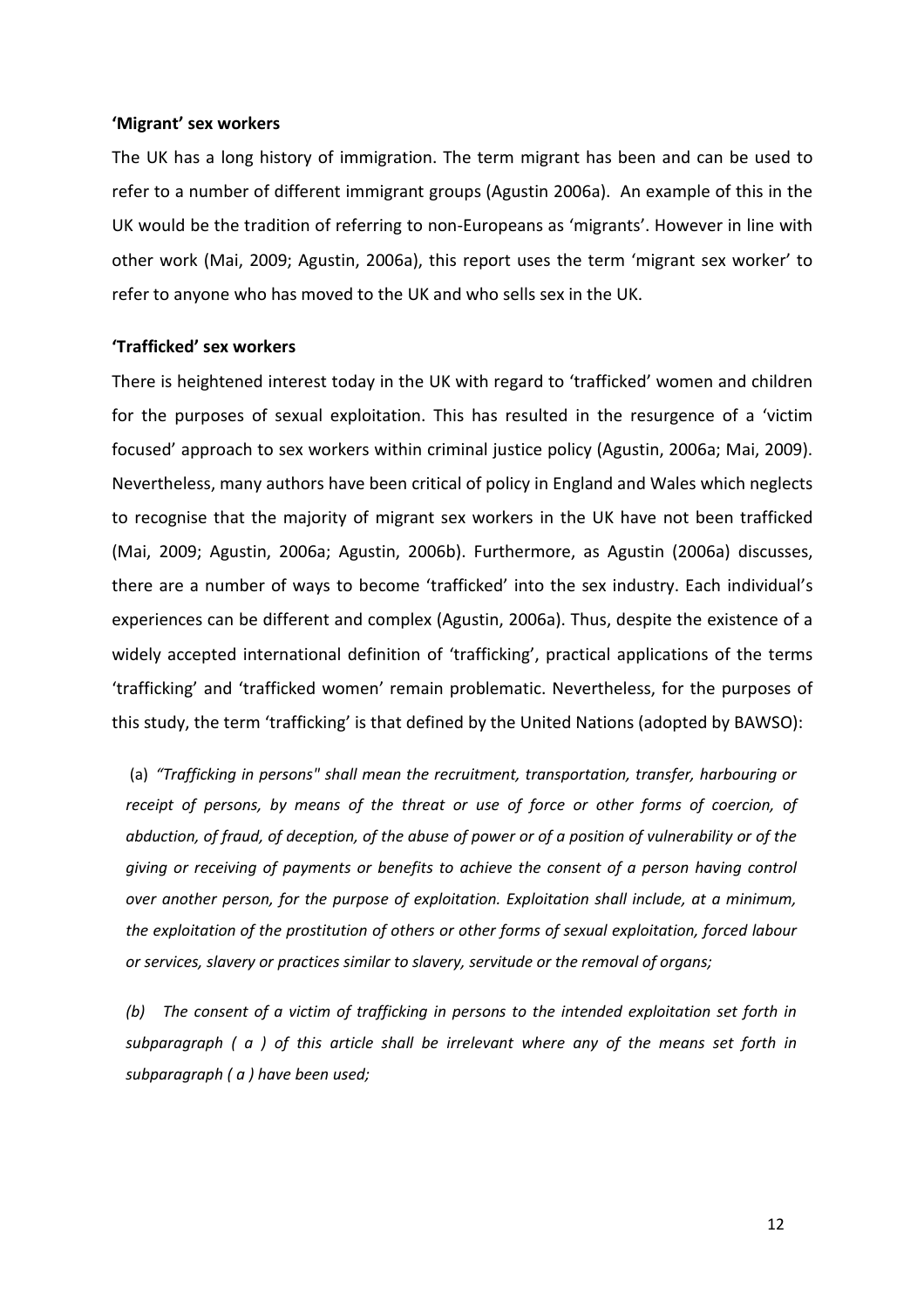(c) The recruitment, transportation, transfer, harbouring or receipt of a child for the purpose of exploitation shall be considered "trafficking in persons" even if this does not involve any of the means set forth in subparagraph (a) of this article;

(d) "Child" shall mean any person under eighteen years of age

#### 'Off street' sex work

Off street sex work includes a variety of sex work within indoor establishments such as lap dancing and stripping, sexual services delivered out of massage and parlours, sexual services offered by sex workers who work out of escort agencies and sex workers who sell sexual services independently from working flats or domestic residences (see, Sanders et. al. 2009; Sagar, Jones and Clark, 2011). However, while the authors of this report acknowledge the wide range of sexual services offered in off street establishments in Cardiff, the focus of this research is on independent workers working out of flats / domestic residences, those who work out of escort agencies, and those who work in sauna / massage parlours in Cardiff.

#### 'Open' and 'closed' off street sex work

It has already been established that there are 7 'open' or 'overt' off street establishments (saunas and massage parlours) and 10 'open' / 'overt' escort agencies in Cardiff which offer sexual services (Sagar, Jones and Clark, 2011). However, some front line professionals who are members of the Cardiff Sex Worker Forum have spoken of the potential for less visible sex work to take place in Cardiff. The possibility that there is a closed sex work market in Cardiff (defined as sex work organisations taking place through word of mouth, see Jackson et. al. 2010) was also raised by BAWSO. The possible existence of a closed sex work market suggested by BAWSO was based on local information received through the organisation's community networks. Therefore, utilising BAWSO's community networks, the research aimed to locate BME sex worker women in both 'open' and 'closed' establishments.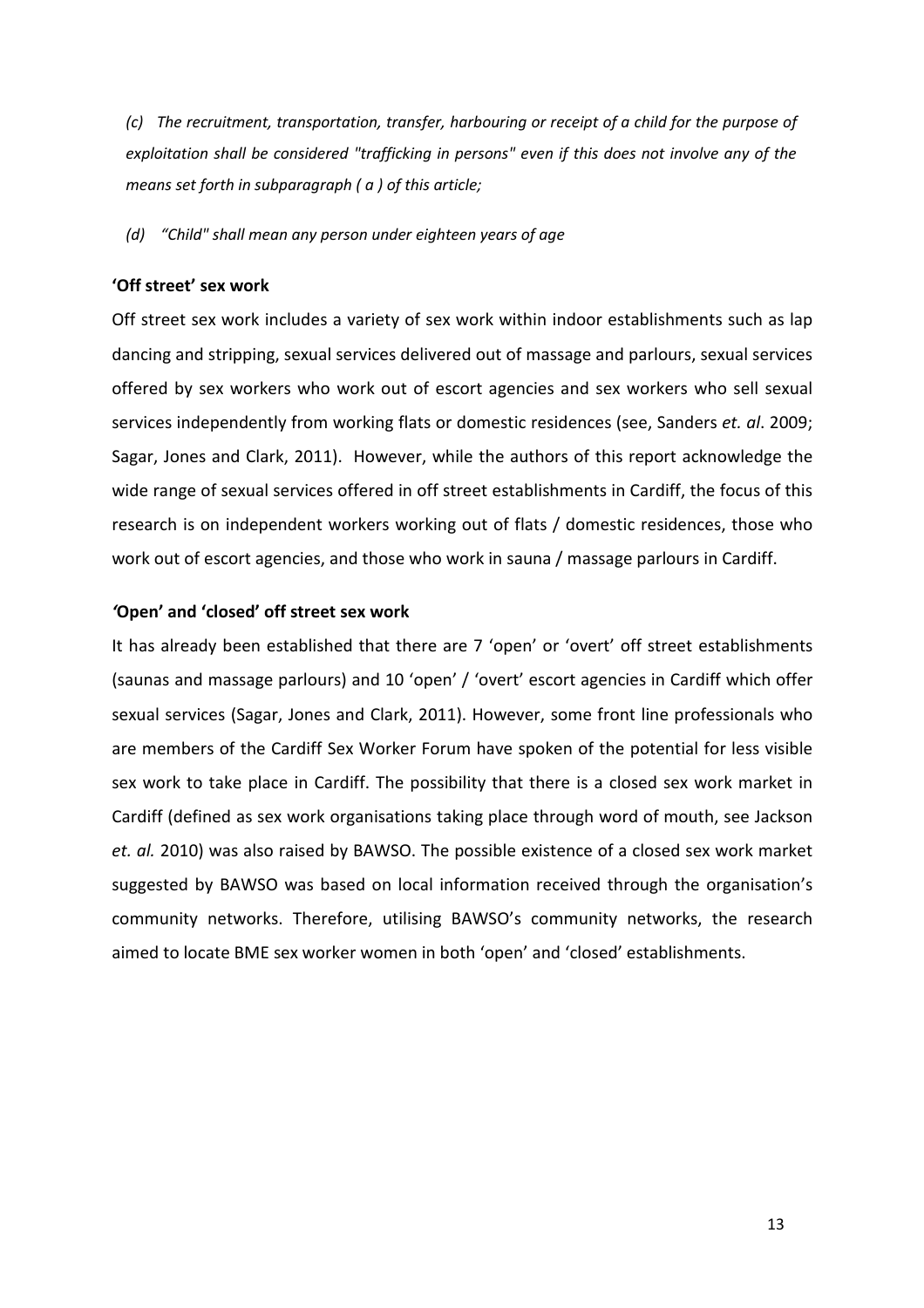## Section 2: AIMS AND METHODOLOGY

## Aims of the Research

Working with BAWSO, the overall aim of the research was to inform service provision and policy development to ensure that off street BME sex workers have:

- Access to services
- Increased awareness and knowledge of available services including sexual health services and support mechanisms
- Reduction in stigma and social isolation

In order to achieve these overall aims the research intended to:

- Locate Black Minority Ethnic (BME) female sex workers who are working in the off street sex market in Cardiff
- Identify the needs of off street female BME sex workers
- Identify gaps in service provision
- Produce an evidence base to inform policy and practice

## Demographics of the study area

There are approximately 336,200 residents of Cardiff (Cardiff Council, 2011). Cardiff has an ethnically diverse population which includes approximately 25,500 people from BME communities (figures supplied by BAWSO).

Cardiff also has high levels of deprivation. Statistical data available from Cardiff Council's Research and Community Engagement Team suggests that where areas have higher levels of deprivation, there is also a higher BME population. In some parts of Cardiff, for example Butetown and Adamsdown, between 14% and 20% of the population are born outside of the UK. Within these areas, indicators of poverty and deprivation can also be found. For example, 19% of the working age population have a long-term illness, and 13% - 14% of the population are not in good health. Generally, available indicators suggest that areas of Cardiff with large BME and migrant populations tend to have higher levels of unskilled occupations and higher levels of poor health (Cardiff Council, 2011).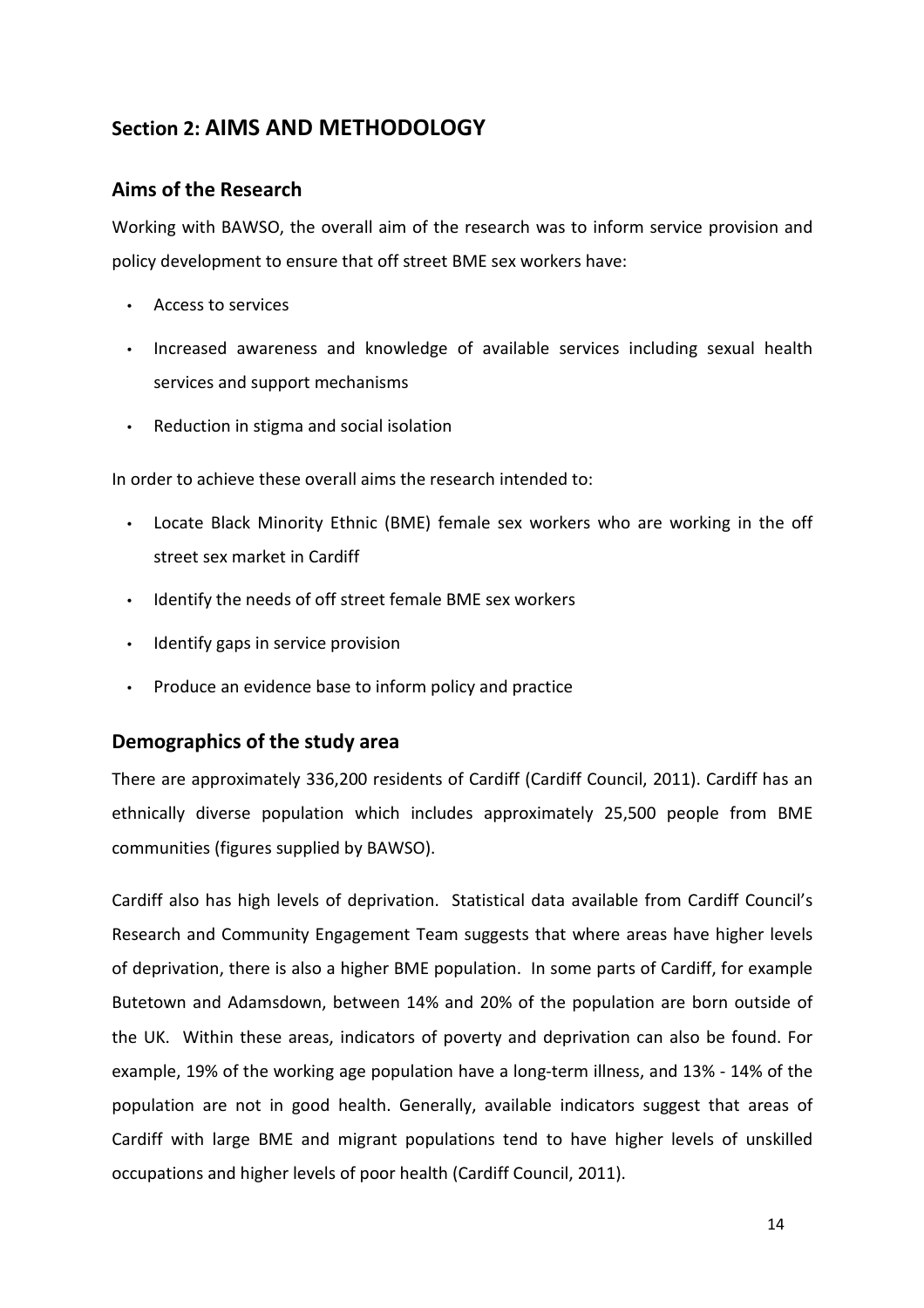## Methodological Framework

#### Exploratory Research

We adopted an exploratory methodological framework. Exploratory research is commonly used in instances where not much is known about the situation at hand; when little or no information is available on how a similar problem or research issue has been resolved in the past; or when data is difficult to collect (Stebbins, 2001). In order to 'explore the unexplored', exploratory research adopts a flexible and pragmatic approach to inquiry, and does not follow any methodological formula; both qualitative and quantitative approaches may be involved, which may include literature reviews, case studies, surveys or any other research methods deemed as appropriate (Jupp, 2006).

The findings of exploratory research can provide a significant insight into a situation / issue / problem. Both methodologically and practically it can create avenues for a more focused research agenda (Schutt, 2006). This is of particular significance to this study, as very little is known about the service needs of BME off street sex workers in Cardiff. Other sex work researchers have adopted exploratory methodological frameworks for the same reasons. For example, a recent exploratory study by Sloss and Harper (2010), found that sex workers in Canada expressed the need for services to help with abuse, violence and legal problems, but most were reluctant to access such services because of mistrust and fear of repercussion. While, in 2007 the Population Council undertook exploratory research to assess female sex workers' sexual and reproductive health needs in India. Exploratory research has also been used to try and understand the nature of sex work in Kenya by Elmore-Meegan et. al. (2004).

Underpinned by an exploratory research framework, this study utilised both quantitative and qualitative research methods. This included a review of policy, legislation, research and academic literature; a mapping exercise to ascertain the location of female BME sex workers in Cardiff; a questionnaire, and secondary analysis of existing data obtained from the research project 'Off Street Sex Work in Cardiff: Identifying Service Provision Needs' (Sagar, Jones and Clark, 2011).

15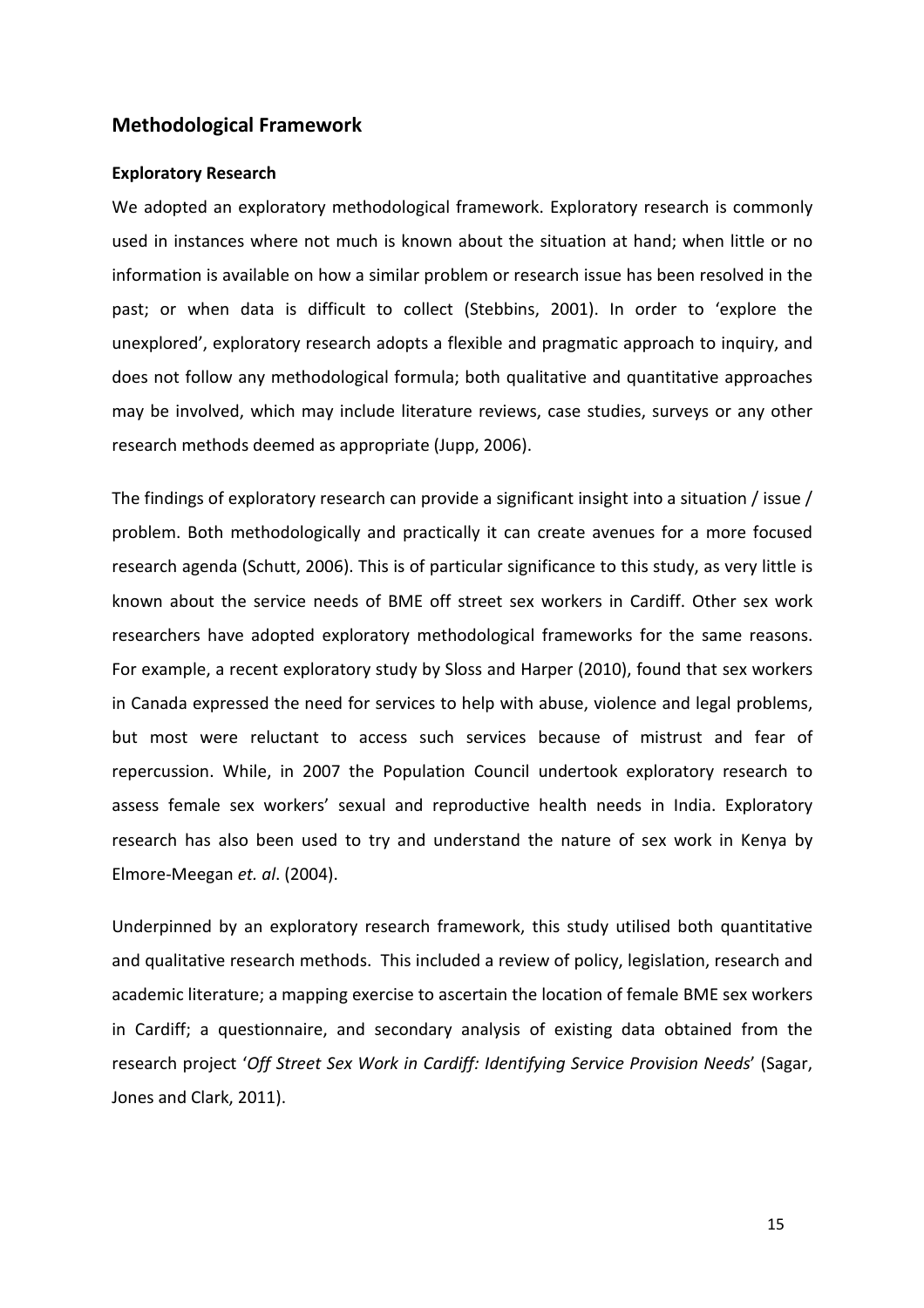#### Ethical Considerations

As identified elsewhere (see, Churchill and Sanders, 2007), ethical issues are a priority for those conducting social research. This study was approved by the Ethical Standards Committee of the Centre for Criminal Justice and Criminology at Swansea University. In relation to this study, the following issues required particular consideration: overresearching of the sex worker population in Cardiff; informed consent and assured anonymity for those participating in the study; and issues of payment for participation in the research.

#### Over-researching sex worker populations

The over-researching of visible sex worker populations (i.e. on street sex workers and those working in off street establishments such as saunas / massage parlours), has been identified as an issue which researchers should be concerned with (Sanders et. al., 2009). Indeed in this study, this issue was considered at some length by the research team. Because, as already noted, at the end of February 2011 a research project with THT was concluded and this also focused on the off street sex market in Cardiff (Sagar, Jones and Clark, 2011). Off street establishments and independent sex workers had already been contacted in Cardiff and asked to participate in the THT research. During that research, only 3 off street establishments out of 7 had opted to participate. Thus the researchers were aware that some off street establishments may again decline to participate, and those that had participated might not want to participate in more research so soon. However, the research took place with an understanding of the importance of voluntary participation in research and the rights of participants who (regardless of taking part in previous research) had the right to decline to participate in further research.

This research aimed to approach both 'overt' and 'covert' sex worker establishments in the hope that female BME sex workers would participate in the research. As this project specifically targeted BME women, the research expertise of BAWSO was utilised to facilitate the participation of BME sex workers. BAWSO made use of their professional and community networks in an attempt to locate both overt and covert off street establishments in Cardiff.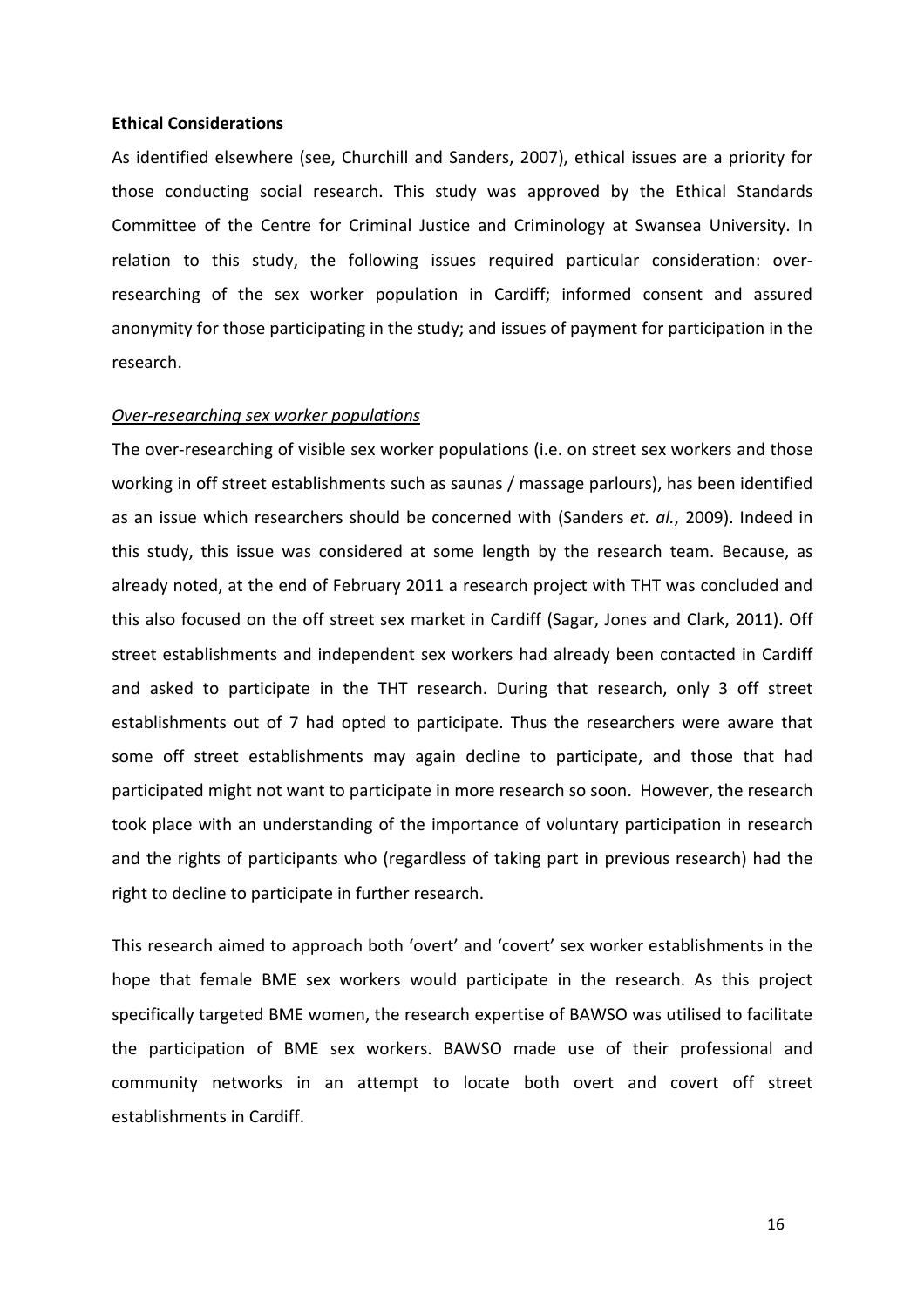#### Informed consent and anonymity

Given the importance of obtaining informed consent and the potential for female BME participants to be faced with language barriers, it was agreed that BAWSO would provide the services of interpreters to facilitate the inclusion of those wishing to take part in the study and to carefully explain the right of participants to decline to answer specific questions and to withdraw from the study at any time.

For those taking part remotely, i.e. via the internet, an introductory email accompanied by an information sheet detailing the purpose of the research was sent to each participant invited to take part in the study. Consent from those taking part electronically, was taken as return of the completed questionnaire. For those interviewed over the telephone, consent was obtained verbally.

In line with other research (Shaver, 2005; Sagar and Jones, 2010; Sagar, Jones and Clark, 2011) the anonyminity of research participants was an overriding consideration. Data was anonymised and stored securely within the University and data protection legislation adhered to.

#### Paying for participation

There are arguments for and against paying sex workers for participation in research due to the notion that women who sell their bodies as a commodity are always vulnerable to exploitation, and that paying women who sell sex to take part in research is akin, in some circumstances, to exploitation (O'Neill, 1996; Jones, 2010). Further arguments put forward by those opposed to paying for participation is the strong association with street sex work and addiction to drugs and or alcohol (Home Office, 2006; Litchfield et. al., 2010). This is because the money paid to the women may be used to 'feed' their 'habit'. However, the views of the researchers in this study were that payment has been shown to increase participation in research (see Mai, 2009; Sagar, Jones and Clark, 2011) and, importantly, that it is not the role of researchers to make 'judgments' about how research participants spend the money offered in return for participation. Therefore, in accordance with previous research into the sex markets in Cardiff (see, Sagar and Jones 2010; Sagar, Jones and Clark, 2011), a small sum of £10 was offered to those who took part in recognition of the time taken to participate in the research.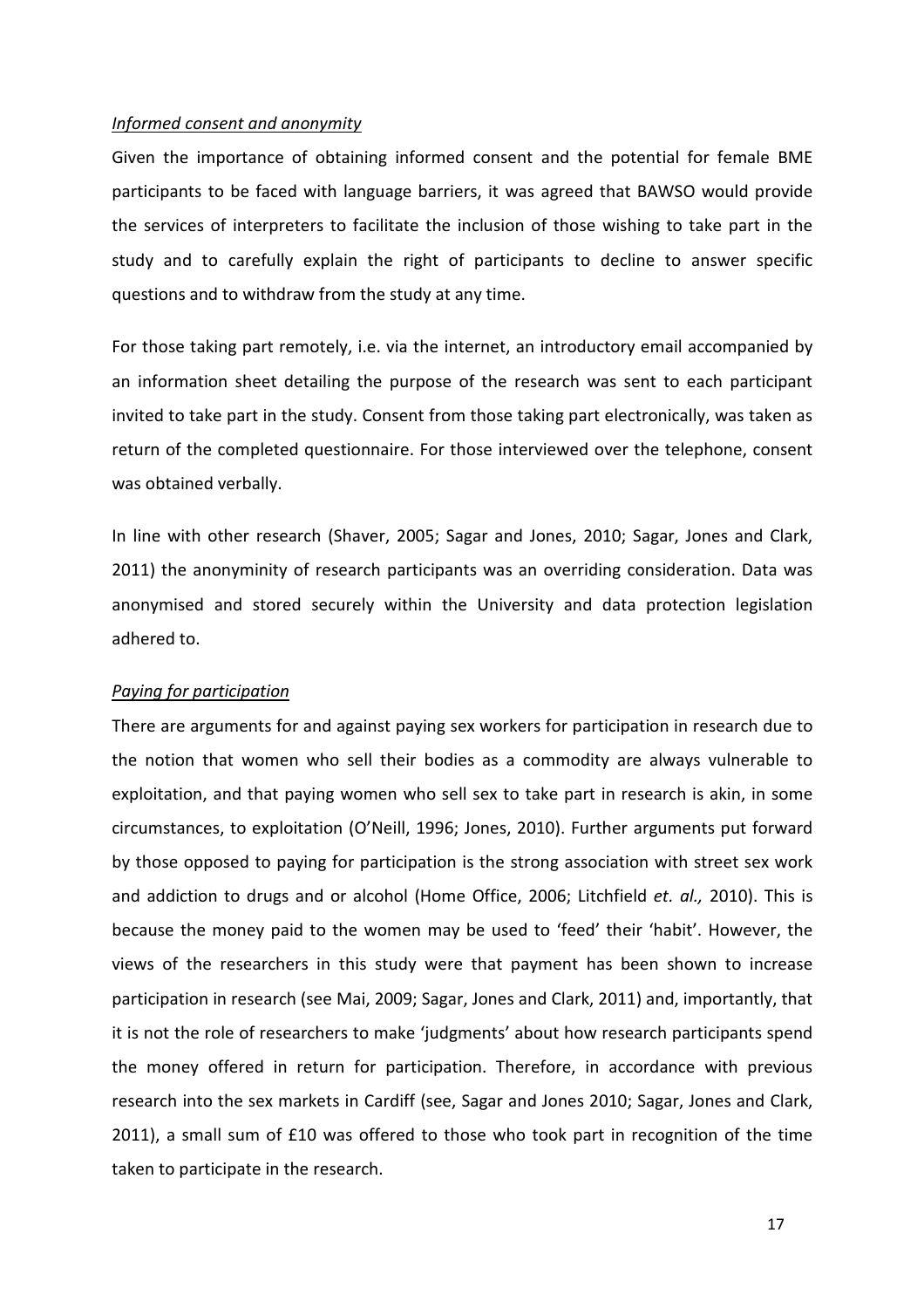## Research design and methods used

The design of the project had five phases and relied on both empirical investigation and analysis of secondary sources / existing literature relating to sex work in Cardiff.

## Phase 1

The first phase of the study had two aims:

- 1. In collaboration with BAWSO to secure access to participants by:
	- Monitoring newspapers and internet sources to identify BME sex workers in Cardiff
	- Liaising with service providers to assist with the identification of BME sex workers in Cardiff
	- Liaising with South Wales Police in relation to Police intelligence relating to the locations of sex establishments (including massage / parlours) in Cardiff
	- Utilising BAWSO's community networks, to locate covert sex work establishments
- 2. To conduct a literature review of policy, legislation, research and academic discourse in relation to the following themes:
	- Sex work in Wales
	- Service provision and barriers to services for BME women in Wales
	- Service provision and barriers to services for BME female sex workers in Wales and the UK

The results of this comprehensive review can be found in section 4

## Phase 2

The second phase of this project was concerned with data collection. The research aimed to:

- Approach BME women advertising sex via the internet or through local newspapers and ask them to complete an online questionnaire or a questionnaire by telephone, or participate in a face-to-face interview
- Approach BME sex workers working in off street establishments and ask them to take part in a face to face interview guided by the semi-structured questionnaire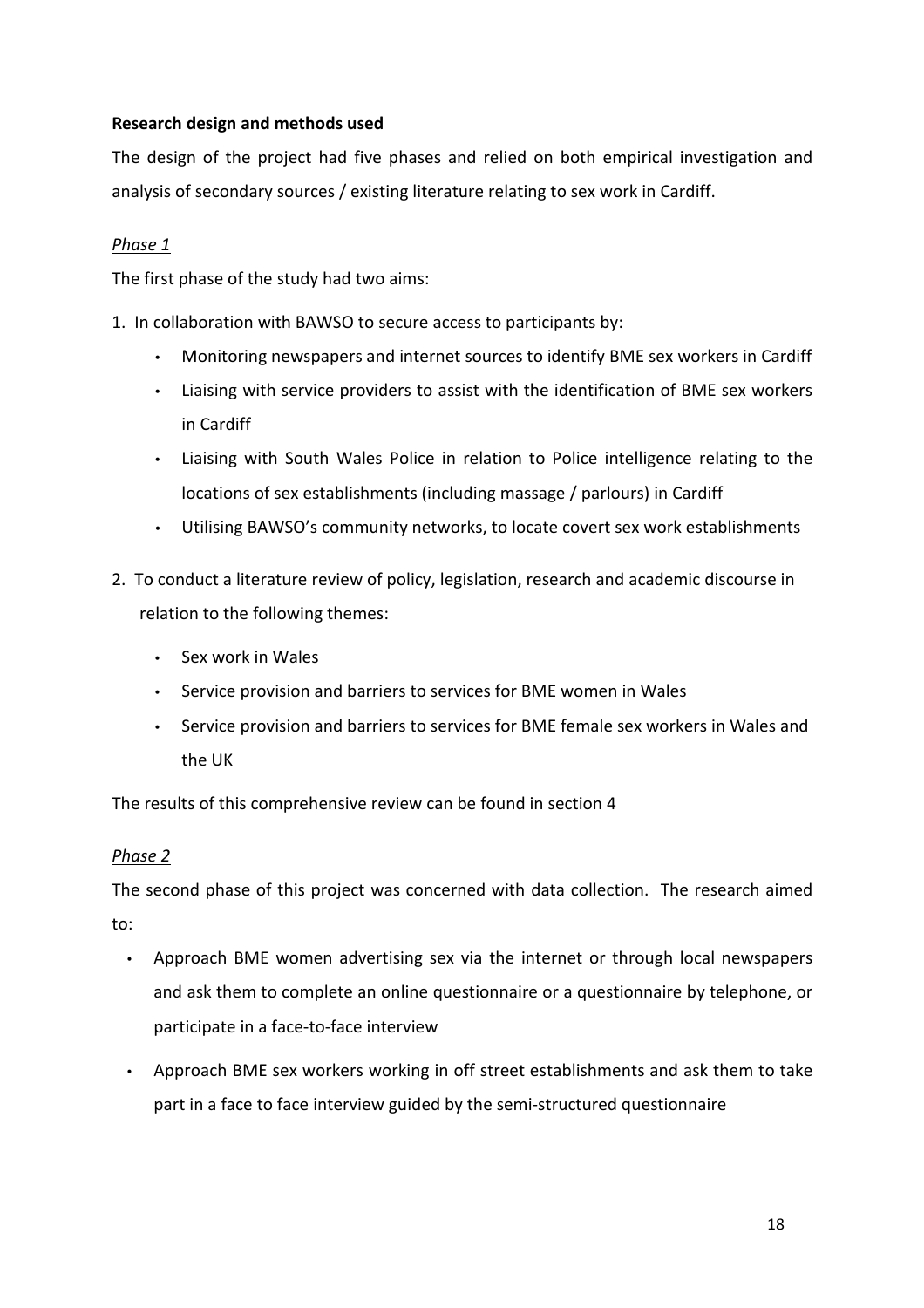BME women advertising sex via the internet and local newspapers were approached by researchers at Swansea University. In line with the objectives of the research (to facilitate the inclusion of BME women) it was agreed that all face-to-face contact with BME women would be carried out by Dr Mwenya Chimba from BAWSO with translation provided as necessary. Unfortunately data collection proved extremely problematic in this study. Issues of data collection are discussed in section 2.

#### Phase 3

Due to the significant lack of data obtained in this research, a decision was taken to use Excel to analyse the data retrieved from the one telephone interview. Also, with the support of THT, the research team re-visited data obtained from interviews with 9 BME female sex workers who had taken part in the research project 'Off Street Sex Work in Cardiff: Identifying Service Provision Needs' (Sagar, Jones and Clark, 2011). Quantitative and qualitative data was re-analysed in order to identify common themes which were valuable to the objectives of this research project namely:

- characteristics of BME sex workers
- access to services
- barriers to service access

This research also re-visited 2 interviews with sex work managers which had been carried out as part of the THT study. Both interviews contained relevant data on BME sex workers. The qualitative analysis of these interviews are located on page 31 of this report.

#### Phase 4

The penultimate phase of the study was report writing.

#### Phase 5

The research will conclude with presentations on the findings to appropriate stakeholder agencies / organisations including The Cardiff Sex Worker Forum and other strategic partners in Cardiff.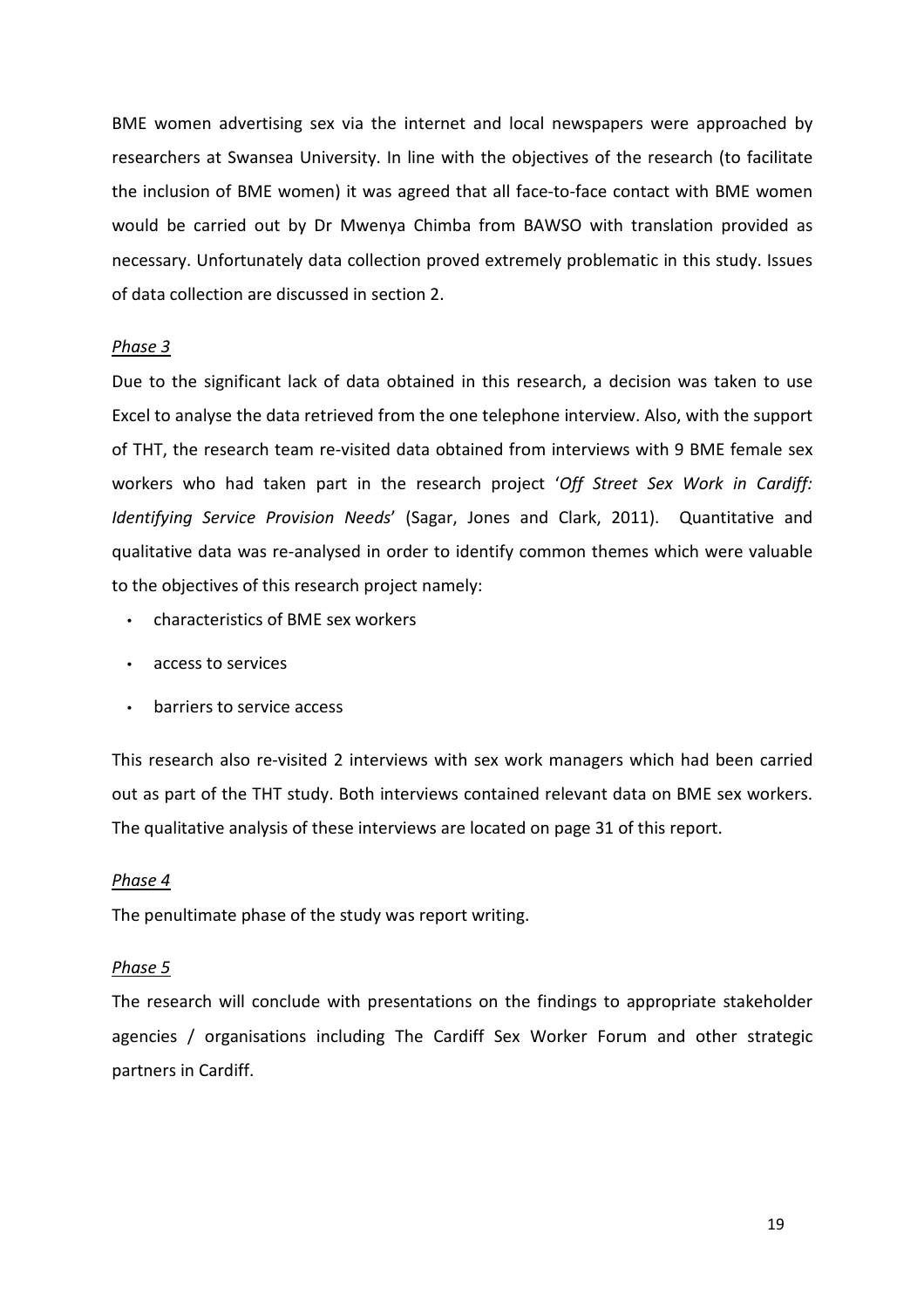### Target population and sampling

Previous research had illustrated that female BME sex workers are not found in significant numbers working the streets in Cardiff (Sagar and Jones, 2010). Thus, this research aimed to locate BME female sex workers in the *off street* sex market in Cardiff. For the purposes of this research the 'off street market' was identified as:

- Saunas and massage parlours
- Escort agencies
- Independent sex workers advertising via the internet / local newspapers
- Covert establishments where local intelligence (collated by BAWSO) indicated sex work was taking place

### Contacting Participants

As noted, this research identified BME off street sex workers via four means; saunas / massage parlours, internet sites, local newspapers and escort agencies. Most of the advertising with explicit reference to ethnicity or nationality (by independent off street sex workers in Cardiff) appeared to be of women of Asian (Japanese, Oriental, Chinese) origin, particularly in newspapers. The sex workers from European countries tended not to advertise using explicit references to ethnicity or nationality – although nationality was often provided as part of factual information available. An exception to this was sex workers of French origin who appeared to use their nationality as a selling point in their advertising. We also noted that in comparison to other UK cities such as London, Manchester and Leeds, there were far fewer adverts for Black British or Indian female sex workers. Figure 1 illustrates where BME sex workers were identified from in Cardiff.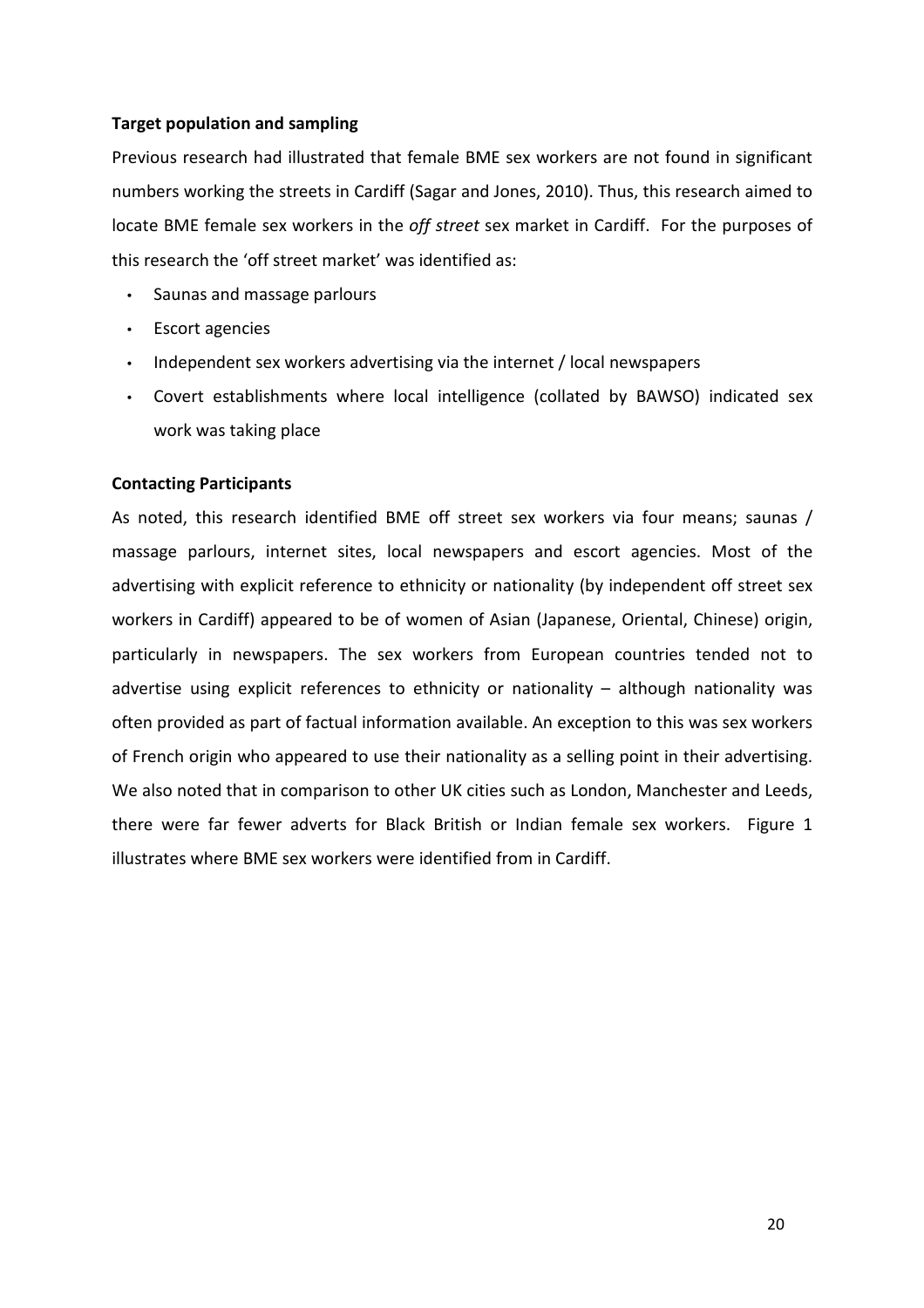

Figure 1: Pie chart showing where BME sex workers were identified in Cardiff.

- 7 saunas and massage parlours were identified, however, regrettably, none opted to take part in this research
- 56 independent BME sex workers advertising via the internet were identified, however only one participated in the research
- 6 independent BME sex workers advertising via local newspapers were identified, none accepted our invitation to take part in the research
- 2 escort agencies advertising BME sex worker services via the internet, none of which opted to participate

Thus, while we identified 9 establishments / organisations which potentially employed / did employ female BME sex workers, and while we located 62 BME women advertising sex independently in the Cardiff area, only 1 woman opted to take part in this research. Also, unfortunately, with regard to less visible sex worker establishments, despite making use of local intelligence and BAWSO's community networks, we were unable to identify and access any 'closed' sex worker establishments in Cardiff. Figure 2 is a bar chart which illustrates responses to our requests for participation in the research.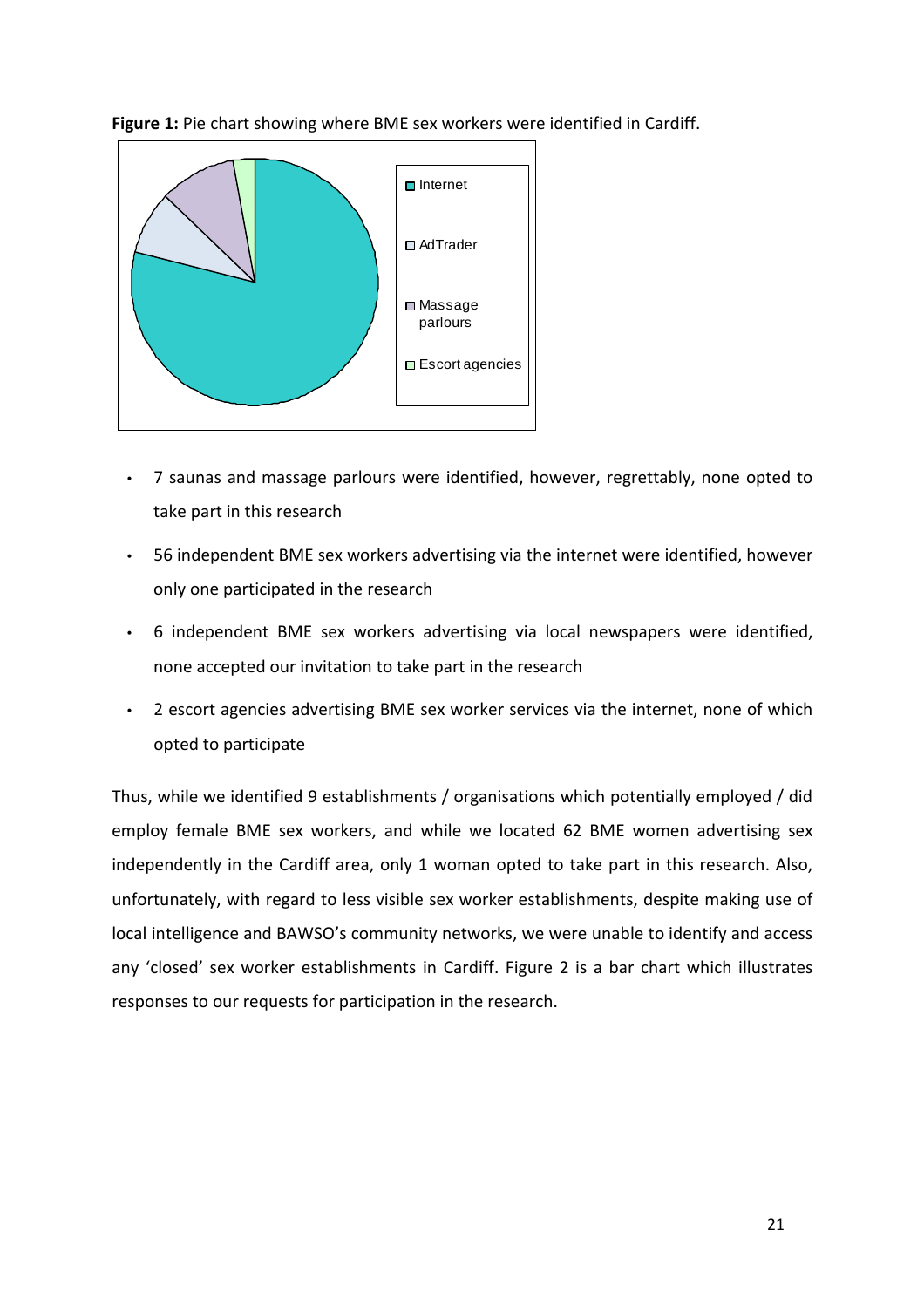

Figure 2: Bar chart illustrating the responses of the target population to contact during this research

Given the exceptionally low response rate and the limitations of self-selecting sampling procedures, the findings presented in this report do not assume to represent any generalisations in relation to female BME sex workers living and working in Wales, or indeed Cardiff. However, as an exploratory study, this research has true value in terms of highlighting the potential difficulties in accessing populations which remain hidden and inaccessible for a variety of reasons. It also utilises available data to provide profiles of 10 BME sex workers in Cardiff which is helpful to gaining a better understanding of the needs of BME sex workers. The report is further enhanced by the inclusion of data provided by 2 sex worker 'managers' who spoke openly about sex worker related issues.

#### Barriers / challenges to the research

Numerous studies have identified the problematic nature of researching sex work (Shaver, 2005; Sanders et. al., 2009). Reflections by sex work researchers generally focus around issues of access and the need of gatekeepers to facilitate access, and the hidden nature of sex work (Phoenix, 1999; Sanders, 2005). It has been noted in previous research carried out in Cardiff that the lack of gatekeepers hampers access to off street sex workers (Sagar, Jones and Clark, 2010). This study however was even more problematic in that it specifically focused on BME women.

The difficulty in identifying potential participants from ethnic minority communities to take part in social-science research is well documented (Eisner and Parmer, 2008). In order to increase the potential of research to facilitate participation, the careful planning of any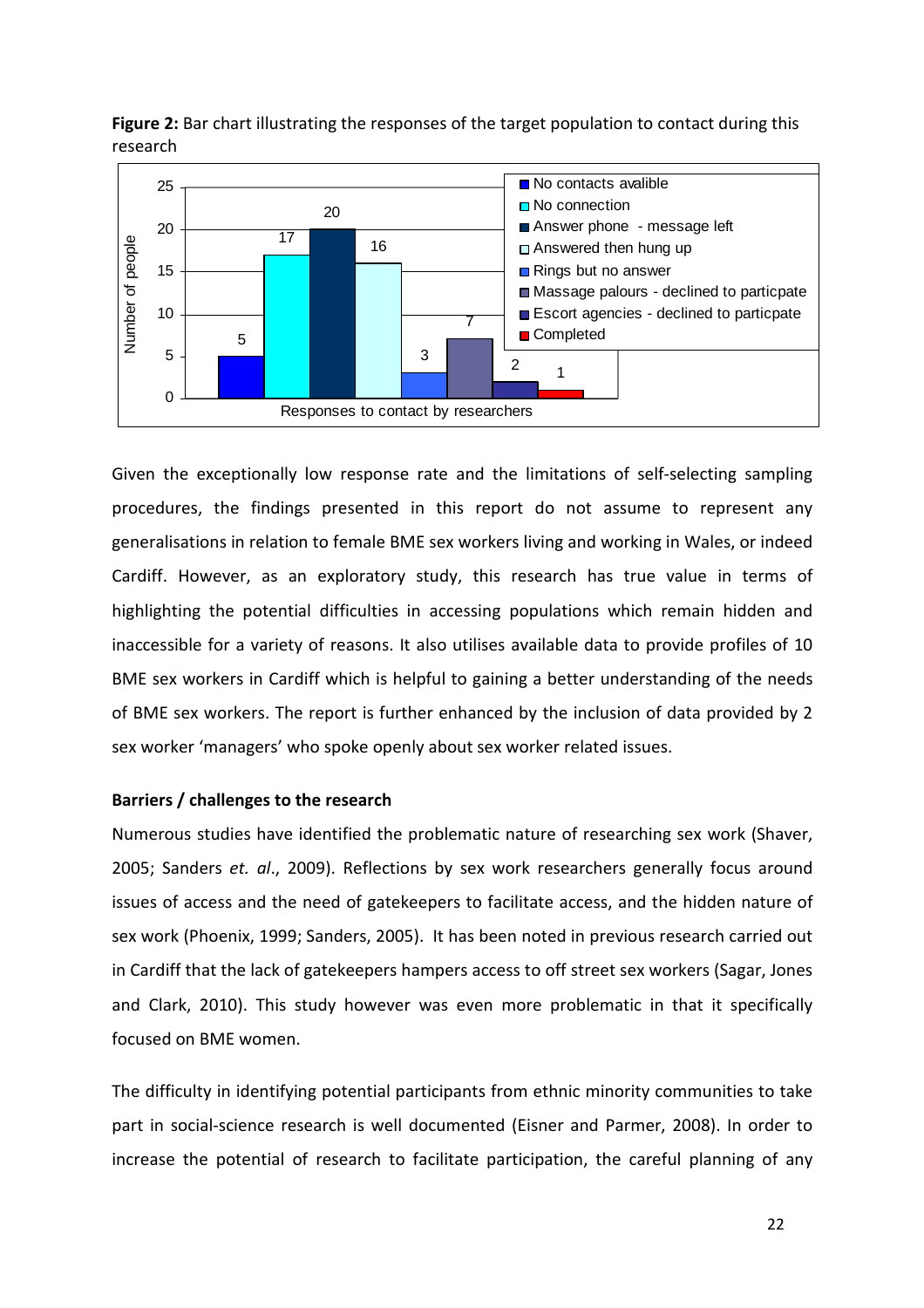study should include issues about barriers to participation such as: language difficulties; overcoming issues of trust where residency / immigration status is disputed; participants maybe unsure / untrusting of the motives of the researchers; and cultural understandings between the researchers and the participants (Eisner and Parmer, 2008). Although over coming these issues can be difficult, mobilizing community stakeholders and gatekeepers has been found to be successful in terms of recruiting participants in social-science studies.

#### **Gatekeepers**

Gatekeepers can facilitate the growth of trustful relationships between researchers and participants allowing honest and truthful dialogue to take place (Bryman, 2004). In terms of sex work, gatekeepers are traditionally drawn from health agencies or Outreach services that work with sex workers. In Cardiff, however, there no such services available to the off street sex market (see, Sagar, Jones and Clark, 2011). Nevertheless, working in partnership with BAWSO, the research made use of BAWSO's community networks to assist in ascertaining the locations of less overt sex worker establishments. BAWSO use community networks for various purposes because they have proved a source of expert knowledge for the organisation, and in particular they have been helpful with regard to locating research participants. According to BAWSO, community networks are invaluable when carrying out research in order to reach 'hard to reach groups'. Particularly so with regard to BME women and children who are vulnerable due to language barriers, economic constraints, immigration status and who may have negative experiences of mainstream agencies and so forth. Furthermore, community networks and community groups can provide 'a reality check' on a variety of issues that impact on vulnerable communities and they are able to offer advice on how to approach sensitive subjects. As such, engaging with community networks and groups has shown to be very useful for BAWSO, particularly with regard to the development of local services. BAWSO also emphasise that this engagement and involvement encourages 'buy in' from the local community which has proved vital in the successful delivery of projects in Cardiff.

Regrettably, however, despite the efforts of BAWSO, and the use of their community networks, the organisation did not have success in accessing female BME sex workers. Thus, although some studies have suggested that 'ethnic matching' is desirable because of shared

23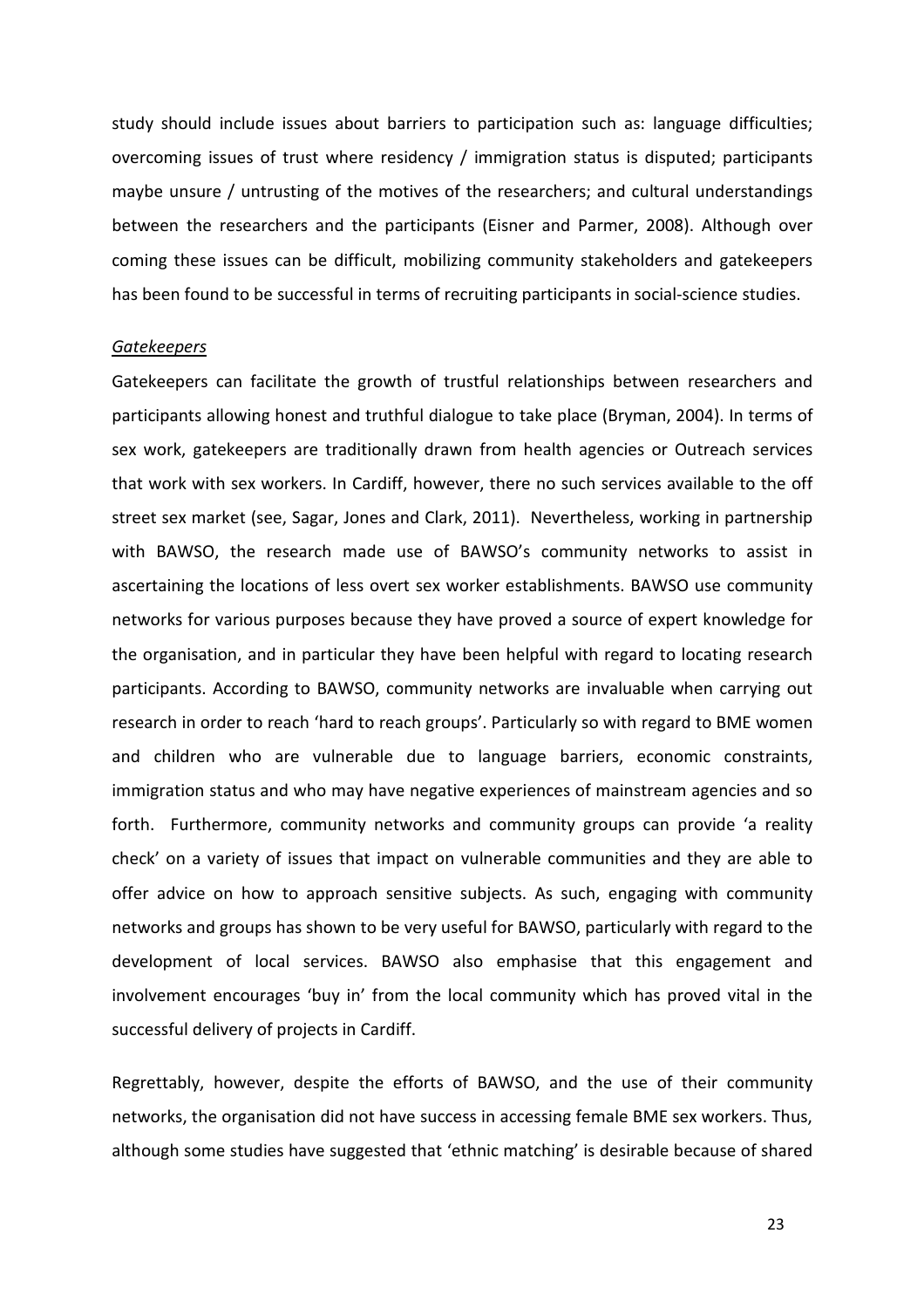understandings and interpretation of culture etc. (Eisner and Parmer, 2008), our study did not find that the ethnic matching of researchers to participants facilitated participation.

### Online communities

Off street sex work is far less 'visible' than on street work. Although, the changing dynamics of off street work in terms of the increased use of the internet as a method of advertising (Sanders, 2005) has meant that sex worker populations are becoming increasingly 'visible'. Nevertheless, this does not necessarily mean that access can be achieved easily. The internet may provide opportunities for those researching sex work (Jenkins, 2010), but securing face-to-face contact remains difficult where there is no gatekeeper or third party to 'vouch' for the integrity of the researcher. This was certainly a major problem encountered in this study.

## Responding to the challenges of the research

There are few research projects which do not face methodological challenges. This project however ran into significant problems as already outlined. Nevertheless, this research is extremely important because it represents the first empirical attempts to explain female BME sex worker's experiences of sex work in Wales.

To present the most accurate picture of female BME sex workers in Cardiff, the study (as already noted) utilised existing data from the research project 'Off Street Sex Work in Cardiff: Identifying Service Provision Needs' that was conducted by Sagar, Jones and Clark in 2011. The relevant data (BME women's experiences of sex work in Cardiff) from that project has been re-analysed and incorporated into this report.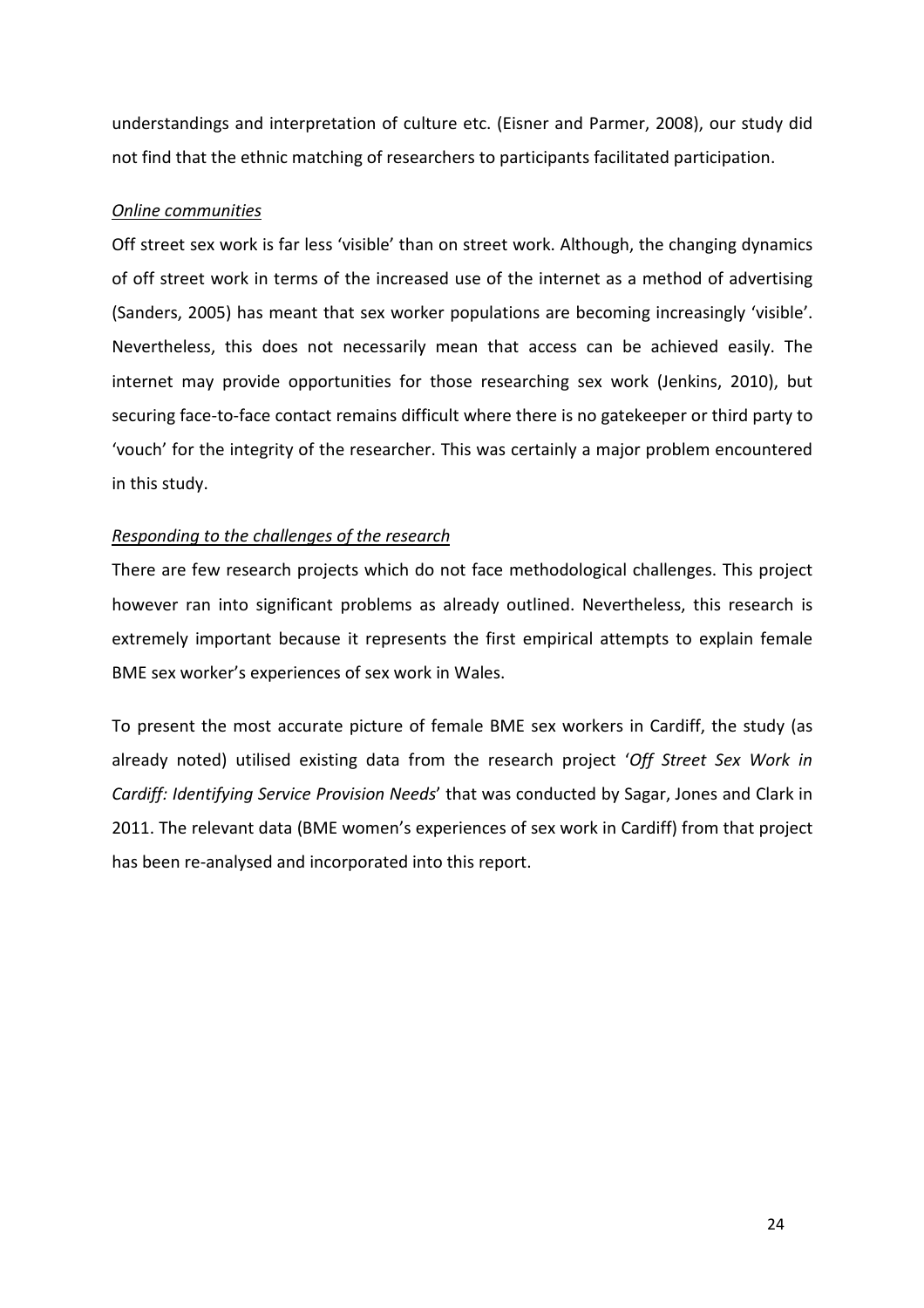### Section 3: LITERATURE REVIEW

#### Off street sex work and BME sex workers: knowledge from the UK

As already noted, far less is known about off street than on street sex work. Thus, estimating the numbers of off street workers in the UK is problematic. Nevertheless, the research of Cusick et. al., (2009) set a precedent in calling for transparency in how those researching and quoting sex worker numbers arrive at their estimations. It has been suggested by Sanders et. al., (2009) that off street sex work represents approximately 90% of sex work in the UK. While in Cardiff, the off street market is estimated to make up at least 87% of the sex market (Sagar, Jones and Clark, 2011).

Furthermore, Scambler's research led him to estimate that 85-90% of off street workers are female (2007). Evidence also seems to suggest that the number of men who report paying for sex has more than doubled from 2% in 1990 to 4.2% in 2000 (Ward et. al., 2005). Thus, sex work in the UK appears to be a vibrant market.

Although it is impossible to determine the exact numbers of female BME sex workers in the UK from what can be described as a very limited research base, it has been suggested that BME sex workers are more likely to be working off street. For example, Ward et. al.'s (2004) research into the off street sex industry in London revealed that most were non-UK nationals. This study also showed that in London, the percentage of foreign born sex workers in the UK had increased from 25% in 1985 to 63% in 2002. While research undertaken by Dickson (2004) (also into the off-street sex industry in London), suggested that Ward et. al.'s estimations were too low, and that the figure of migrant workers was more likely to be around 81%. Dickson's study found the most common regions of origin to be Eastern European, South East Asia and Western Europe. More recently, Scambler (2007) has suggested that between a quarter and a third of migrant sex workers in London come from Eastern Europe or the former Soviet states.

Research appears to attribute the rise in migrant sex work to the partial intrusion of capitalism into countries such as Eastern Europe and the former Soviet States, which has led to many changes and left many people in a precarious economic situation following the closure of state industries, the ending of food subsidies and declining welfare provision (see,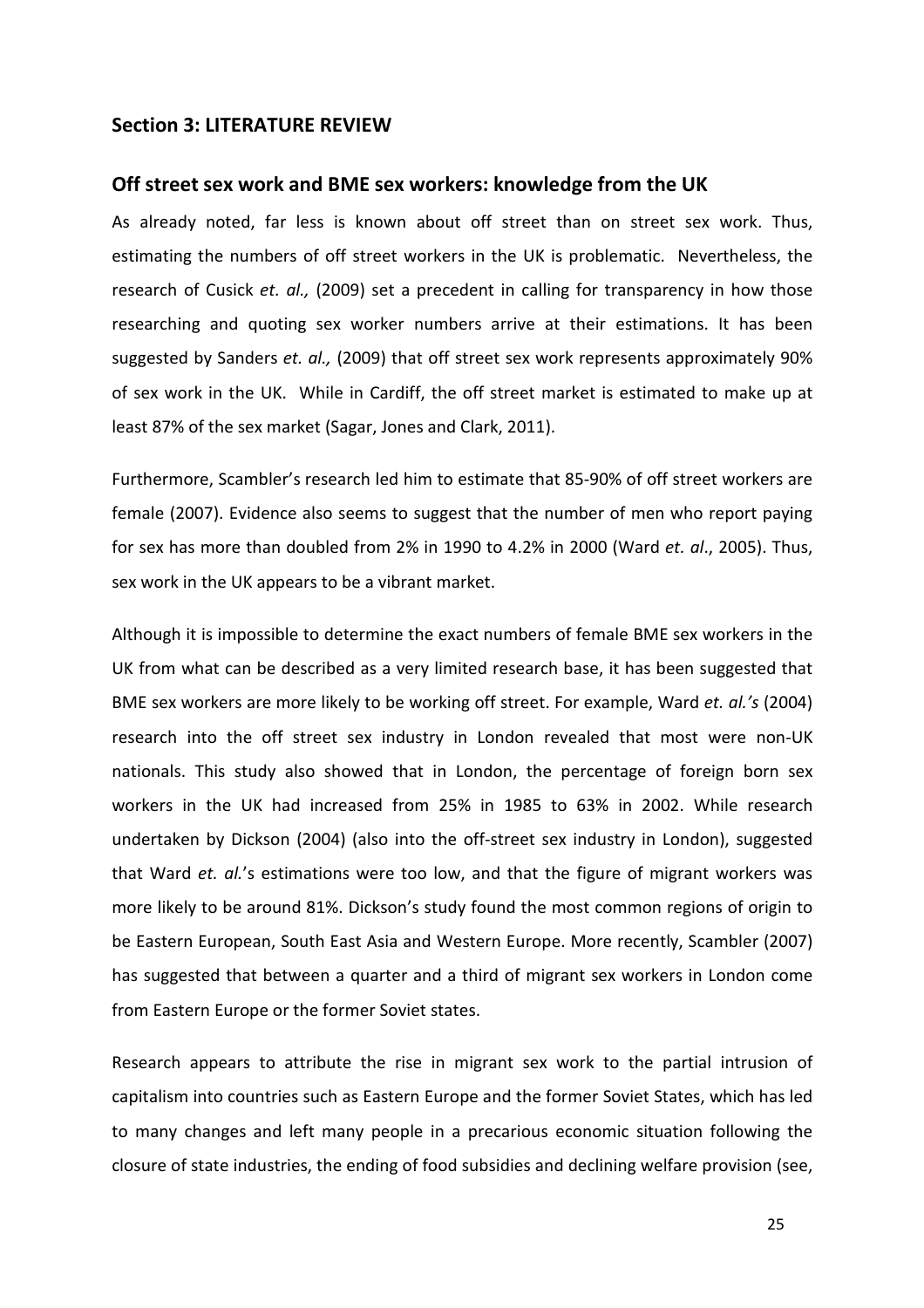Ward, 2002). It is asserted that women in particular have been harshly affected by these changes and that sexual inequality has increased. Consequently, Ward (2002:80) suggests there has been an expansion in the informal economy  $-$  'including trade in sex as a temporary survival strategy or, for some, a medium term strategy out of poverty' – and that this is 'inevitable'.

Nevertheless, although the vast majority of BME sex workers in the UK are likely to be migrants, research has only just begun to examine the policy implications of this. Indeed, as has been pointed out by others (see for example, Agustin, 2009b; Mai, 2009), very little research exists on migrant women who sell sex. A notable exception is the work of Laura Agustin whose research into migrant sex workers has pointed to many issues directly linked to immigration status – in particular, the legal status of migrants and the lack of civil rights (see, Agustin 2006a; Agustin 2006b).

In general however, where research does address the issue of migrant sex workers, it tends to be dominated by inferred links drawn between off street sex work, organised crime and trafficking (for example, Barry, 1995; Taylor and Jamieson, 1999; Stepnitz, 2009; Di-Tommaso, et. al., 2009; Kelly and Regan, 2000; Agustin, 2005; Goodey, 2004; Craig et. al., 2007; House of Commons Home Affairs Committee, 2009; Jackson et. al., 2010; Schaeffer-Grabiel, 2010). However, it has also been argued by Munk (2006) that the dominant public view that the majority of migrant sex workers are 'victims of trafficking' does not correspond to reality. Munk also suggests that in the struggle to combat trafficking, policy must not detract from the need to secure better working conditions and improved health services etc. for women who have chosen to work in the sex industry – and that this is indeed, the right way to fight exploitation.

Recently, the work of Nic Mai (2009) has provided a much needed and valuable insight into the migrant sex worker population in the UK. Like Munk, Mai is critical of the current public debates which conflate migrant sex workers, trafficking and exploitation. Mai's research with 67 migrant sex workers in London suggests that only a small percentage felt that they had been deceived or forced into selling sex in circumstances within which they had no control or consent. Contrary to the emphasis given in current public debates, Mai's evidence shows a great variety of life and work trajectories within the migrant sex market, which are

26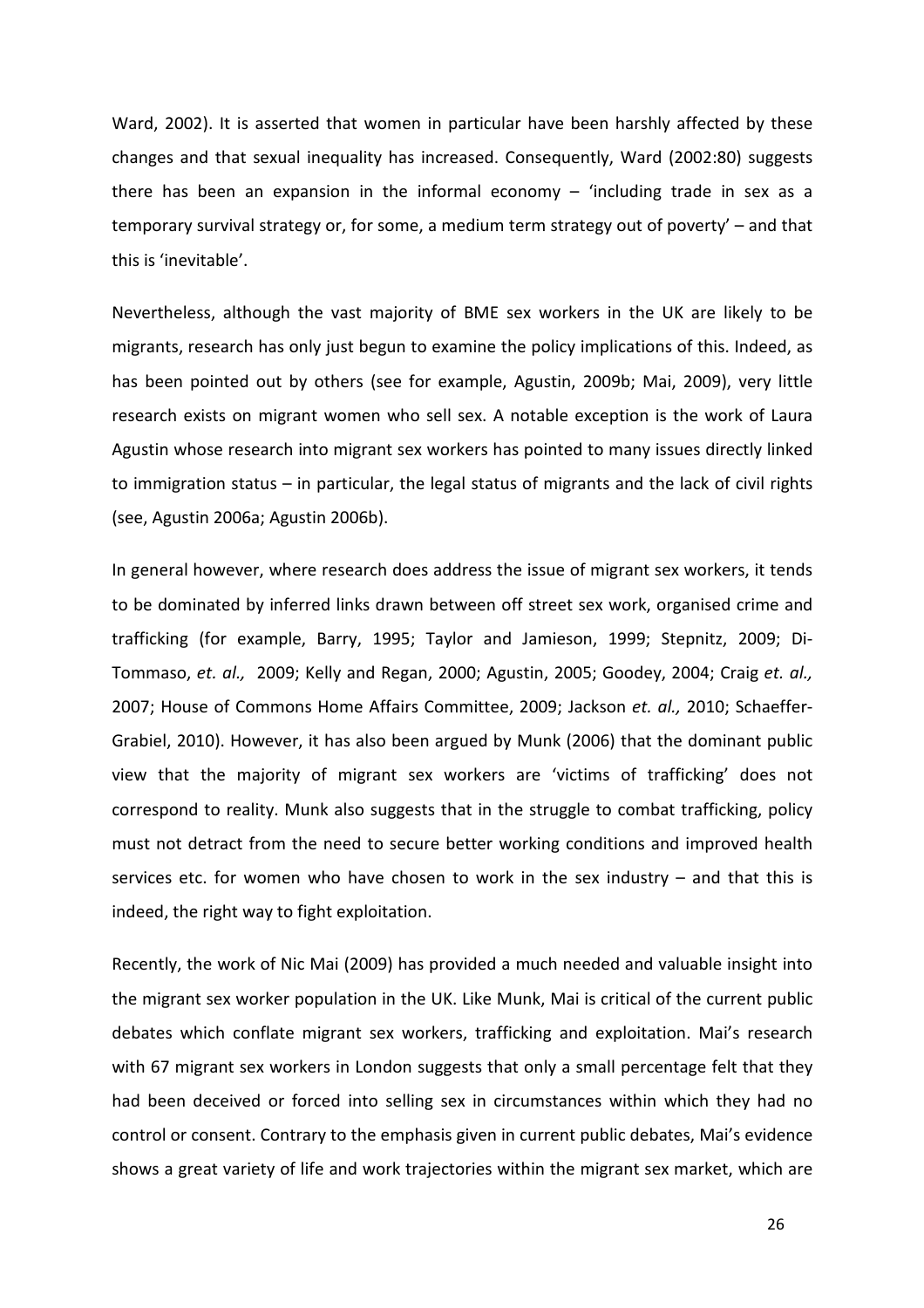influenced by a number of key factors: socio-economic background; educational aspirations and achievements; immigration status; professional and language skills; gender and sexuality; family history; and individual emotional history.

Likewise, Mai found that most migrants had not worked in the sex markets before coming to the UK, and had only decided to do so after a long string of work experiences in other sectors, which were seen as comparatively less rewarding both in terms of remuneration and of the working conditions offered. Indeed, by working in the sex market, many migrant sex workers were able to maintain dignified living standards in the UK while dramatically improving the living conditions of their families back home. Mai's study also revealed that only a minority of migrant sex workers experienced violence or abuse from their clients. However, the stigma of sex work in the UK was regarded by his participants as one of the worst aspects of the occupation and this impacted negatively on both their professional and private lives. Similar findings have been reported in research undertaken by Scambler (2007).

Arguably, there appears to be a dichotomy in research and policy with regard to off street sex workers generally, and off street workers who are migrant / BME women. For example, on the one hand research suggests that off street work is less violent and far less associated with drug use than the on street market (Sanders and Campbell, 2007). Also, that women who work off street are believed to have higher levels of education than street based workers (Sanders, 2005). Many researchers also believe that women working in the off street market are capable of making and do make rational decisions to sell sex (see, for example Sagar, Jones and Clark, 2011). However, despite the research carried out by Mai (2009) for example, which aims to draw attention back to the actual needs of migrant sex workers in the UK, policy in the UK focuses on issues of vulnerability, safety, exploitation and trafficking. Thus, there is a danger that the BME female sex workers who choose to sell sex in the UK will fall through the policy gaps and their service provision needs will not be met.

27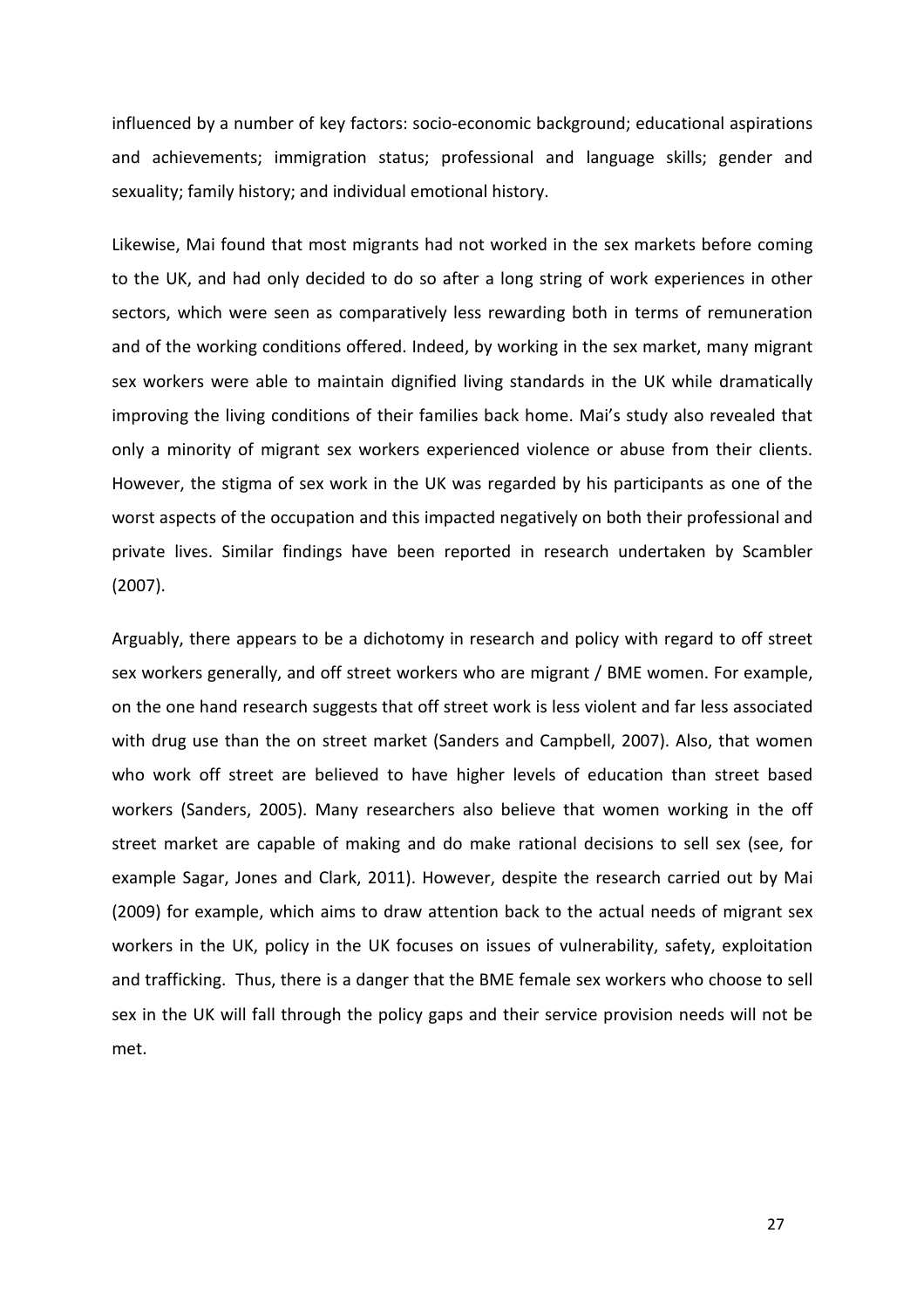#### BME Services in Cardiff

There are several organisations which work with BME populations in the Cardiff area offering health, mental health and social welfare support. BAWSO is, however, the lead organisation working with BME women offering a range of important services. Over the last ten years or so BAWSO has collaborated with a variety of stakeholder agencies and has been at the forefront of the battle against domestic abuse. The work of the organisation has been fundamental in raising awareness regarding a variety of neglected issues in the UK such as female genital mutilation, honour crimes and forced marriage. In recent years the organisation has expanded to provide advice, support and shelter for female BME victims of trafficking for the purposes of sexual exploitation in Wales. In 2009 BAWSO developed the 'Diogel Project' in partnership with Eaves Housing (Stepnitz, 2009). The project provides accommodation for up to five women over the age of 18 who have been trafficked in the UK / forced to work as prostitutes in the UK. Within the last year, BAWSO have had 11 referrals to the Diogel Project, from across the UK. Within Wales however, the organisation has only received 3 referrals from Outreach in Cardiff. Therefore while there is evidence that the trafficking of women for the purposes of sexual exploitation is taking place in Wales, the number of referrals to the Diogel Project is extremely low.

Given that migrant BME sex work is taking place in Cardiff (as identified by the numbers of visible BME female sex workers found in the course of this research, see page 20) policy in Wales needs to focus on meeting the needs of 'all' female off street sex workers and not simply focus on locating victims of 'trafficking'. By reaching out to all off street workers, improving service provision, and ensuring that the needs of female BME sex workers are met, the protection of all off street workers would be enhanced and this would also increase the potential for victims of trafficking to be better identified and supported appropriately.

## Off street sex work research and policy development in Cardiff

Until very recently there was a complete lack of knowledge regarding off street sex work in Cardiff. However, this knowledge gap has partly been filled by research carried out by Swansea University in association with Terrence Higgins Trust Cymru (Sagar, Jones and Clark, 2011). 30 off street sex workers (male, female and transgender) took part in the research which focused on sexual health needs. The research found that there was no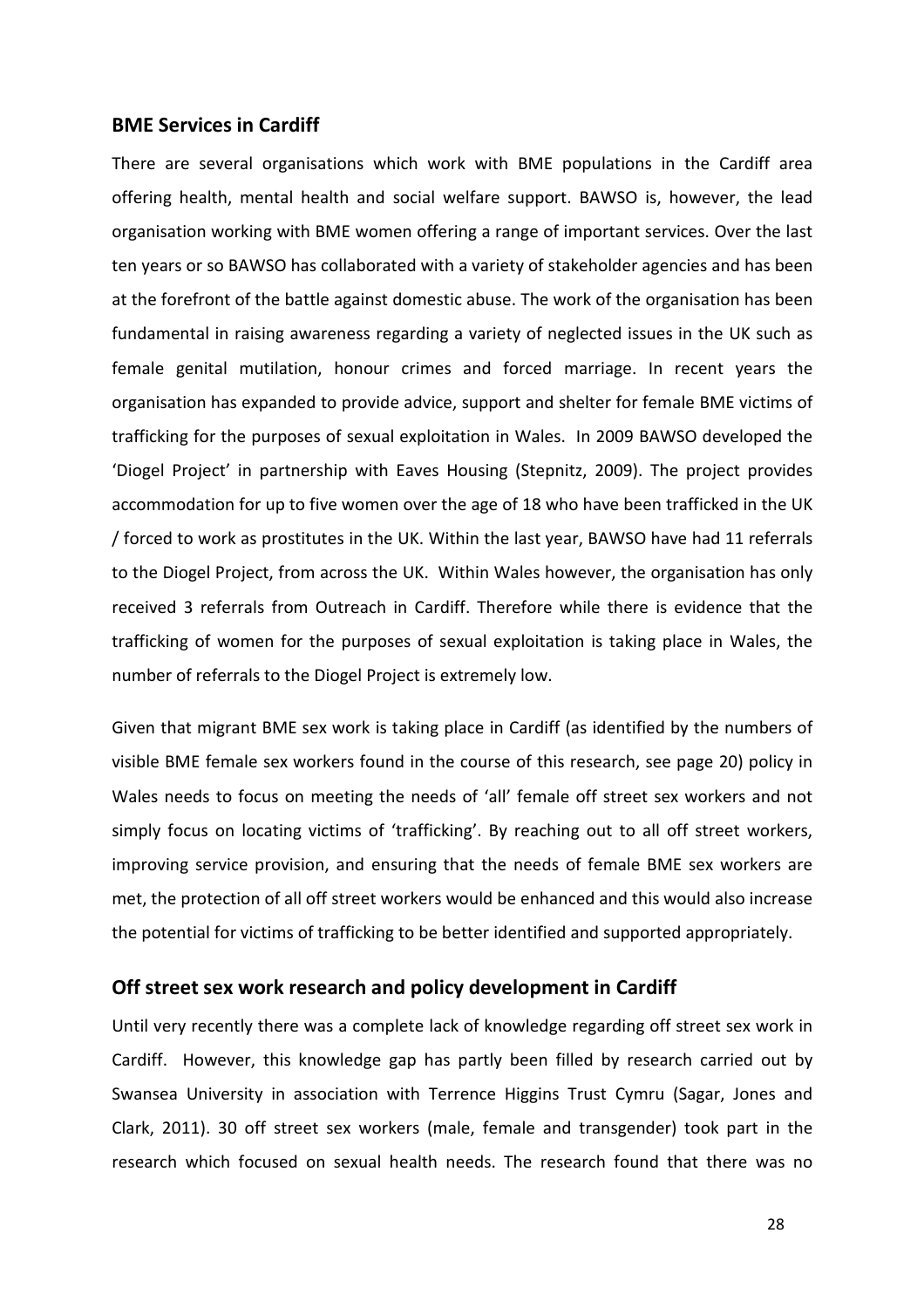typical profile of a sex worker. The personal characteristics of those who took part in the study varied in terms of ethnicity, age, gender, occupational status, education background, self identification and motivations and experiences of sex work. The study did find however, that the majority of participants carried out their work in secret and the research concluded that the issue of 'secrecy' had implications in terms of safety, support and access to services.

In terms of access to services, the research noted that 30% of respondents had not accessed basic health services such as a GP or a dentist in the previous 12 months. And, whilst over 80% of the sample had undertaken a sexual health check-up, 73% had not disclosed to services that they were sex workers. The reasons for non disclosure revolved around fears of being judged by services, a lack of trust in the confidentiality of services, and simply not being asked.

The research carried out by Sagar, Jones and Clark represents an important addition to the knowledge base in Cardiff. The research was carried out with the support of the Cardiff Sex Worker Forum, and it is anticipated that the report will assist The Forum to fulfil its aims and objectives which includes expanding the policy base in Cardiff to incorporate off street workers.

However, this research (also supported by The Forum) focuses on the neglected issue of female BME sex workers. It reports on the problem of gaining access to this hard to reach community; provides 10 profiles of BME women working off street in Cardiff, and identifies gaps in service provision.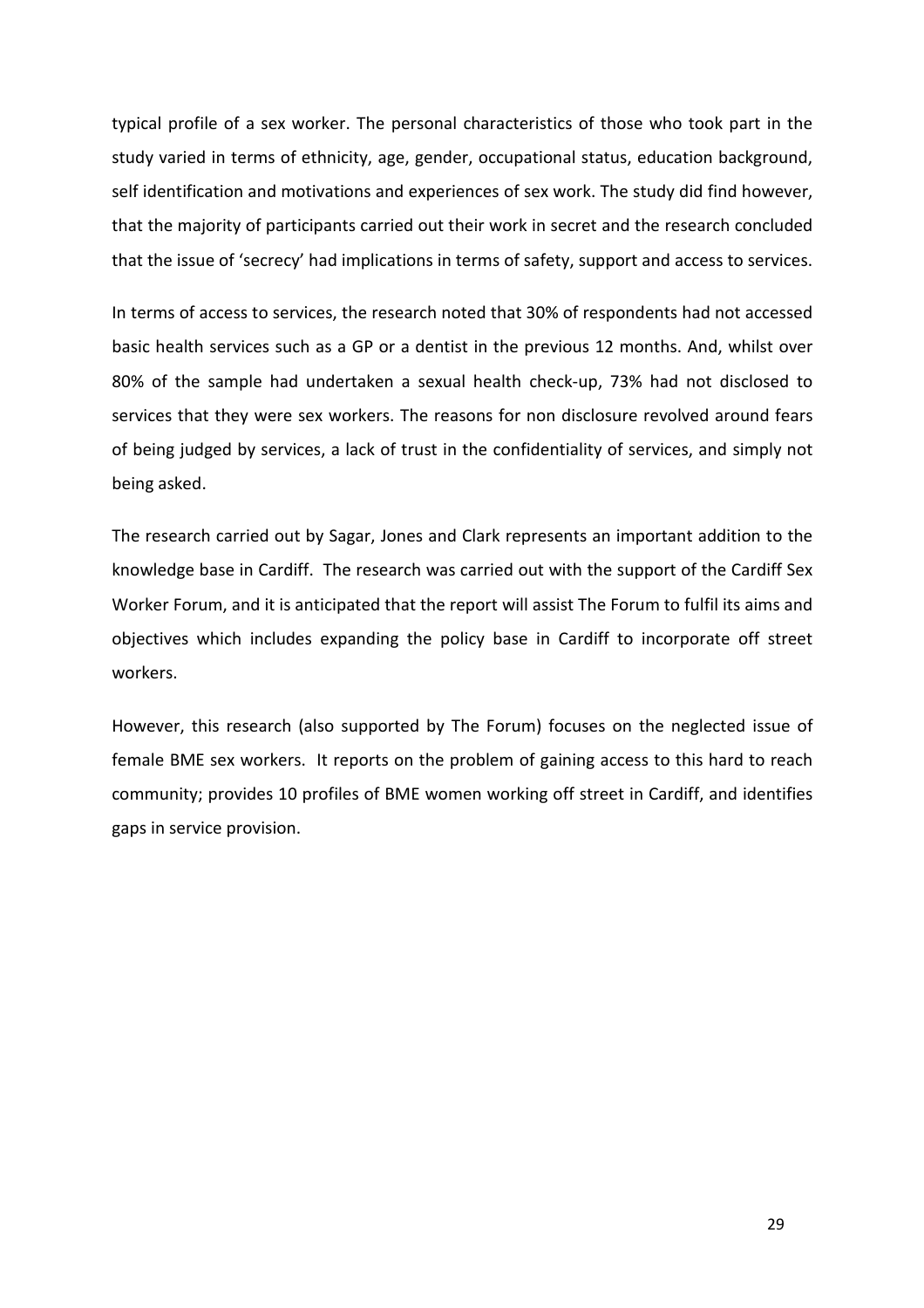## Section 4: FINDINGS - BME FEMALE SEX WORKERS IN CARDIFF

Unfortunately, only one sex worker who advertised via the internet opted to participate in this research. However, when this data was analysed with that collected for the research report 'Off Street Sex Work in Cardiff: Identifying Service Provision Needs' (Sagar, Jones and Clark, 2011) we were able to maximise knowledge on BME women in Cardiff.

## Demographics





## Figure 4: Nationality

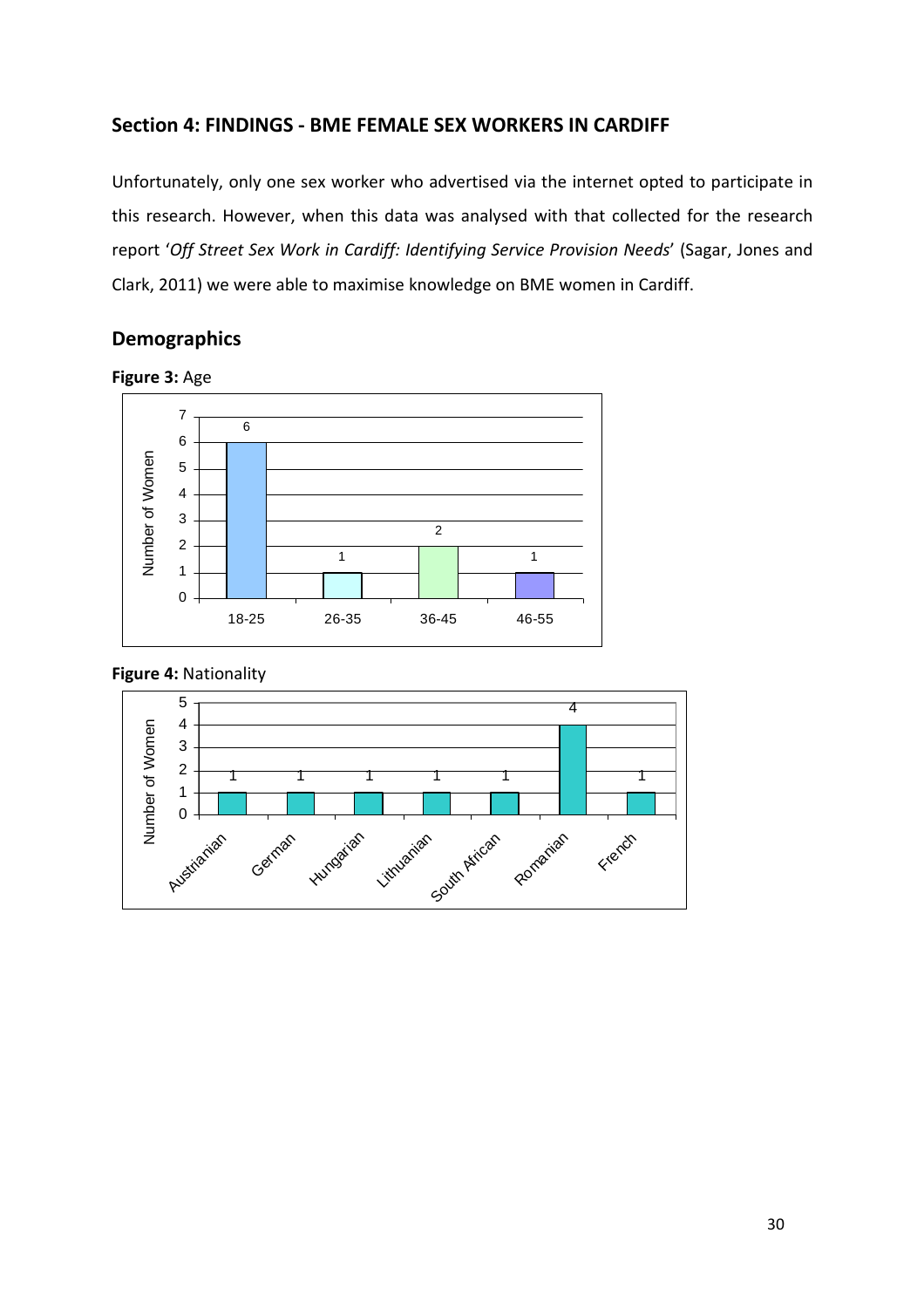### Figure 5: Ethnicity



## Descriptive profiles

The following nine descriptive profiles in this section of the report are based on data that was collated while carrying out research for the report 'Off Street Sex Work in Cardiff: Identifying Service Provision Needs' (Sagar, Jones and Clark, 2011). Although that research was primarily focused on the sexual health needs of off street workers, much of the data collated is appropriate for inclusion in this report. For example, the 9 female BME participant responses include descriptions on: motivations for selling sex, access to services, barriers to service access, and positive and negative experiences of sex work. The tenth descriptive profile is that of the only sex worker that opted to take part in this research study.

As noted, the data is presented in the form of individual descriptive personal profiles. In doing this we believe that we are able to add a richness and depth to the study which is to a certain extent lost with statistical (quantitative) and thematic (qualitative) data analysis. By presenting the narratives of female BME sex workers we are able to capture the reality of hard working women (from a variety of backgrounds), with interesting work histories who shared their personal feelings about selling sex in Cardiff.

## 1. Fiona

Fiona advertised as an independent sex worker on an adult site which marketed sexual services. She described herself as aged between 46-55, White and French. Prior to working as a sex worker, Fiona had worked in other occupations and she had formal qualifications in hairdressing. She had also previously worked as an image consultant, a nail and makeup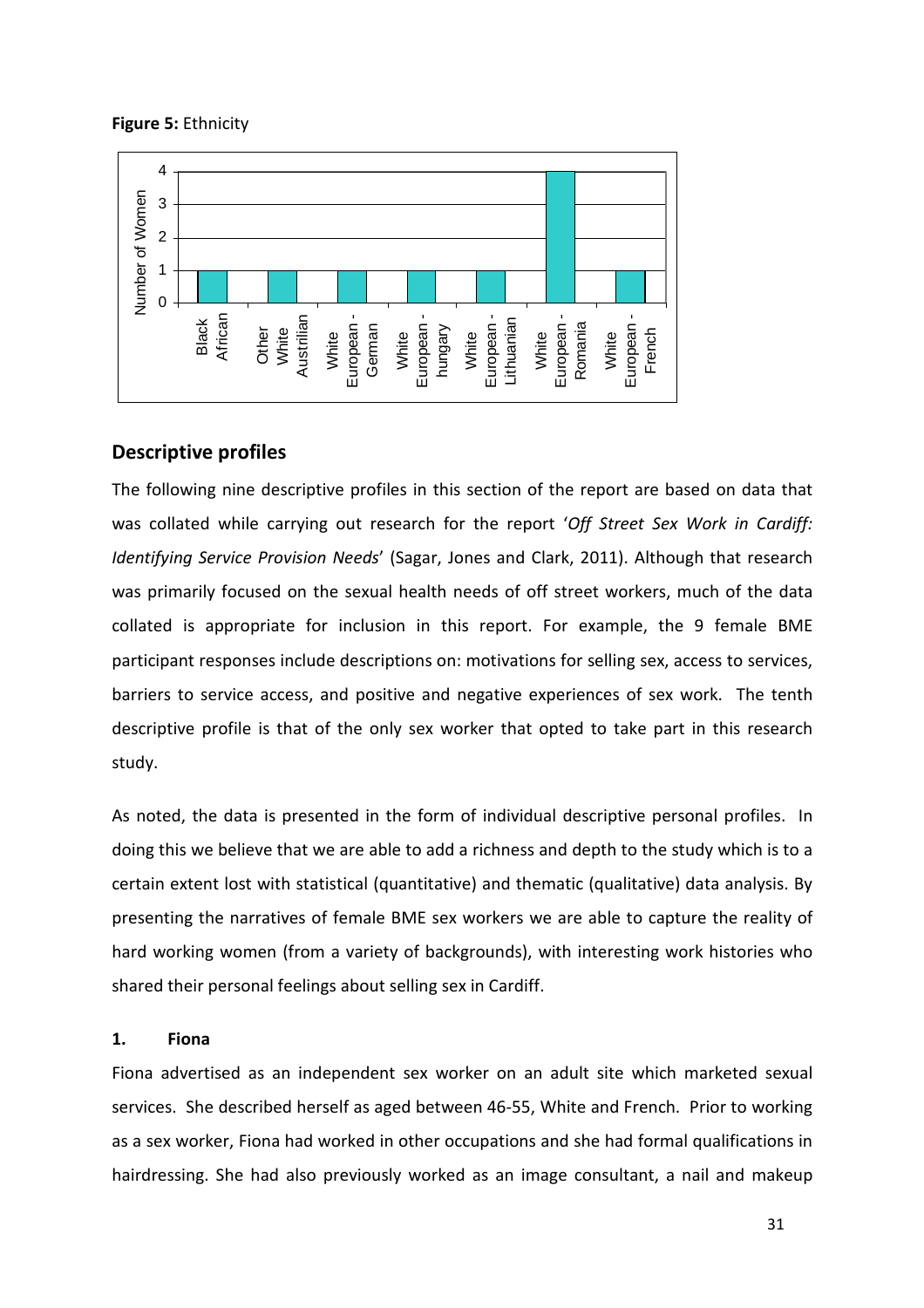artist, and she had also worked in a variety of administrative roles. However, although Fiona had been actively applying for jobs in the UK for approximately 2 years, she had not been successful in securing an interview and indeed had thus far had no opportunity to take up an alternative occupation.

Due to the lack of work opportunities, Fiona had been selling sex in Cardiff for less than a year – and this was her first experience of sex work. She worked independently from a private house / apartment and described herself as an 'escort'. Although Fiona lived in Cardiff, she did not have any formal support networks which she could access as a sex worker. She worked alone and kept her identify as a sex worker a secret from her friends.

Furthermore, while Fiona had accessed a sexual health clinic in Cardiff during 2010-2011, she had not disclosed to the service that she was a sex worker, explaining: 'I want to keep it private as sex workers are regarded as lower grade, and even nurses can be judgemental...I do not want to tell people I work in the sex industry'. Thus, while Fiona appeared to regard her sexual health as a priority (having had a sexual health check up and a HIV test within in the last year) she was clearly reluctant to tell services that she was a sex worker.

For Fiona, working as an escort was a positive experience, she explained that she had made 'good money' and met 'very nice people', and she stressed the benefits of being self employed: she was her own boss, she had control over who she saw, she worked according to how much she needed to earn and she worked when she wanted to. Her negative experiences as a sex worker in fact mirrored criticisms that could be raised by many people who are employed in other occupations. For example she complained about clients not turning up, time wasters, and long waiting periods between clients. She also commented that any future decsion she may make to stop selling sex would be entirley her own, 'I enjoy what Ii am doing and will not go back into a normal 9 to 5 job, working for a boss. I will stop when I find the right partner to share my life with'.

Fiona opted to take part in the research remotely via email correspondence; therefore the researchers were unable to assess her levels of spoken English. However, her capacity to understand written English and her written responses indicate that language is unlikely to be a barrier to accessing services for Fiona.

32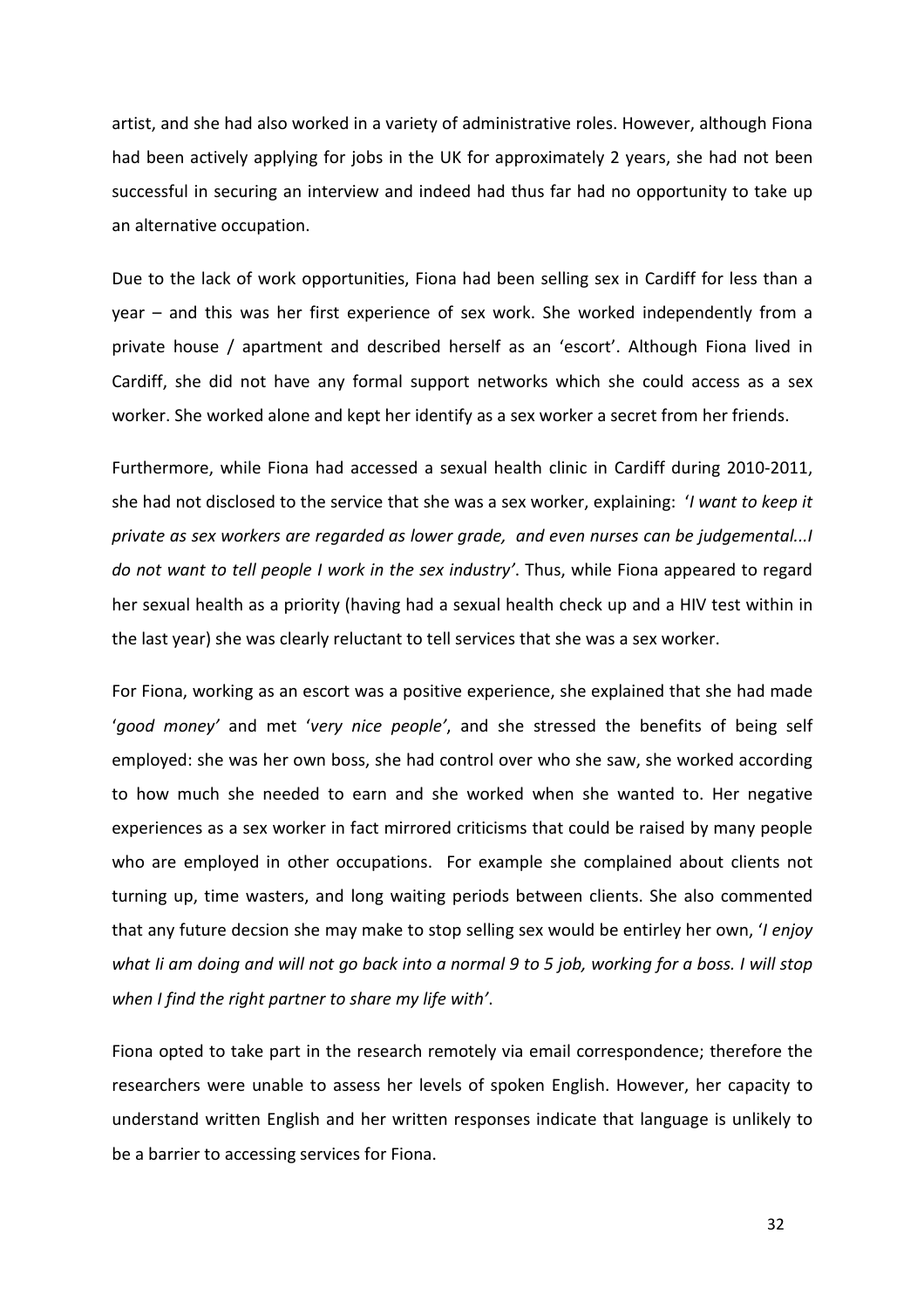#### 2. Rachel

Rachel took part in a face to face interview in an established massage parlour in Cardiff. She described herself as being aged between 18-25 years and of Romanian origin. Rachel also described herself as a 'working girl' who had been engaged in the sex industry for 1-5 years. She also told us that although she was currently working in Cardiff, over the last year she had in fact worked in other saunas / massage parlours in other parts of the UK – notably Swansea and Birmingham.

In the massage parlour, Rachel worked alongside a number of women who were White Welsh, other European citizens and Black women from outside Europe. She seemed very relaxed before and during the interview, which was conducted alone with a researcher in one of the rooms used by the women. The researcher observed that the women who worked in the massage parlour appeared to get on very well. This was later confirmed by Rachel during the interview where she explained that one of the benefits to being a 'working girl' was working with the other women. It was clear to the researcher, as is often the case between work colleagues that friendships had developed. It was also clear that these friendships provided a very valuable level of support to Rachel. Particularly given that she had no formal networks of support outside of her working environment. Also because she kept her work a secret from all of her family and most of her friends.

Rachel told us a little about her background and why she had become involved in sex work. She was a single mother having parted from her baby's father some time ago. Quite simply, she explained: 'I needed money and friend told me about it', interestingly she also added 'I have never been forced.'

We did ask all of the women we interviewed to share with us their positive and negative experiences of the sex industry, and in taking this approach we provided semi-structured questions to draw out the participants' perceptions. However, we did not ask any questions about coercion for example – to do so would have been to 'lead' the participant. It seemed to us that in offering this information Rachel perhaps was aware of the issues and current debates surrounding migrant sex workers and the use of force.

33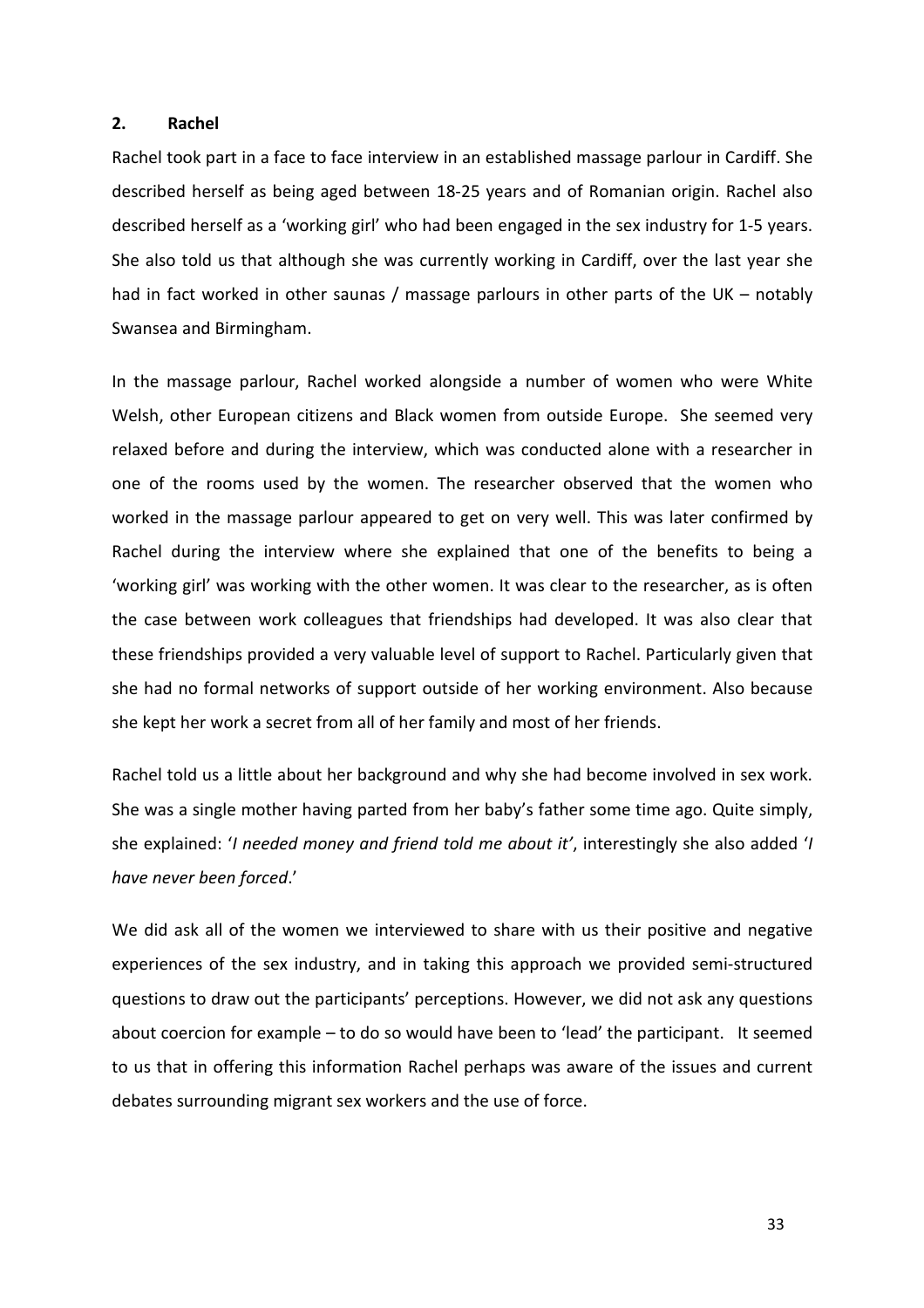In terms of sexual health and access to services, Rachel had not accessed any services in the past 12 months, she explained: 'I always use a condom I don't think I need services'. She had never had a sexual health check up, or an HIV test but she had been vaccinated against Hepatitis B in Birmingham 2 years previously. Although Rachel didn't believe that she needed to access services in Cardiff, she went on to say that she did not want to disclose to services that she was a sex worker. Furthermore, although she was clearly able to speak and understand English, she said that language was problematic for her.

Rachel was a young woman, who had no formal qualifications, and she had no experiences of any other forms of employment. She was a single mother, who needed to earn money and sex work had provided her the opportunity to do this. Indeed, she described 'the money' as the main benefit to working. The only downside (negative experience) of sex work Rachel shared with us is that she had 'too much sex'.

## 3. Gail

Gail worked in the same off street establishment as Rachel. Gail was also interviewed face to face, in private, with a researcher. Gail stated that she was aged between 36-45 years and that she was German. She had formal qualifications and her English was excellent and she spoke very confidently to the researcher. She had worked in the massage parlour for 1-5 years and she had no experience of working in other areas of the sex market.

Gail appeared to adopt a pragmatic approach to her work and explained how she became involved: 'I needed money to pay bills...a friend introduced me to it...it helps you financially'. She adopted an equally pragmatic approach to her sexual health needs; explaining that she had received a sexual health check in the past 1-3 months and that she did access local services (the local GUM clinic) and that services knew that she was a sex worker. Gail made it clear to the researcher that she valued her sexual health, she emphasised this point when explaining that she had taken an HIV test (over 12 months ago) and that she had been vaccinated against Hepatitis B, stating: 'I look after my health...it is important to me for the sake of my children'. Although Gail felt able to access services such as GUM clinics she did point out that a service which visited women in parlours was beneficial in terms of on the ground support, 'there used to be this lady came round to help us….I have used some services but I miss the lady who used to come round'.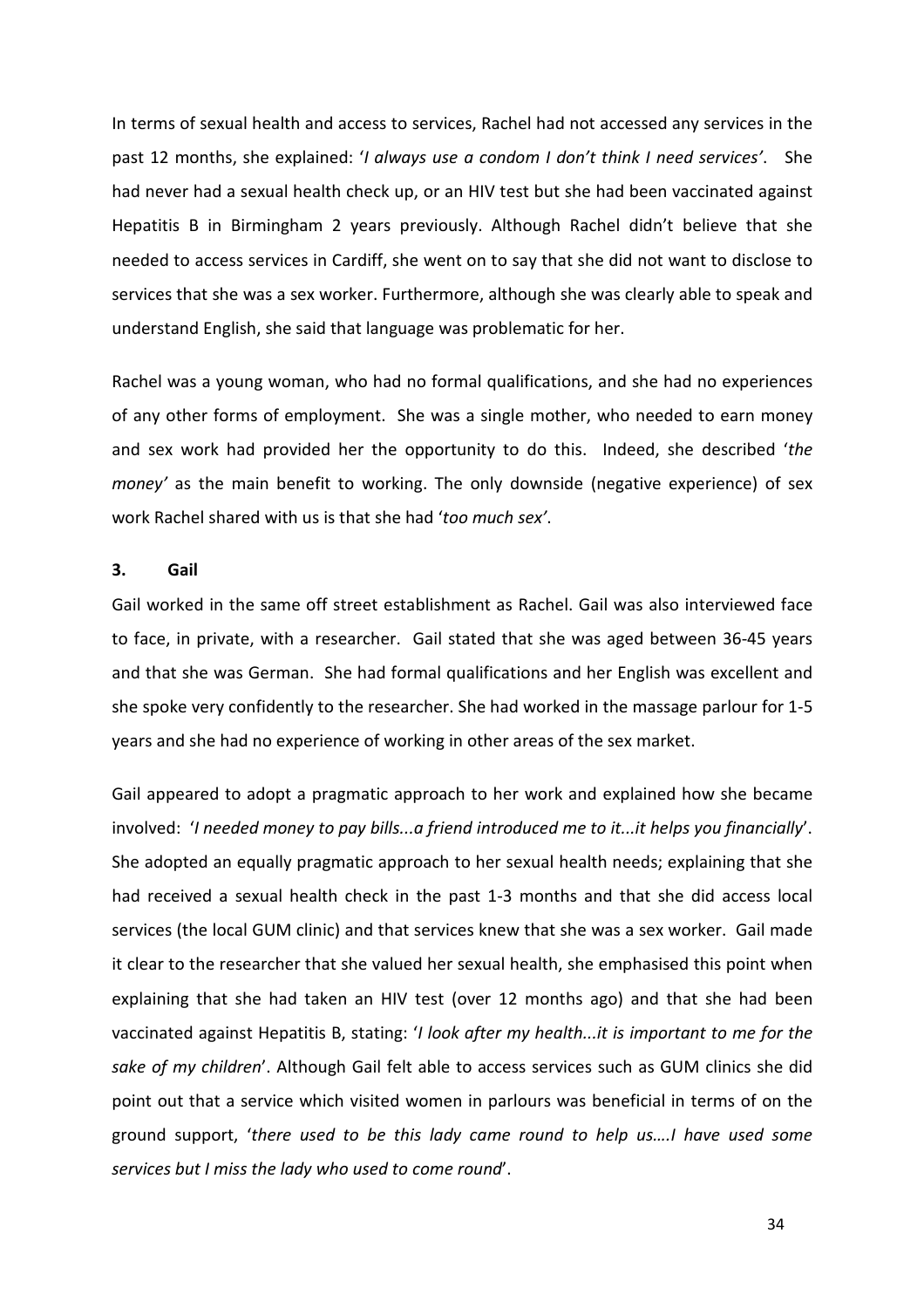Gail lived in Cardiff, she had children to support but she did not have a partner. Although Gail appeared very contented with her work and told the researchers: '*I have never had a* bad experience, clients are nice and sweet', she also explained that her occupation was a secret from all of her family including her children and also from some of her friends. Nevertheless, she took the time to explain how much she valued the support that she was offered in her working environment. Indeed, during the interview a young lady put her head around the door to see if Gail wanted anything fetching for lunch – much the same as any other place of work.

### 4. Lucy

Lucy also took part in a face to face interview that was based around the completion of a semi-structured questionnaire. The researchers had been greeted at the door of the off street establishment by a middle aged White woman who described herself as a receptionist. Unfortunately, the researchers were not granted the opportunity to speak to Lucy alone, and instead the interview was conducted in the presence of the receptionist. This may have impacted on the validity and reliability of the data (given that most employees would perhaps speak differently about their work life in the absence of an employer or manager). Nevertheless, Lucy did appear comfortable in the company of the receptionist and looked to her to be included in the conversations between herself and the researchers. She also later in the interview told the researchers how working there, with other women, was a source of support to her.

Lucy described her working environment as a brothel (although the premises where she worked was advertised locally as a massage parlour), and identified herself as a 'working girl'. She was aged between 18-25 years, White, and her country of origin was Lithuania. Given her age, and the fact she had been working as a sex worker for between 5-10 years, it is perhaps unsurprising that she had had no other work experience. Lucy also told us that she did not have any formal qualifications.

Lucy lived in Cardiff and she explained that her work was kept a secret from almost everyone she knew, except the women she worked with in the parlour. She explained that she was not aware of any support networks specifically for sex workers.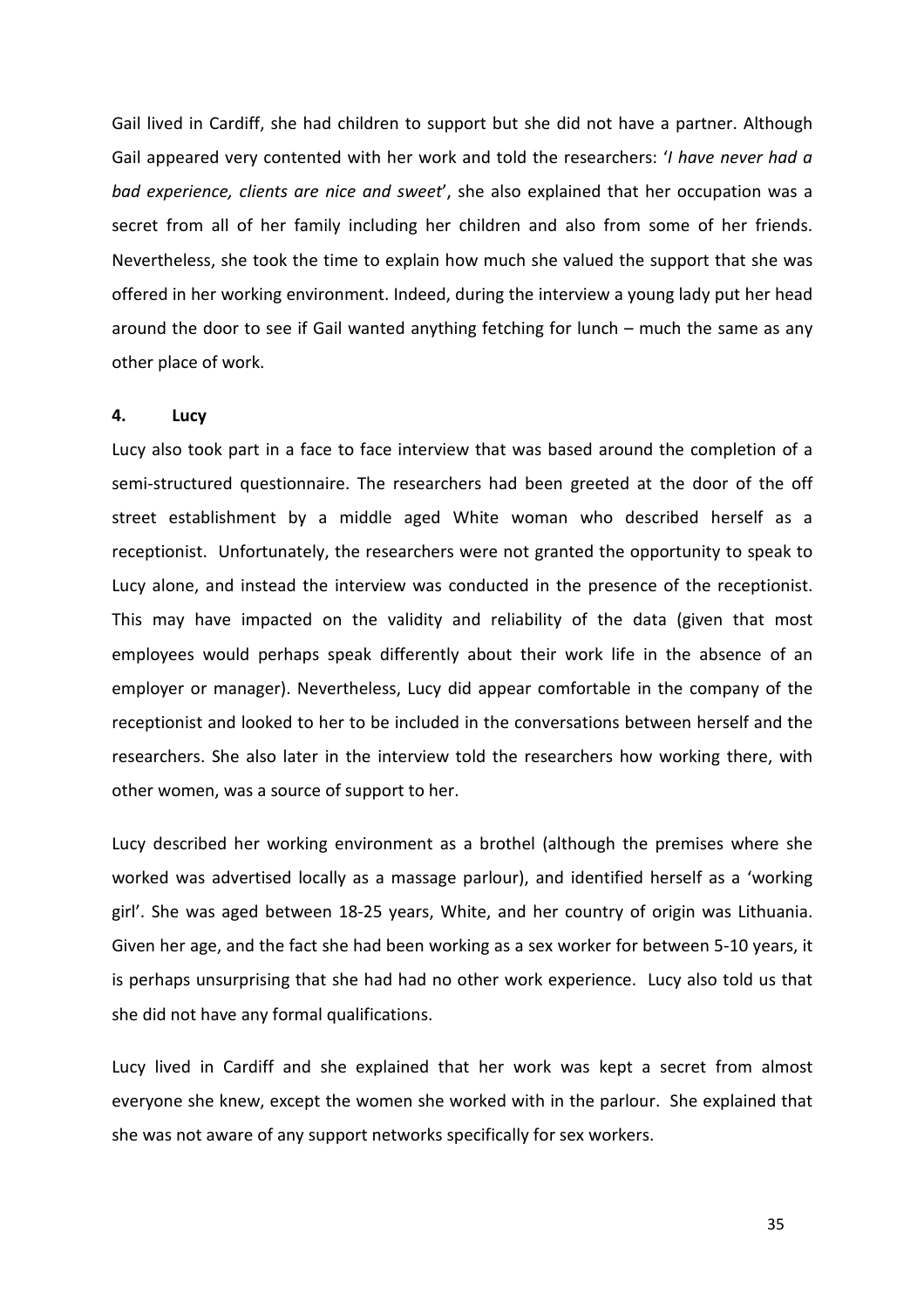Lucy was reluctant to explain how and why she became involved in the sex industry: 'I don't want to answer that question'. She clearly expressed to the researchers that she did not want to talk about her family and her homeland. However, she appeared at ease with herself and she was happy to answer all other questions put to her suggesting that perhaps she simply found talking about family and the past difficult. Although Lucy was sending money 'back home', she explained that the establishment she worked out of offered her the opportunity to meet clients and that she believed it provided her with a safe working environment.

Lucy told the researcher that she had accessed sexual health clinics in the past (the GUM clinic) and that she had disclosed to them that she was a sex worker: 'I say I am working girl to have tests...it's good, I like them'. Nevertheless, she had not had a sexual health check up in the last 12 months and when asked about HIV tests Lucy appeared a little confused by the question and replied: 'Yes I had all my injections'. She also said she had been vaccinated against Hepatitis B. However, when the issue of barriers to accessing services was raised, Lucy dismissed the necessity of such services: 'I don't want to use services...I know I am safe, I use condoms, I am careful...I use a service when I think something is wrong – but not for a regular check-up'. For Lucy it was clear that services were a form of 'safety net' rather than a means of preventive action. Lucy did not raise language difficulties as a barrier to access, and at least as far as spoken English was concerned, this did not appear to be a problem for her.

Lucy made it clear to the researchers that she only was a sex worker because of the money it gave her, she repeated this several times. She also repeatedly explained that off street sex work was different from on street work, and in distinguishing herself from street sex workers she implied that off street work was better – safer, less dangerous etc. For example, in the context of explaining to the researchers how the girls helped each other, she stated: 'I am happy, I share with the girls, we help each other. It's not on the street; it's just a normal job'.

Lucy clearly began selling sex at a relatively young age. She was sending money back home to her family. She also explained to us that she understood that she was young to be doing this kind of work: 'It is not good for me because I am young'. However, she appeared to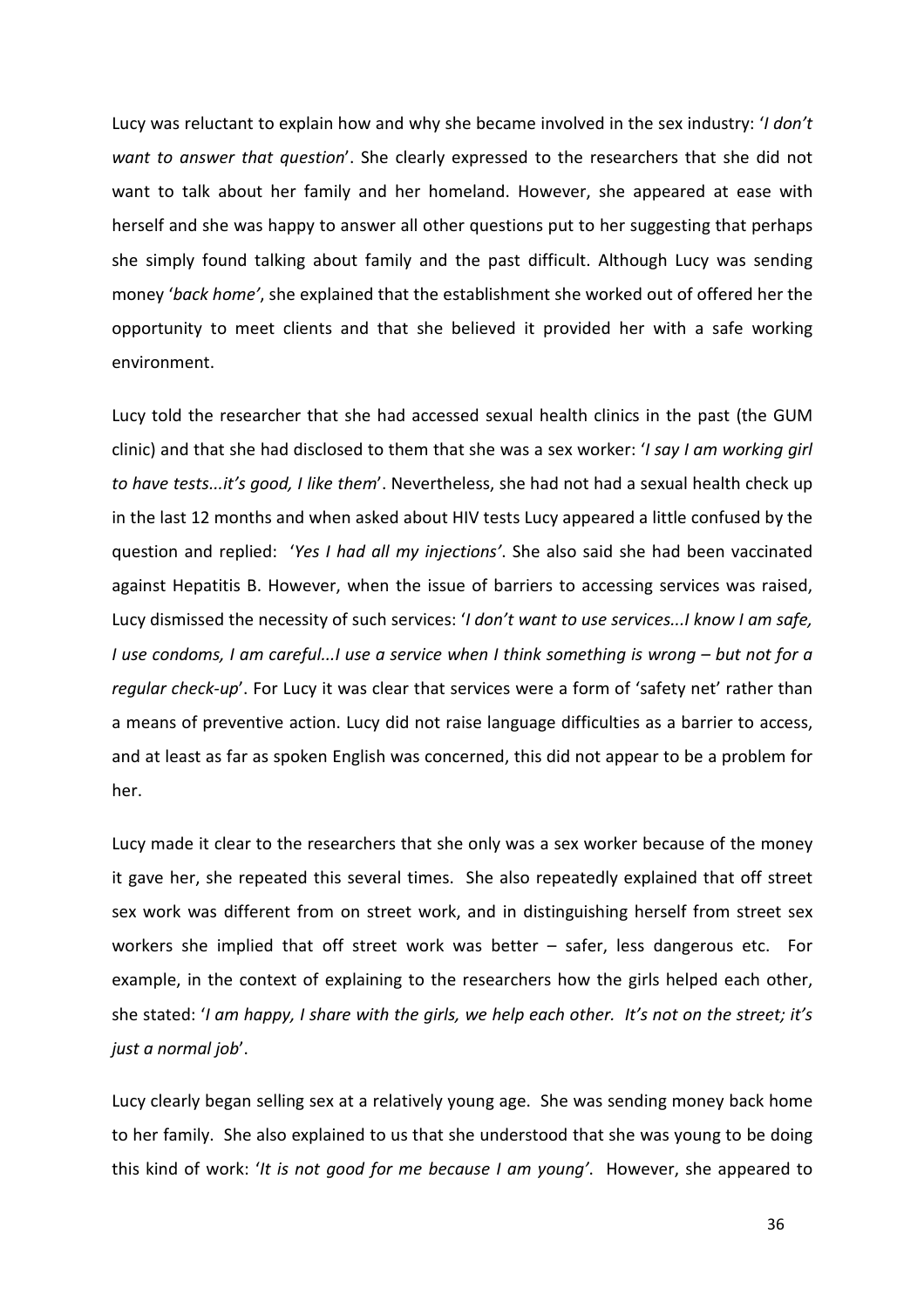value the fact that she sold sex 'off street', and she valued the safety and support offered by the off street establishment and her colleagues.

#### 5. Sarah

Sarah described herself as a Black South African woman aged between 18-25 years. She worked in the same premises as Rachel and Gail and took part in a face-to-to-face interview in private with the researcher. Sarah identified herself as a 'working girl' and explained that she had been working in the sex industry for between 1 and 5 years. She worked out of what she described as a sauna / massage parlour but added that she had worked in other saunas / massage parlours in Preston and Stoke-on-Trent. She had also worked independently and used the internet to sell sex outside of Wales. At the time of interview, Sarah was only conducting 25% of her work in Cardiff. In fact she lived in Birmingham and travelled to Cardiff by train to work.

Although she was not aware of any local support networks available to her, Sarah had only been working in Cardiff for two weeks, thus she did not know the city very well. However, she also stated that she did not need any support. Sarah kept her occupation a secret from her family, including her children, and from her partner and her friends. She explained that no one knew what she did apart from her work colleagues: 'I don't want my family to find out...it is a disgrace to them'. It was also clear from her responses to questions regarding her sexual health that Sarah was concerned about how services would react to her if they knew that she was a sex worker. She believed that sex work should 'be legalised and then we could access services without being judged'. Although she had taken the decision not to disclose her occupation to services, she had received a sexual health check-up and a HIV test within three months prior to the interview taking place. She had also been vaccinated against Hepatitis B.

Sara explained that she had no concerns about her personal safety when she worked independently. However, she did later state in the interview that some customers can be aggressive, although this was not so much of a problem where 'there is good security'. It appeared that Sarah believed that she was in control and that she could manage difficult clients. Indeed, she indicated that she opted to work out of the massage parlour for purely financial reasons rather than due to any concerns she had about her safety.

37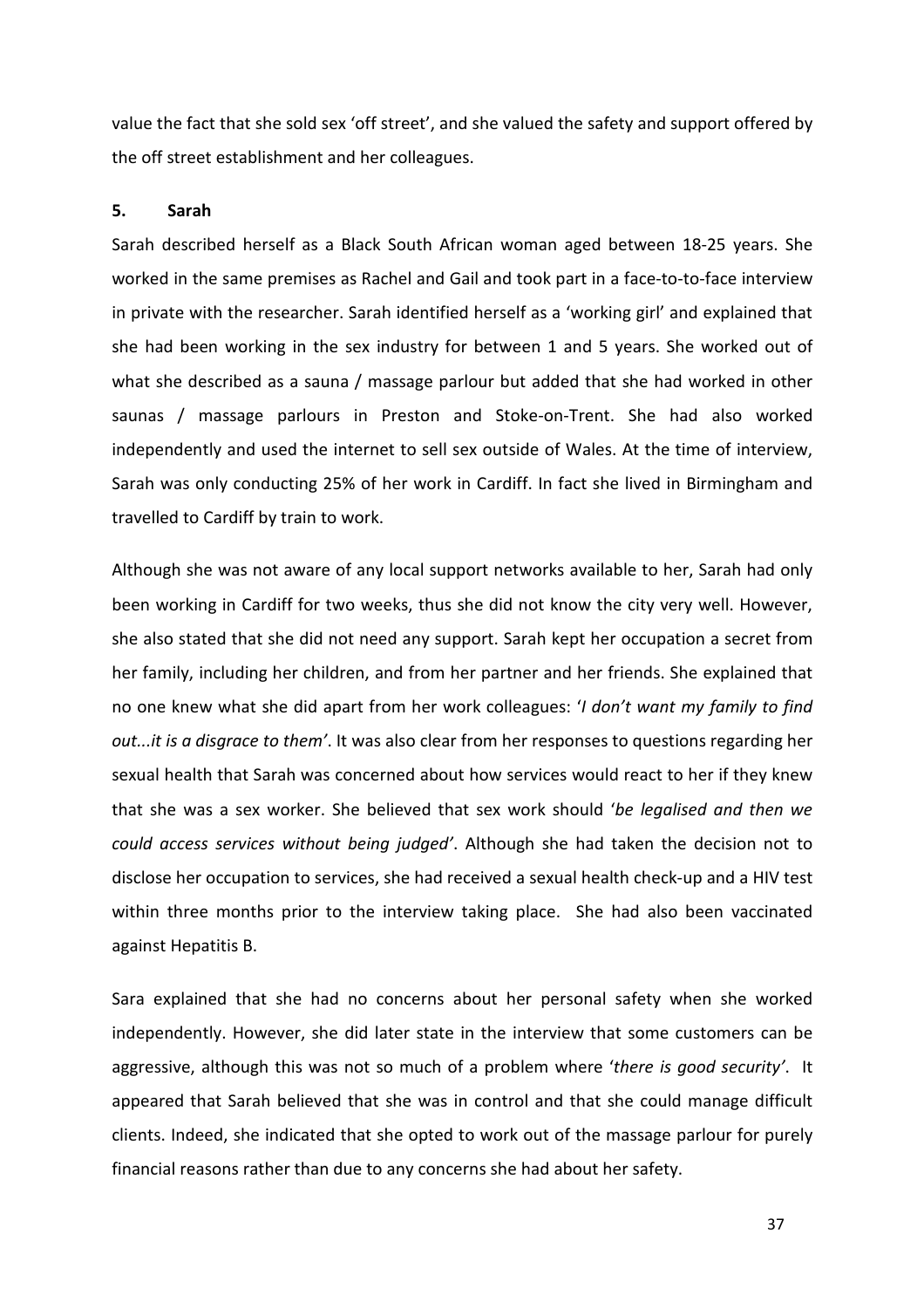Sarah had a sound understanding of English and explained that she had come to UK to study, 'I am studying accountancy with the Open University, and I am in my second year'. She also explained that she had previously worked as a journalist in South Africa. Sarah told us that she had decided to sell sex after hearing about it through a friend who was working. She also stated: '...it is easier work than the work I was doing before and the hours are flexible'. For Sarah, 'money' and 'flexibility' were key issues and she outlined them as being her most positive experiences of sex work.

#### 6. Lara

Lara is a white Romanian woman aged between 18-25 years. Lara described herself as a 'working girl' who had worked for the past 1-5 years. Lara's working environment was a well established overt massage parlour in Cardiff. The manger of the premises was a White Welsh middle aged woman. All of the sex workers interviewed at this particular establishment spoke very fondly of the manager and were keen to emphasise the support that she provided. Lara was interviewed in a private seating area, away from other workers and her manager. Lara spoke freely and she had a good command of English. During the interview Lara filed her nails and appeared extremely relaxed.

Lara explained that she had no Romanian qualifications and that she had come to the UK with her boyfriend but that they had broken up since arriving in the UK. Although she had previously worked in a coffee shop in the UK, she did state that it was very difficult for a single girl and added that 'bosses take advantage of you...it's much easier to work here'. For Lara it seems that working in the parlour was a much better option than being taken advantage of in other occupations. Lara appeared to live at her place of work, she explained that: 'It's difficult to find a proper job without papers and it's hard to get [a] house if you can't show where you work'.

Lara was currently living in Cardiff but carried out only 75% of her work in Cardiff, with the remaining 25% conducted in massage parlours in London and Birmingham. She was unaware of local services in Cardiff, but had accessed a GUM clinic in Birmingham in the past 12 months. She explained that she had disclosed to services which came to the 'brothels' in Birmingham, 'in Birmingham someone came round to the brothels...it was very good to check us out, but nobody came here'. In terms of sexual health Lara had been for a

38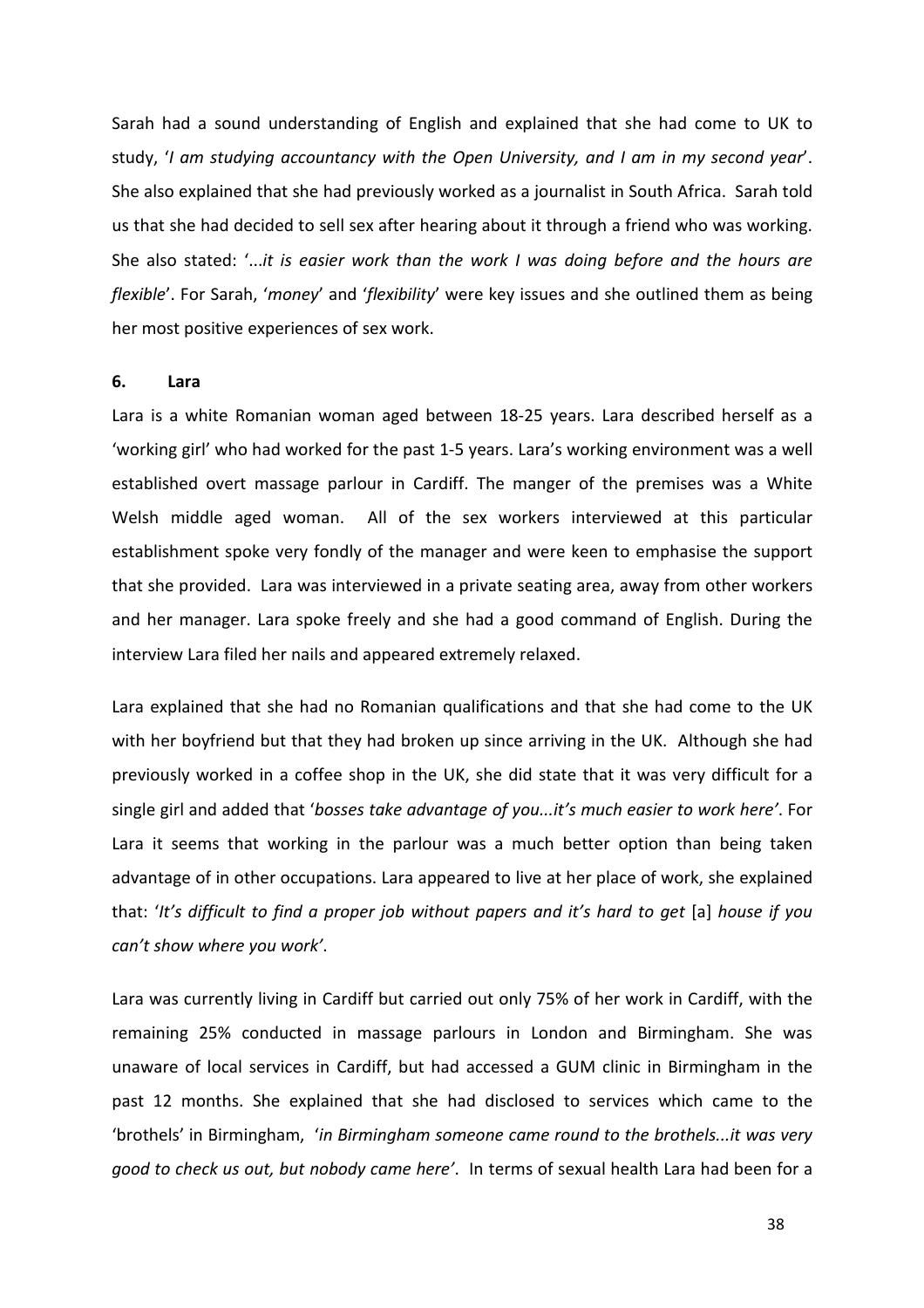check up in the previous 1-3 months but was unclear as to whether she had been tested for HIV or vaccinations against Hepatitis B, 'Not sure I have all my injections and tests but I'm not sure what they are for'.

Lara was not aware of any support networks for sex workers but felt that there was support within the parlour. Furthermore, while Lara kept sex work a secret from her family, she explained that inside the parlour the work was just a 'normal job' but outside of the parlour it was not seen as 'normal'.

Furthermore, Lara felt that there were benefits to working in a parlour for women who are away from home and family: 'When we are away from family it's good to work here, because we help each other'. Her only negative experiences of being a sex worker was working when clients and were drunk.

### 7. Paula

Paula worked at the same establishment as Lara. It appeared that Paula also lived in the off street establishment. The interview was conducted in 'her room' which displayed evidence of her personal possessions. In fact at the time of the interview she was cleaning her room.

Paula identified herself as a White Romanian and indicated that she was aged between 18 and 25 years old. She stated that she had worked as a 'sex worker' in the parlour for less than a year, although she had previously worked as a lap dancer for 3 years. As with all the other participants, sex work was kept a secret from family and friends.

According to Paula, she had come to the UK to earn money. She had decided to sell sex because of the financial benefits which it provided her with: 'Good money for my future'. She explained that she did not know of any support networks for sex workers but that working in a parlour offered her financial benefits, emotional support and it was also safe, as well as being necessary to meet the needs of clients.

Paula had previously had a sexual health check up but said that she would like it if she could get free condoms, which she currently bought herself, but which were 'very expensive'. However, the only service Paula had accessed in Cardiff during the previous 12 months was her GP due to a blood disorder. She explained to the researcher that her visit to the GP had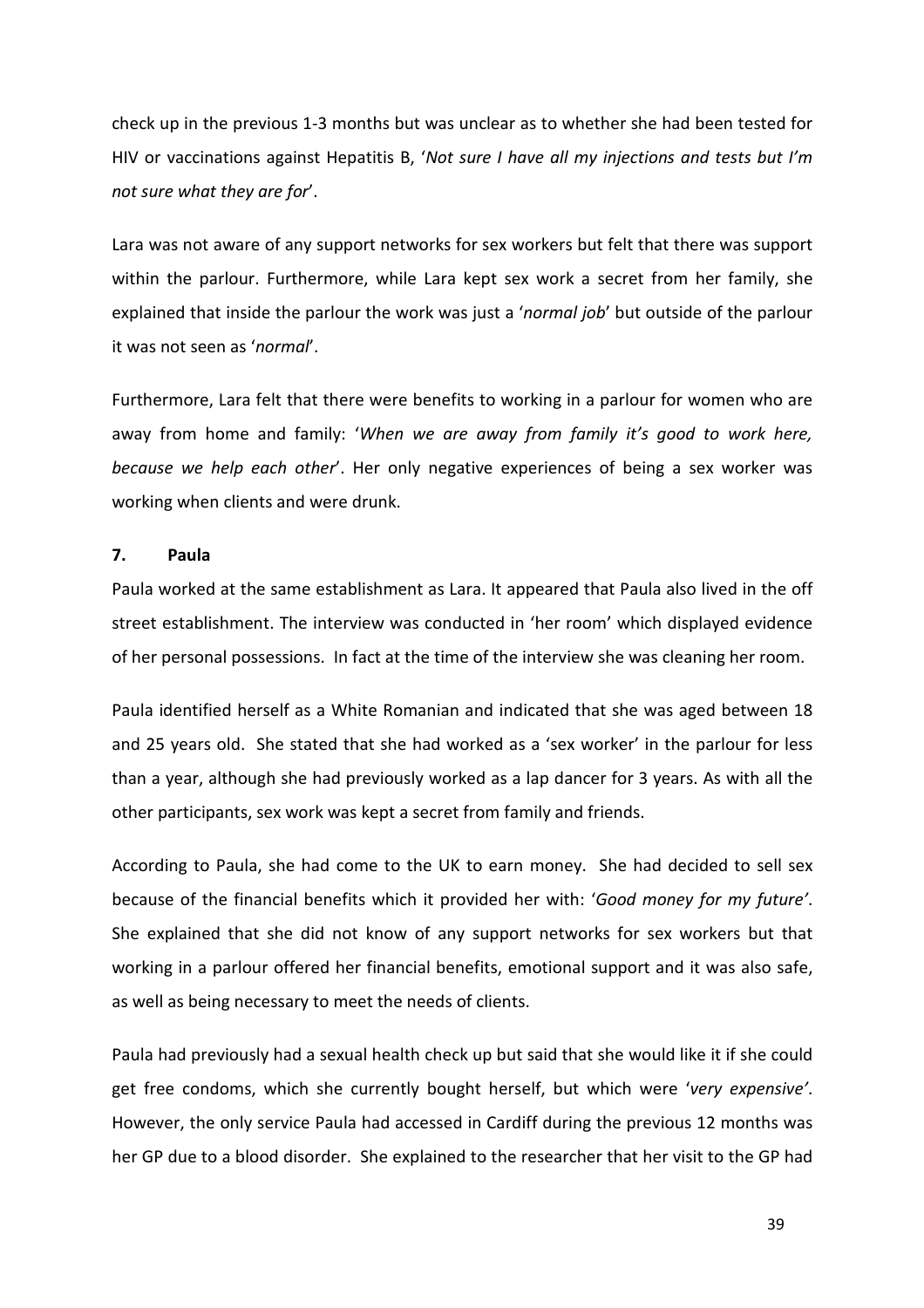not been a pleasant experience, and that the GP himself had been very unpleasant to her. She has also struggled to fully understand UK procedures. Regrettably, she had made the decision (based on her experience) not to make a follow-up appointment. Paula said that she did not disclose to the GP that she was a sex worker because 'they didn't ask'. However, during the interview it became evident that she did not want to tell people what she did for her occupation.

Paula had a good level of spoken English. She had studied many languages at school level and although she told the researcher that a lack of confidence in her spoken English did act as a barrier to accessing services, it was clear to the researcher that her only experience of a UK service (namely the local GP) had negatively impacted on her and that she seemed reluctant to try further service access because of this.

#### 8. Julie

Julie was aged between 36-45 years. She identified herself as a White Australian woman. Julie described herself as an escort who had been selling sex for between 1- 5 years. Julie had not worked in any other area of the sex industry and explained that she had chosen to work in a massage parlour because of the safety it offered her.

Julie had a wide range of alternative work experience, she was a qualified travel agent and had worked in the travel industry as both an agent and receptionist. She explained that she had lost her job in Australia and then came to work in the UK. However, she also lost her job at Heathrow and had to consider all her options. She said that being an escort provided her with work flexibility because she could work when she chose to.

Julie, at the time of interview, lived in the Cardiff area. Her family back home and her friends in both Australia and in Wales did not know what she did for a living. She had, however, disclosed her occupation to the local drug addictions unit. She was very keen to explain that although she visited the addictions unit to receive support from a service worker there who had years of experience working with sex workers, that this was only a means of attaining free condoms, and she did not have any addiction problems.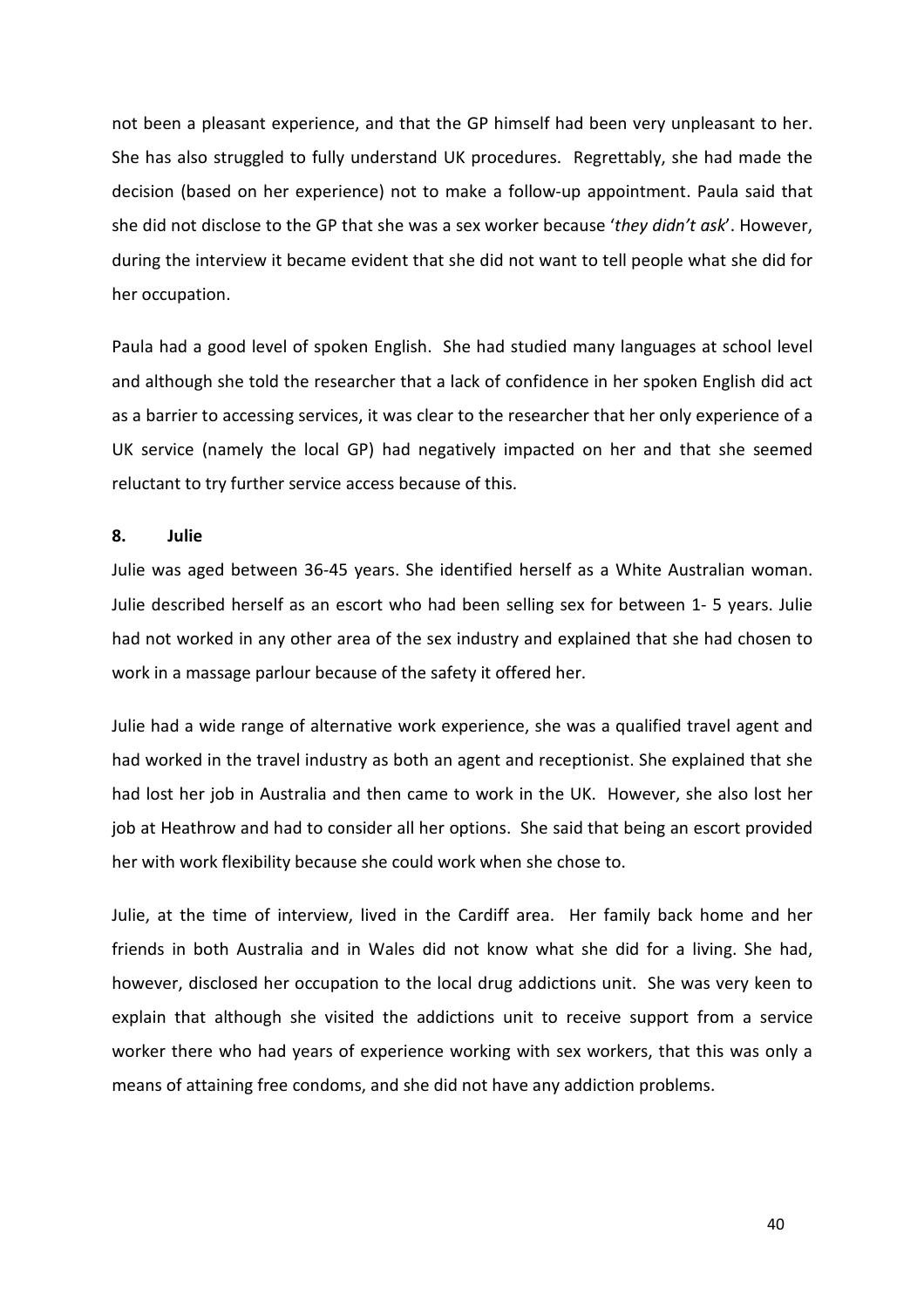However, Julie clearly valued the support from the service worker at the addictions unit, and went on to explain how she could really talk to her and she emphasised that she received excellent support.

Julie was also concerned about her sexual health and had received a recent check-up, she had also had a HIV test over 12 months ago and been vaccinated against Hepatitis B.

Importantly, Julie was at pains to stress that for her, the barriers to accessing services were not about language or culture etc. but instead they centred on issues of confidentiality and her lack of confidence in feeling able to disclose her occupation to services. Although she did state: 'I might tell people I work in the sex industry...if it was a confidential service'.

#### 9. Sue

Sue described herself a White Romanian female aged between 18-25 years. She had been working in a massage parlour in Cardiff for less than a year. The interview took place in 'Sue's room' – which had her personal belongings in it but which did appear to be a room for her to see clients in, rather than a room which she herself 'lived' in. Sue was very friendly and happy to assist with the research. Her spoken English was very basic and the researcher was very careful to explain the purpose of the research. Several questions had to be repeated to ensure that Sue fully understood what was being asked. Likewise, Sue's answers were repeated to her to ensure that she was happy with the information being recorded. Indeed, Sue expressed her own desire that the information was recorded accurately and she was happy to take the time to work closely with the researcher in this respect.

Sue had not worked in any other area of the sex market. She explained that she had previously been employed in a number of manual jobs including sewing, cleaning carpets, cleaning houses and also leaflet dropping. She had come to the UK with her boyfriend but neither of them had managed to secure a job. She was still with her partner and they had taken the decision together that she should sell sex in order to earn money. Her partner didn't like what she did, but they had simply needed the money. She also explained how having sex at work was 'just work' and that this was very different from what she shared with her boyfriend.

41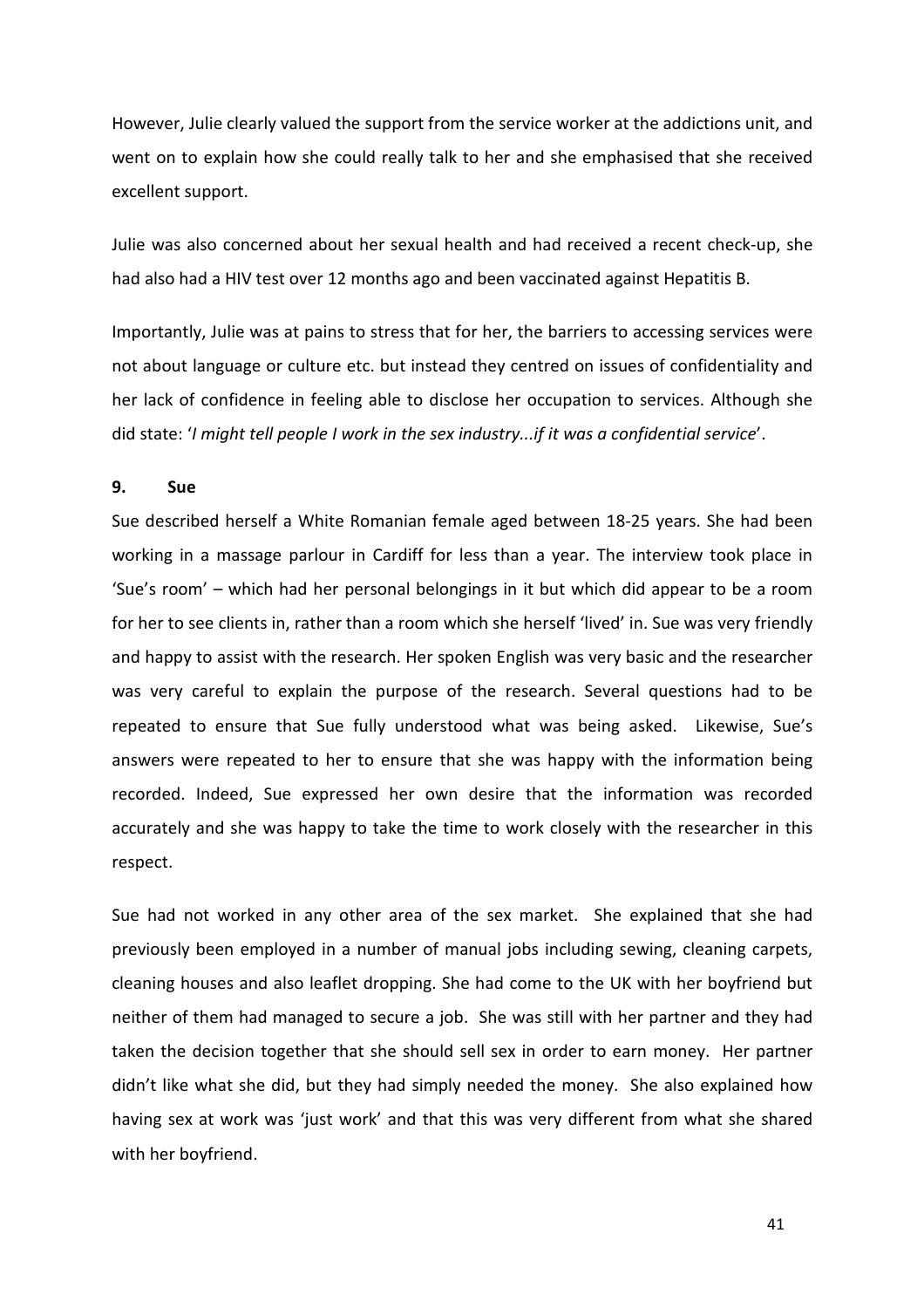When Sue was asked about her positive experiences of selling sex she explained that apart from the money she did not have any. She repeated several times during the interview that she was doing this work only for the money and other than that 'there is nothing really good' about the job.

Sue was not aware of any support services or sexual health services in Cardiff. Like Paula, the only service she had accessed was a local GP when she was pushed to go because of a pain in her side. Again, like Paula, she had a negative experience of her local GP service. To the point that when she was asked if there were any services she would like to access she simply replied that she would like to see 'better doctors'. She explained how she believed that the GP had not taken her concerns and her pain seriously and had put her on a waiting list which had not been good for her. However, she did not know what else she could do 'apart from wait'.

At the time of interview, Sue had not received a sexual health check-up, she struggled to understand what was meant by an HIV test and Hepatitis B vaccination, but in any event she did not believe that she had received any vaccinations or tests of that kind although she remembered having some vaccinations as a child in Romania.

Sue did explain that she had to buy her own condoms and that they were really expensive. And, although she was not accessing local services, she did explain that language was a problem for her and also that she did not want to tell anyone her occupation.

### 10. Rona

Rona advertised as an independent sex worker on an adult sex worker internet site. She described herself as being 27 years of age, White European and Hungarian. Rona had been in the UK for less than 6 months and had been working independently from a private house / apartment in Cardiff during this time. She explained that this was her first experience of sex work, and that her motivations for selling sex were to provide for her children: 'I came to the UK with husband and the marriage broke down, and I have children so I must work'. Therefore, although Rona indicated that she had not come to the UK with the intentions of becoming a sex worker, she had taken the decision to sell sex in order to provide for her children.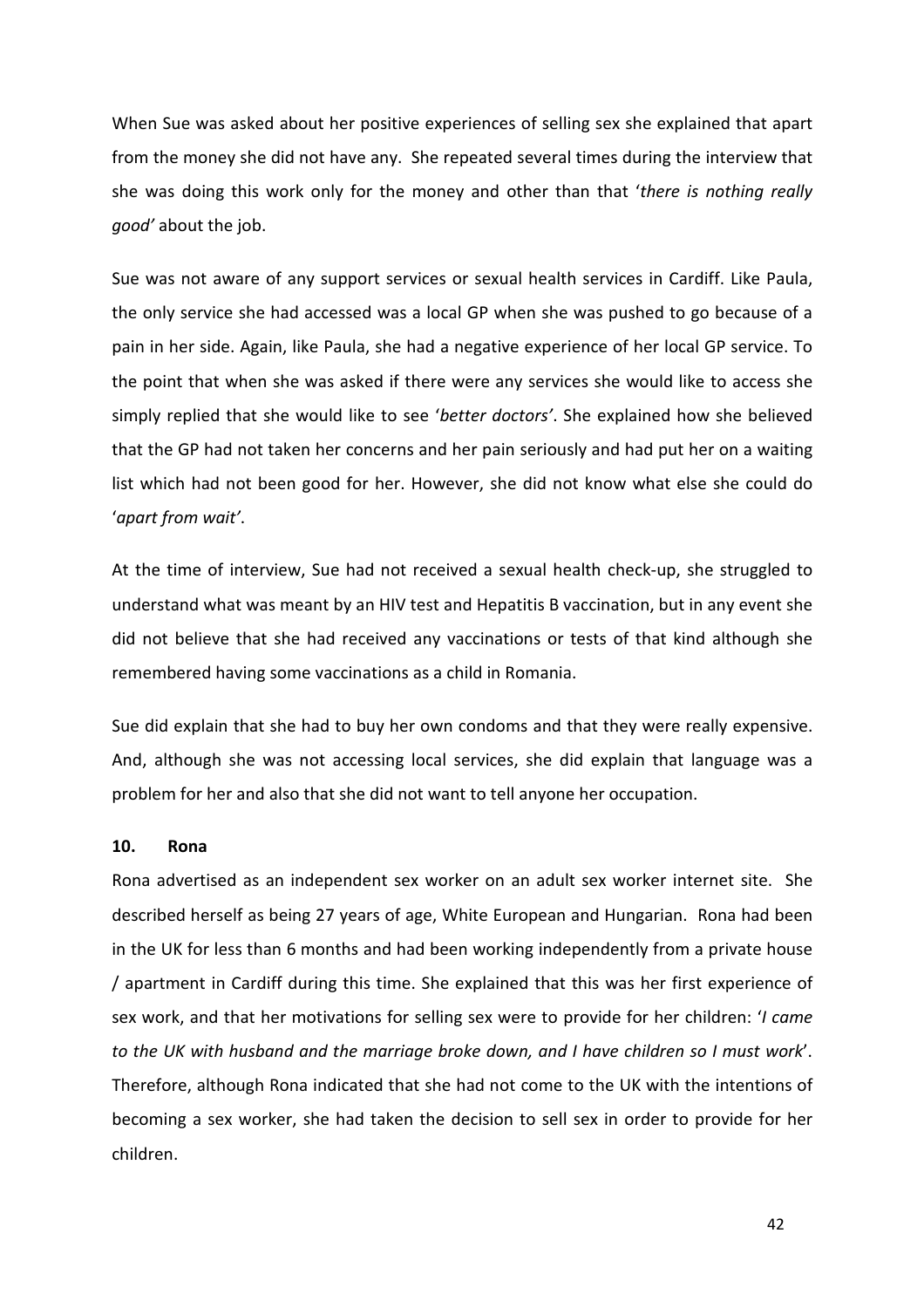Rona worked with other women from a private apartment. Although Rona kept her occupation a secret from her family back home and from some of her friends, her children were aware of her occupation.

Rona was fluent in speaking, reading and writing Hungarian but had a very basic understanding of spoken English. She did not appear to have any understanding of written English. Although Rona did not suggest that a lack fluent of English was a problem for her, and she was very keen to take part in the research, it became clear throughout the telephone interview that she had difficulty in understanding the questions posed by the researcher. Therefore the researcher was unable to complete all the questions on the questionnaire.

Although Rona lived in Cardiff she did not have any formal support networks which she could access as a sex worker. As for service access, Rona explained that in the past 6 months she had accessed her local GP. Rona was also aware of the health services provided by GP's, and Accident and Emergency. She also explained that she was aware of social services but did not feel she needed to access them and in fact made it very clear to the researcher that this was because: 'my children [are] good [I] do not need them'. However, she felt her support needs were in fact met by her clients whom she described as 'nice' and who treated her well: 'I not have any problems; my clients very good'.

The barrier Rona faced in accessing services in Cardiff appeared to be her lack of interest in using any service; she did not appear to have knowledge about what services are provided locally. She did however speak positively about her experiences of sex work, explaining that her clients had been very helpful and had allowed her to earn money. Rona also emphasised that she had no problems at all – so far.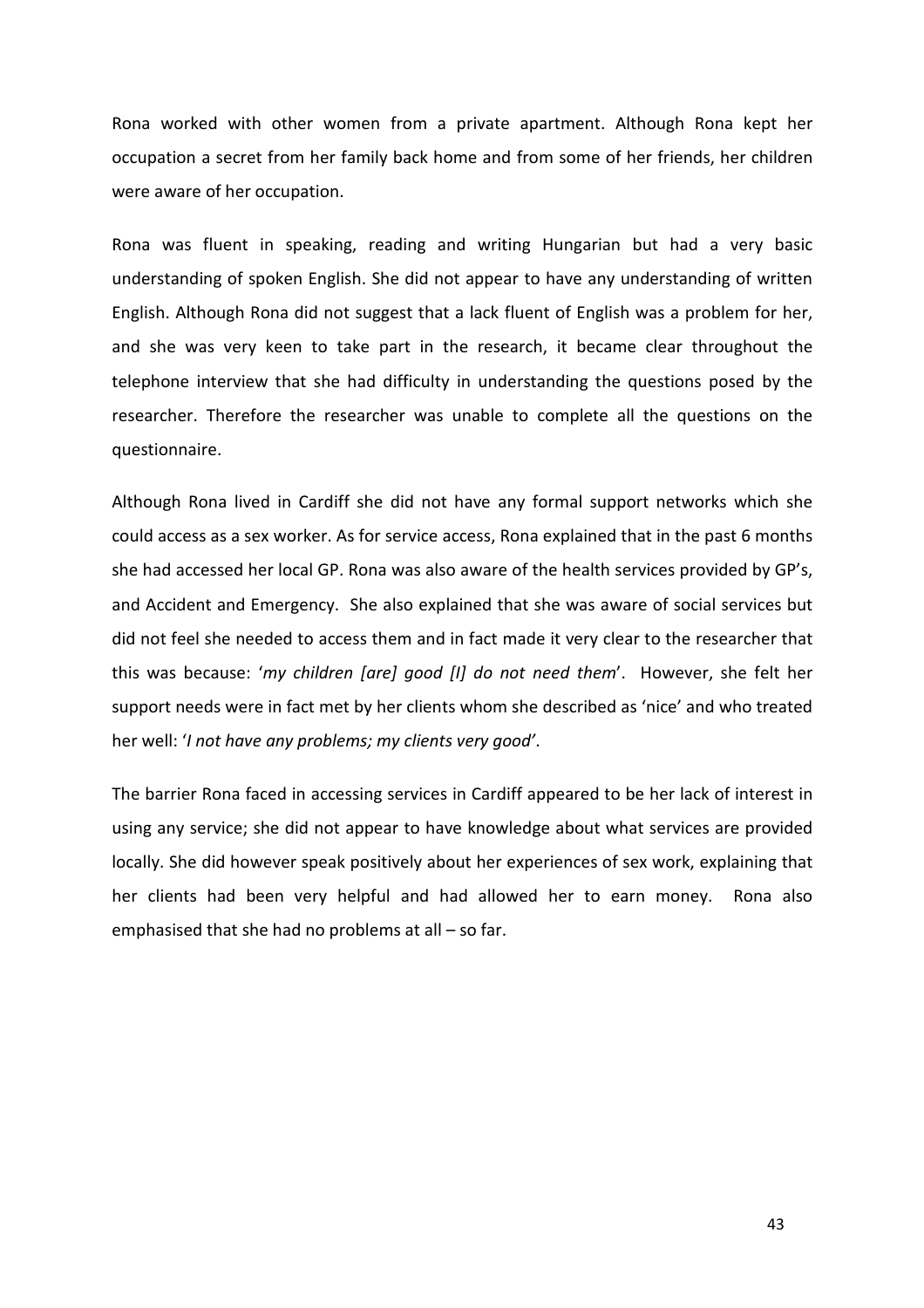## Profile summary

Some of the women profiled in this report had arrived in the UK with boyfriends / partners / husbands and when their relationships broke down they turned to sex work to earn money to support themselves (and in some cases their child / children). There also appears to be a general trend about starting to work in the off street sex market through friends that are already working. It was clear that some of the women had tried to get other jobs in the UK but that they had not been successful. Most lived and worked in Cardiff.





The reason that most of the participants worked in the off street sex market was for money, and this was seen as a positive experience  $-$  as was the flexibility of the work and the support and friendship provided by colleagues. It is important to note that 6 out of 10 women emphasised that they had not had any negative experiences in their work. 2 women explained that they also had never had a 'bad experience' with a client. Some also spoke very positively about their 'client experiences'.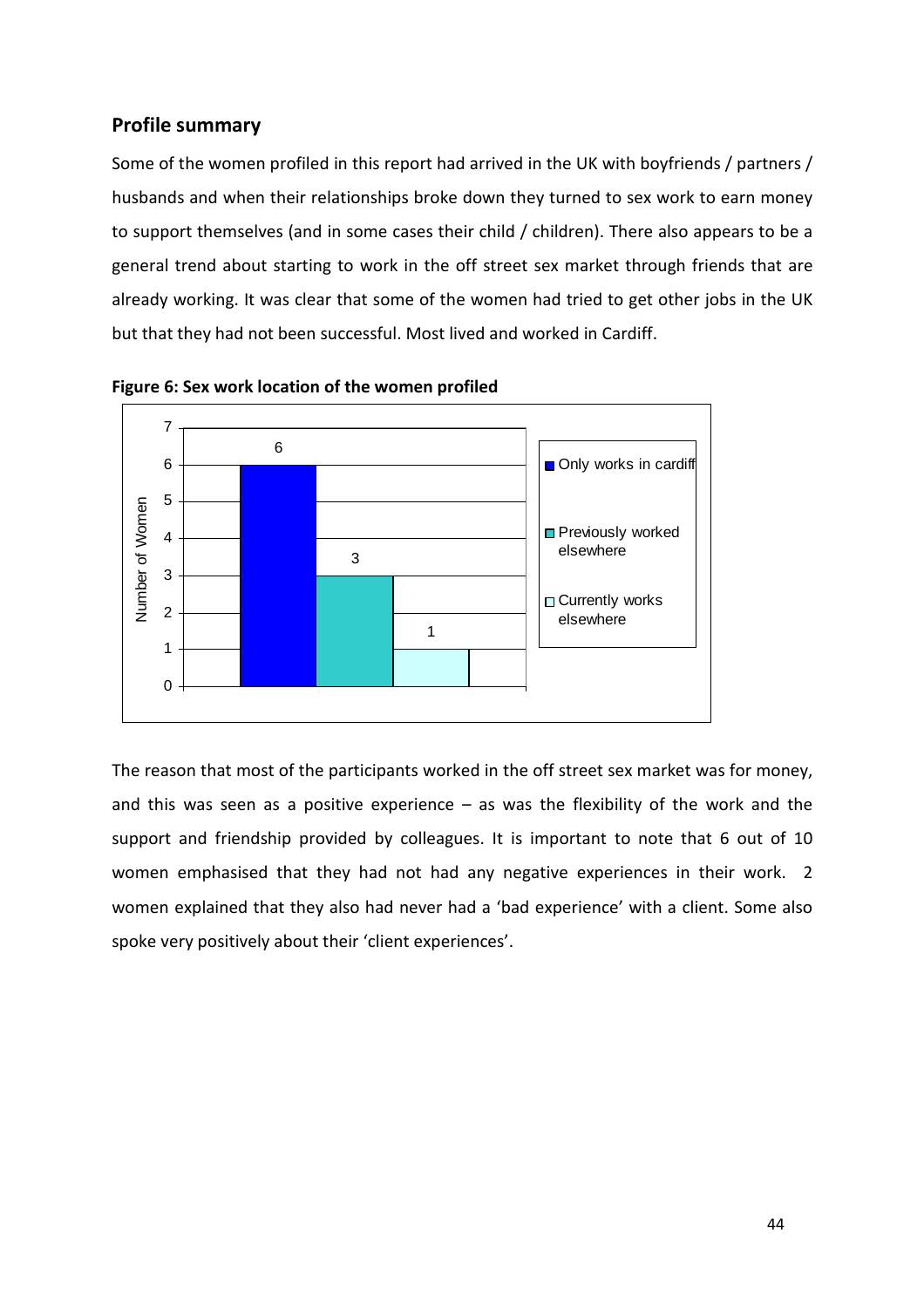It appears from the findings that the majority of women had been working in the UK for between one and five years.



Figure 7: Length of time in the UK

Thus, it is concerning that BME sex workers can be living in Cardiff for a period of over 12 months and yet they struggle, for a variety of reasons, to access sexual health and support services. The data suggests that reasons can include a lack of awareness and negative experiences of GP services. In particular, women spoke of their fears of being judged and worry about disclosing their occupation.



Figure 8: Disclosure of occupation of sex worker to service providers

Where BME woman are working in the UK there is always the potential for language to act as a barrier to service access. However, it appeared from the data that language was not a significant barrier for the majority of women profiled. As illustrated in figure 9, the majority had basic to fluent levels of English comprehension.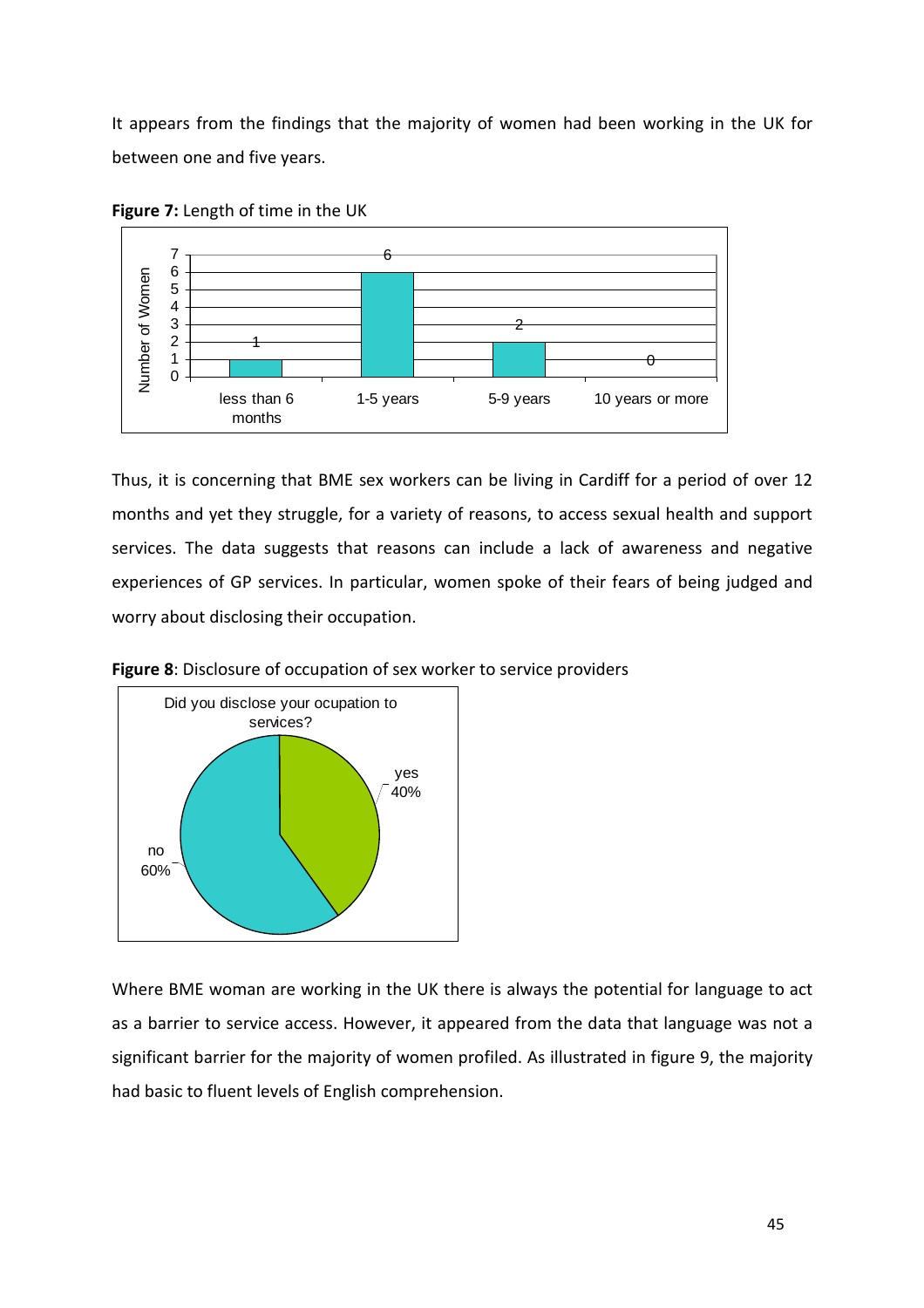



All of the participants stated that working in the sex industry was a secret. Figure 10 provides the break-down of who the women keep their occupation a secret from.



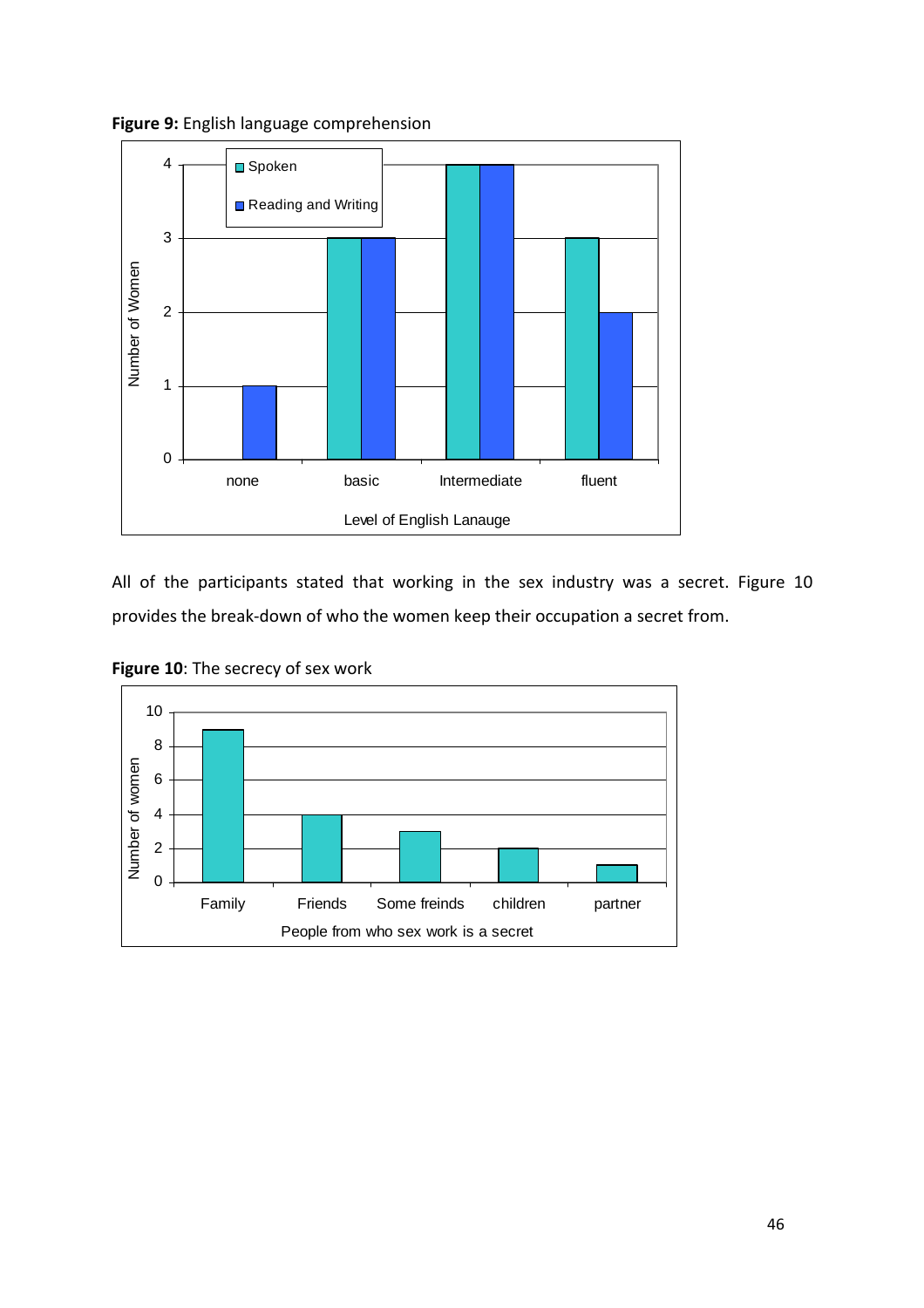#### Interviews with sex worker managers

Whilst carrying out the empirical data collection for the research project 'Off Street Sex Work in Cardiff: Identifying Service Provision Needs' (Sagar, Jones and Clark, 2010) Sagar and Jones had the opportunity to talk to two sex worker managers who kindly gave their permission to record the interviews. Some of the key issues raised by the managers are valuable to the aims and objectives of this research in the context of locating BME women in the off street sex market in Cardiff, and the approach adopted by managers where BME women are in their employment.

#### Elizabeth

Elizabeth met the researchers at the door of the establishment. She was very welcoming and invited the researchers in and commented that she was very happy to help. The researchers (Sagar and Jones) sat in the waiting area of the establishment with the manger. Following a brief discussion of the purpose of the research it became clear that Elizabeth understood the value of the research. She spoke of how a few years ago a service worker used to visit the premises quite often; she identified this person as Jill Coles. Jill, being a member of the Cardiff Sex Worker Forum, was also known to the researchers. Elizabeth spoke very highly of Jill and emphasised how much the girls valued the service Jill had provided.

Elizabeth appeared to have her 'ear to the ground' regarding the off street sex market generally in Cardiff. She spoke of the majority of off street workers being of European origin, particularly Romanian. She also raised the issue of trafficking with the researchers, explaining that she personally had experience of two girls that had come to the establishment to work, whom she suspected had been previously been coerced into sex work. Elizabeth told the researchers: 'If I ever suspect anything, I don't ask questions straight away, I just give them chance to settle because it all comes out eventually'. Given her experiences of working with women whom she perceived to be vulnerable, she maintained that she 'kept an eye out' and that if ever anyone 'disclosed' to her that she would contacted the police (as she had done in the past). Indeed, Elizabeth was very knowledgeable about the work of the Poppy Project in London, which she believed had offered support to the two women she had referred to the police.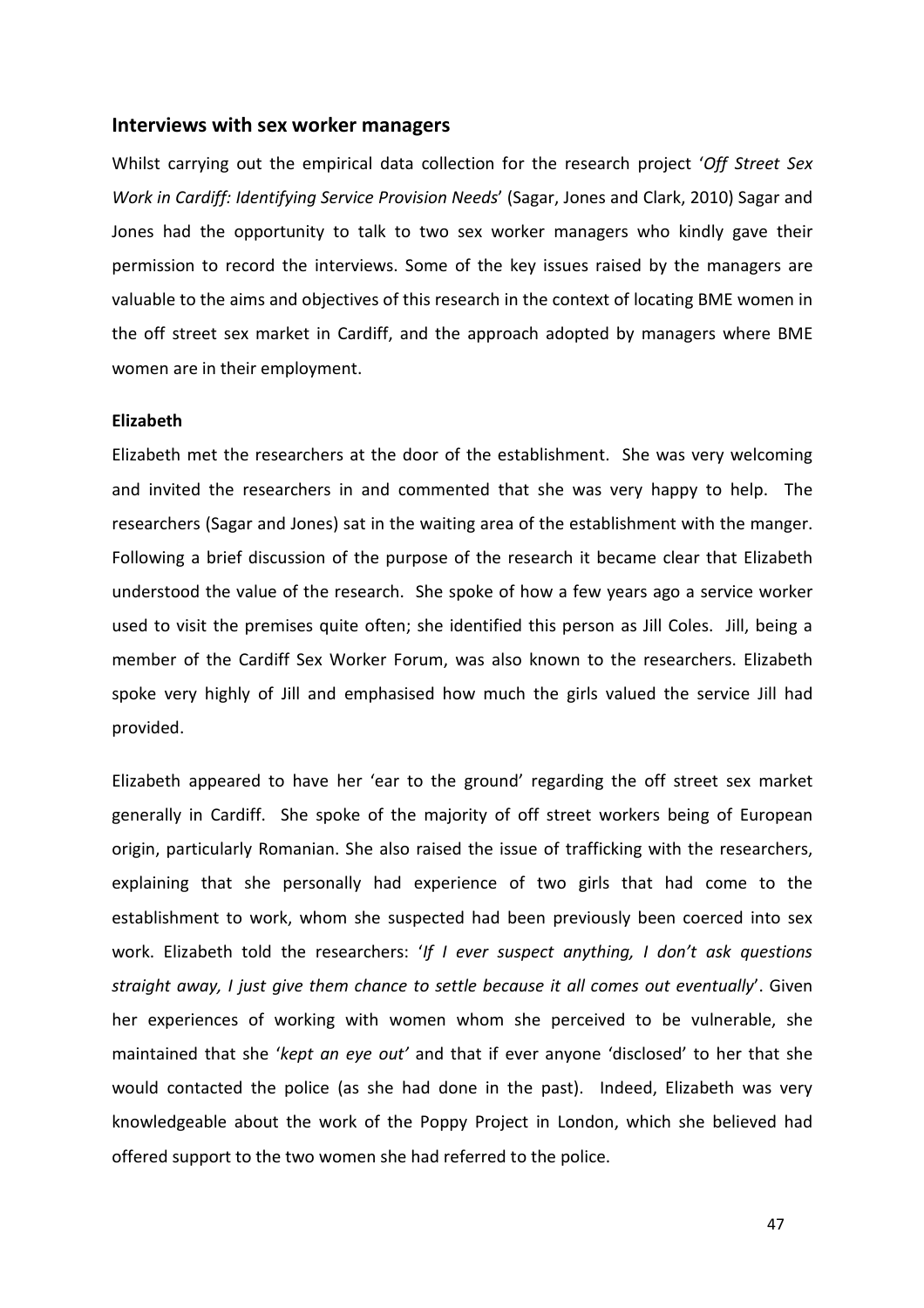Although Elizabeth pointed out that there were several girls 'in that day' working who would be happy to participate in the research, she also explained that two women were unlikely to be any assistance. The two ladies Elizabeth referred to were both Black women and in fact they did both decline to meet with the researchers. According to Elizabeth, this was simply because they were not interested, and she also added laughing, 'they are just miserable'. Elizabeth explained that the two women argued 'with everyone' and very often they even got into 'fights with each other'. Thus, it appeared to the researchers that this was not an ethnic or cultural issue, but rather simply a matter of indifferent (and perhaps difficult) individual personalities.

It was the opinion of both Sagar and Jones (who entered the establishment together – in accordance with a lone working protocol), that Elizabeth had the best interests of her girls at heart. The establishment appeared well run. At interview the women we spoke to also spoke very fondly of Elizabeth who seemed to adopt a 'motherly' role.

Elizabeth had been 'raided' several times over the years by the local police and had been taken to court. Nevertheless, she maintained that she had a good relationship with the police and emphasised that she would not hesitate to contact them if she felt women were being exploited in any way (as she had done before).

### Kevin

Kevin is an Escort manager who at the time of interview had 14 girls working for him. He had started his business less than a year ago. He proudly explained that he only took a 25% cut of the girls' money, unlike most other managers and indoor parlours which took on average 40-50%.

Kevin came from a manual labour background, he told the researchers that he had not achieved any academic qualifications and had drifted from one job to another. He actually became involved in escort work because one of his friends began work as an independent escort, and he had offered to drive her to appointments to ensure that she was safe.

He spoke about 'his girls' with great affection. Kevin stated that this was the best job he had ever had. He said the girls had taken over his life, they used his flat to hang out and get ready in, and he laughed when describing the lipstick, hair dye and stockings strewn around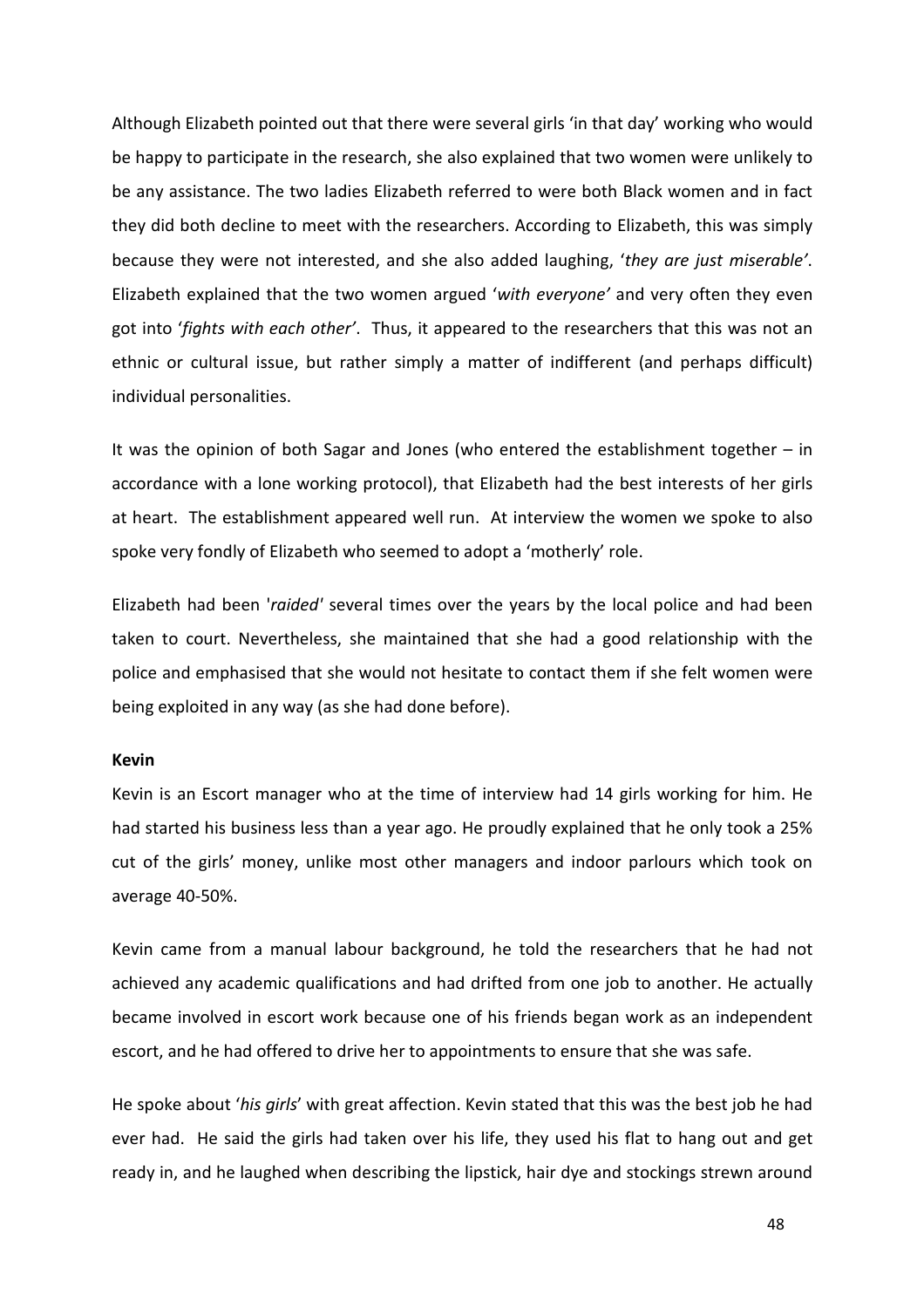his home. He emphasised that he really 'looked after' his girls - they always had a driver when they were working who waited outside to make sure they were safe. Safety was 'the' most important issue for Kevin who explained that: 'If I had a daughter doing this I would want her to have someone like me looking out for her'.

Kevin did not have any migrant sex workers in his employment. Neither did he have any 'Black girls' working for him, he said that and that this was 'a shame' (explaining that this would be good for business because he did get a lot of requests for Black women). Most of his work was located within hotels – the ladies who worked for him were called out to what Kevin described as 'the best hotels' across the South Wales area. He explained that the majority of clients were business men from London in particular  $-$  the overwhelming majority of whom treated his girls exceptionally well.

The overriding importance of including Kevin's interview is that he appeared to have a good understanding of the off street sex market in Cardiff. He told the researchers that he only operated at the 'high end' of the sex market, but he knew that there were 'Polish gangs' operating in Cardiff and that they did not treat their girls well. As the interview progressed it became clear that Kevin regularly informed the police of illegal activities. And, like Elizabeth, he implied that he had a good relationship with the police.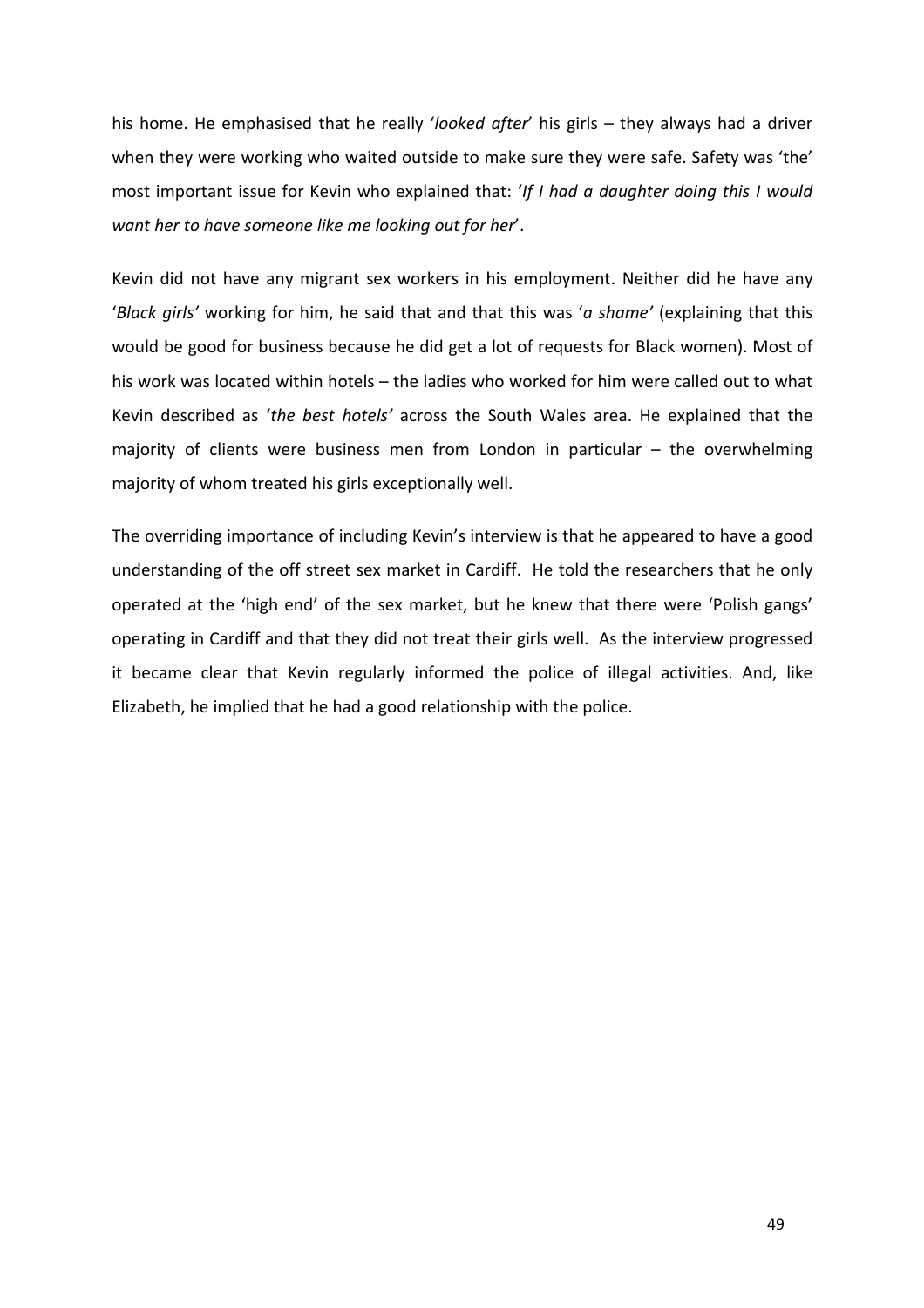## Section 5: DISCUSSION

### BME sex workers in Cardiff

As already noted, some academics have been very critical of the current approach in policy and practice in the UK which conflates the issue of trafficking and prostitution. There is also much criticism of the lack of recognition in policy and practice regarding the high numbers of migrant sex workers in the off street market (see for example, Agustin, 2006b).

In Cardiff we identified 62 BME female sex workers advertising independently in Cardiff. Previous to this exploratory research project, Sagar Jones and Clark had identified 9 BME women who took part in the research project 'Off Street Sex Work in Cardiff: Identifying Service Provision Needs' (2011). During the course of data collection for that research project, Sagar and Jones also identified a further 4 BME females in off street establishments who declined to take part in the research. Therefore, at the time of writing this report, evidence suggests at the there are over 75 female BME sex workers in Cardiff. However, given that research has yet to access 'closed markets' in Cardiff, this figure is likely to be much higher.

Nevertheless, as this exploratory research demonstrates, accessing female BME sex workers is extremely problematic. Without access it is impossible to build up a true and accurate picture of BME sex workers in the Cardiff area. Despite this, the data thus far collated and documented in this report is an important indication of the presence of female BME migrant sex workers in Cardiff, and this arguably needs to be recognised in both local policy and practice. In developing sex worker policy to incorporate female BME sex workers, it is also important to clearly distinguish migrant sex workers from trafficked sex workers and respond to both issues appropriately.

As noted, we were very careful to ask sex workers about both their positive and negative experiences (see, also Agustin, 2006b and Mai, 2009 who also emphasise the importance of adopting an objective approach). Our findings tentatively suggest that female BME migrant workers in the off street sex market in Cardiff may come from a variety of socio-economic backgrounds, and that many may have been introduced to sex work through friends (rather than having been coerced or forced). Furthermore, that female BME migrant sex workers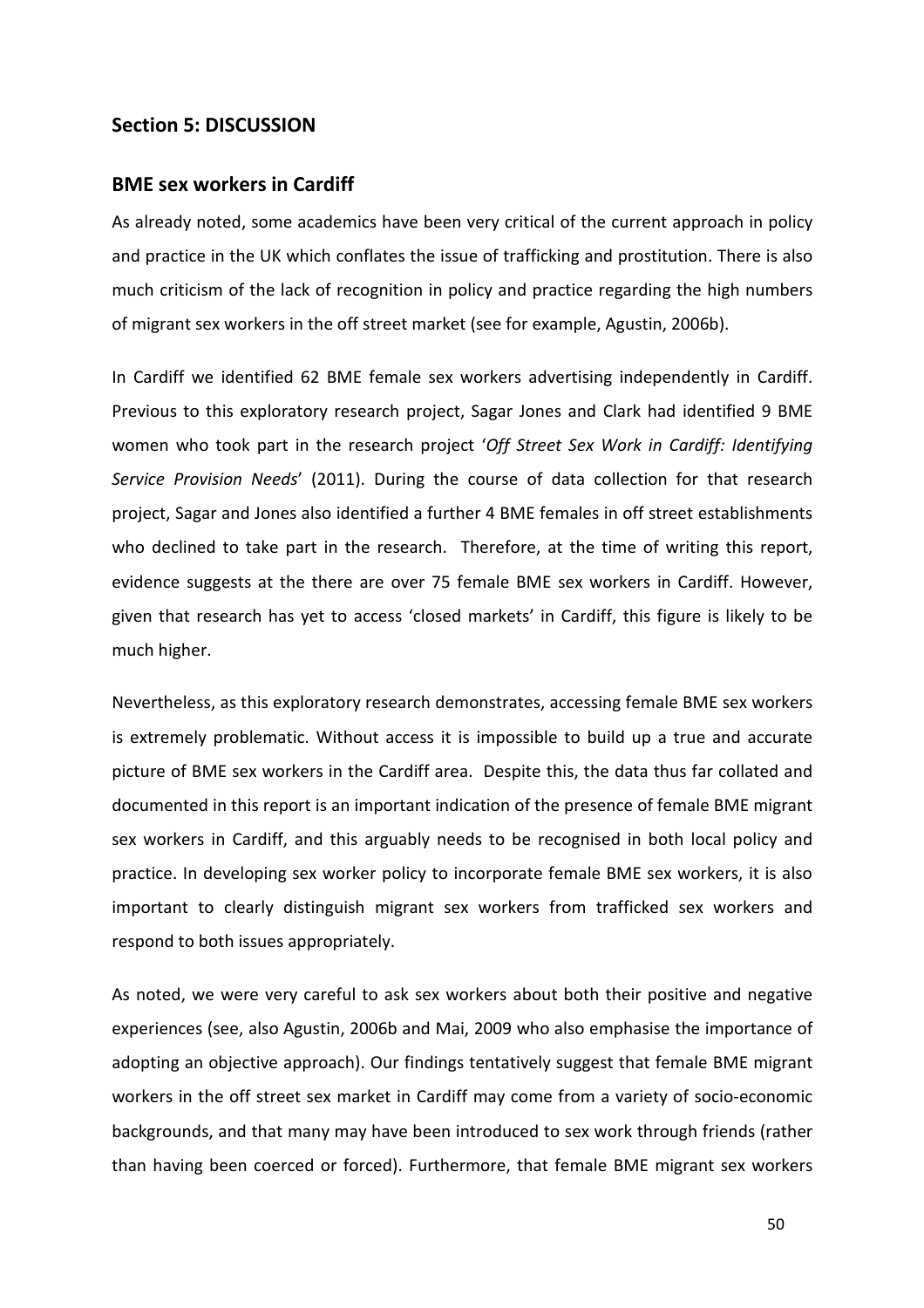can have a good relationship with colleagues and clients. However, there does appear to be a problem with regard to 'disclosure' due to the stigmatisation of the profession (some of the women profiled in this report spoke of their 'shame' and of their 'fear' that friends and family would find out). In this respect, the findings from our very small sample are similar to those of Mai's (2009) much larger research project on migrant sex workers in London.

### The need for Outreach services

It should be noted that none of the women profiled in this report identified themselves as British. Indeed, all of the women profiled are migrant sex workers. While other research has indicated that the majority of migrant sex workers are accessing NHS services in the UK (Mai, 2009), access to services is clearly a problem for some BME women working as sex workers in Cardiff. Particularly worrying is the two negative experiences with regard to GP services as recorded in this report.

As already noted, there is no Outreach provision for off street sex workers in Cardiff. However, the development of such a service would enable relationships of trust to build between Outreach and sex workers. This would ensure that all off street sex workers are provided with advice, guidance and assistance to facilitate service access. Indeed, in suggesting this we acknowledge that we are simply repeating what has been advocated elsewhere (see, Sagar, Jones and Clark, 2011). However, we would re-emphasise, that despite the lack of research into the off street sex market, and particularly with regard to BME / migrant sex workers, there is a need to develop appropriate services and an Outreach provision (see also, Agustin, 2006b). The benefits of an off street Outreach service are perhaps self evident. As already indicated in this report, all of the women profiled had basic to fluent levels of spoken English; however, an Outreach service could help women overcome their fears with regard to disclosure. And, where language is problematic, an Outreach service would be able to liaise with BAWSO for example. BAWSO could also provide assistance and additional support where cultural issues or barriers to accessing services require a specialist response. This would be particularly valuable where a sex workers immigration status is problematic (which has been found to be a restrictive factor – migrant workers being able to exercising rights and access services, see, Mai, 2009).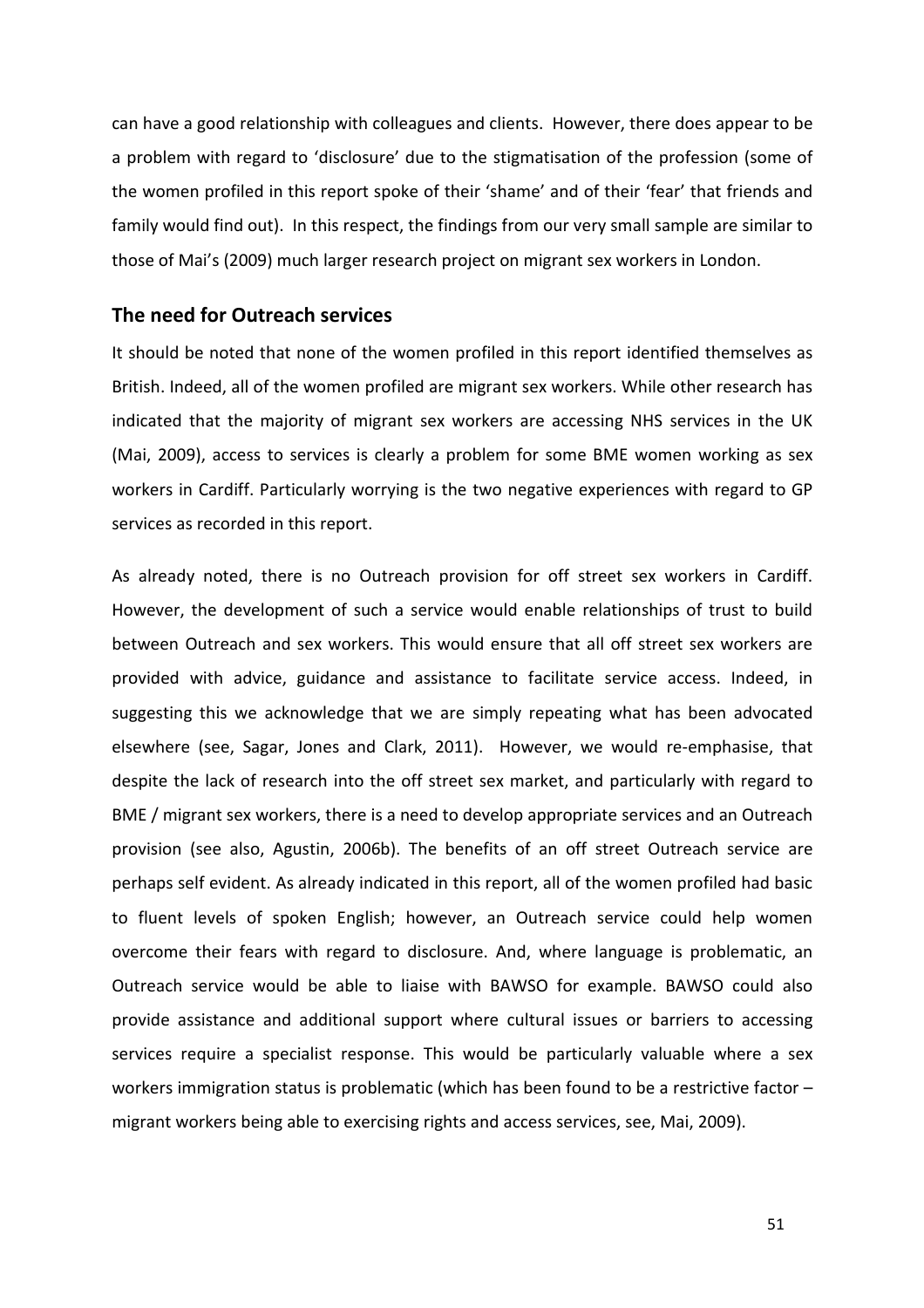For those BME sex workers who are advertising independently in newspapers and via the internet, services should be developed which are innovative and which can reach out to 'remote' sex workers.

### Accessing closed markets and policy development

Even where Outreach services are developed in Cardiff, there remains a problem accessing closed markets (only 3 out of 7 identified off street establishments have thus far engaged with researchers). It is quite clear however, from the interview with Elizabeth, that where Outreach is provided, a strong and trusting relationship can develop. Yet, where establishments are closed and hidden, Outreach would obviously find access difficult. In this respect we would highlight the importance of law enforcement agencies developing relationships of trust with off street establishments. The interviews recorded in this report with Elizabeth and Kevin clearly indicate that 'managers' might be open to sharing important information with the police. But, also, very importantly, good relationships between the police and off street managers could pave the way for Outreach access.

We acknowledge that there are laws pertaining to off street sex work (brothel keeping for example, see, Sexual Offences Act, 2003). There is also the opportunity for the police to make use of new closure orders where they have reasonable grounds to believe any premises is being used for the purposes of prostitution related offences (see, section 21 Policing and Crime Act 2009). However, at the local level, the police also have a degree of discretion in enforcing such laws. The benefits of adopting a pragmatic law enforcement approach to the off street sex market is perhaps best illustrated by the experiences of Gwent police force in Newport. According to Supt. Julian Knight (Gwent Police), working closely with those involved in the off street sex market enhances police monitoring, enhances police intelligence gathering, and also builds up trust, which can enable trafficked women to be identified. It also creates an environment where sex workers, more generally, feel able to report instances of violence without fear of arrest (see, BBC News, 2010). Thus, experience local to Wales appears to indicate that there can be clear advantages in building up good relationships with off street sex workers and their managers. Such collaboration could not only provide a much needed point of access for an Outreach service, but it could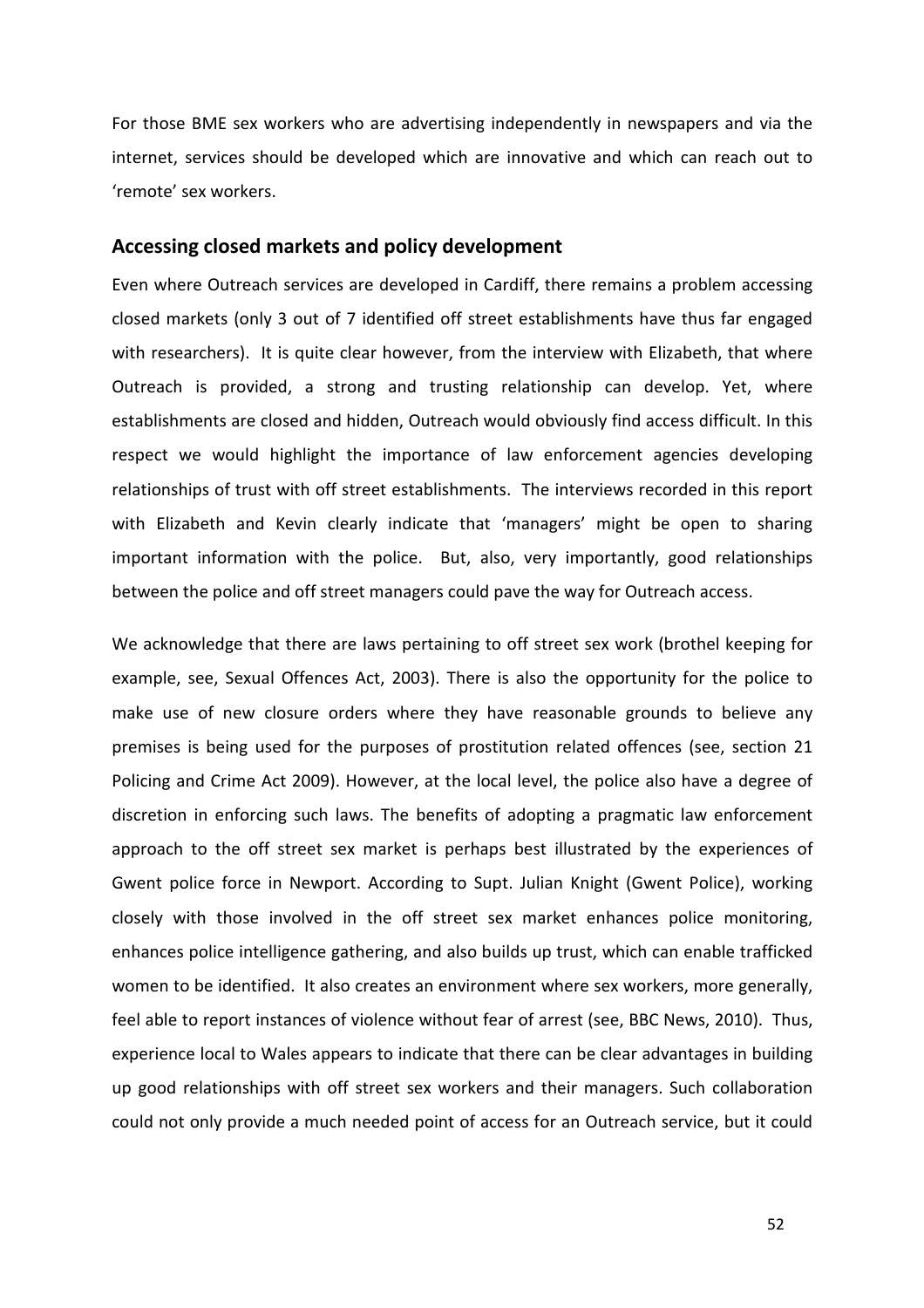also fulfil an overarching objective of the Cardiff Sex Worker Forum – to keep all sex works in Cardiff safe.

#### Migrant sex workers and trafficked sex workers

At the moment there appears to be much anxiety and worry amongst policy makers regarding the numbers of women who are trafficked into Cardiff (and Wales generally) for the purposes of sexual exploitation. The research that does exist on this issue suggests that 60 trafficked women are currently located in off street establishments (see, Amnesty International, 2007 'Under the Covers: Trafficking for Sexual Exploitation in Wales'). This figure has been used by academics (see, Jones, 2010), policy makers (see, Watson, 2010) and it has been reported by the media in Wales (Wales Online, 2011; Guardian Cardiff, 2011). However, close inspection of the Amnesty report, reveals that the figure of '60' appears to be based on the personal opinions of one or more professionals working in Cardiff and Vale NHS Trust. Unfortunately, the report offers no methodology on how this figure was derived at, nor does it state how many professionals were consulted. As such, the report should not be taken as conclusive evidence that 60 trafficked women are working in the off street market in Cardiff.

As already noted, the authors of this report are careful to state that there is some evidence that the trafficking of women for sexual exploitation takes place in Wales. However, the current policy focus on trafficking in Wales must not detract from the need to provide services to off street workers – to ensure the protection of all off street workers in terms of sexual health and safety.

Where trafficking is taking place, the specialist services provided by BAWSO are fundamentally important to ensure that women who are trafficked are supported. BAWSO also recognise the need to reach out and work with and support female BME sex workers, who may be British nationals or migrant workers. There is a danger however, that sensationalist media stories based on inconclusive research could detract from the need to provide services to female BME sex workers (the majority of whom may be migrant workers) who work off street in Cardiff. It is therefore vital that policy makers clearly distinguish migrant sex workers from trafficked sex workers, and services must be put in place for both.

53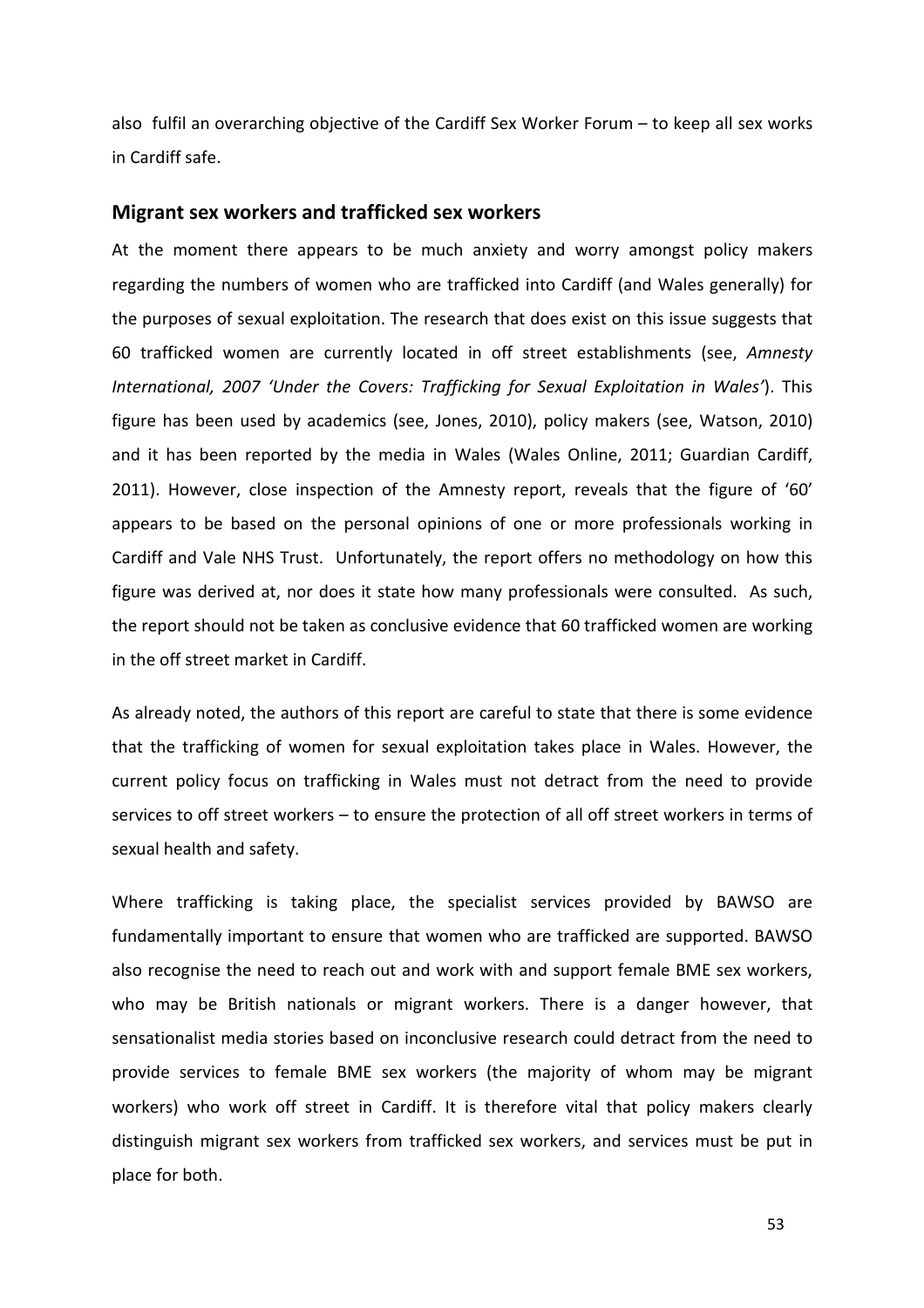## Chapter 6: RECOMMENDATIONS

### Short-term recommendations

There is an urgent need to provide 'all' off street sex workers with sexual health information, free condoms and information regarding local services.

It is important to build up 'trustful' relationships with all off street sex workers – to encourage sex workers to seek assistance and advice.

BAWSO have experience of working with BME women (regardless of their immigration status). Female BME sex workers need to be provided with information regarding the services of BAWSO which can offer specialist support and advice. Where necessary, BAWSO can draw on their expertise to assist sex workers with language difficulties to facilitate access to services.

 In order to achieve the above, it is recommended that law enforcement agencies begin to build up good relationships with off street managers and sex workers, and in doing so to pave the way for other professionals (Outreach) to access off street sex workers.

## Mid-term / long-term recommendations

Although the vast majority of sex work in Cardiff takes place off street, there is currently no Outreach service specifically for off street sex workers. We therefore recommend the development of an Outreach service to work with all off street workers to provide much needed sexual health advice and support, and to act as a conduit to other specialist services as appropriate. Particularly (given the significant migrant sex worker population in Cardiff), Outreach services should forge firm working relationships with BAWSO.

The success of any Outreach service for off street sex workers is dependent on enhanced multi-agency work. In particular, Outreach, law enforcement agencies, sexual health specialists and BME support agencies need to work together to provide a streamline service for off street sex workers.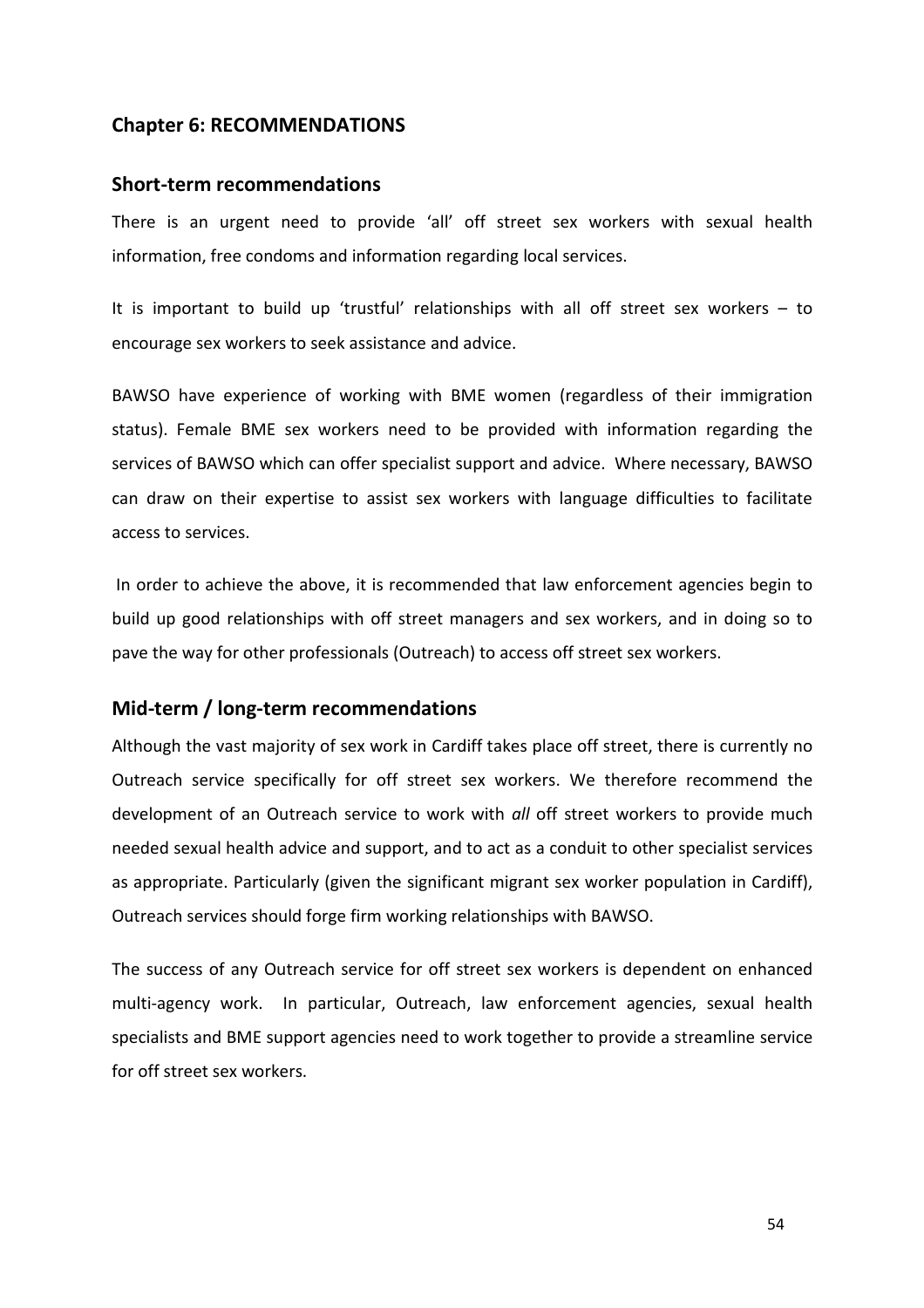## Policy considerations

Off street sex work must be acknowledged within policy and practice in Cardiff. However, in doing so, there must be a distinction between 'sex workers', 'migrant sex workers' and those persons 'trafficked for the purposes of sexual exploitation'. Responses to 'off street sex workers' and 'off street sex workers who are female BME / migrant workers' must be developed appropriately. The implementation of an all encompassing strategic sex worker policy framework would also assist in the detection of women who are trafficked into Cardiff for the purposes of sexual exploitation.

## Further research

This research identified over 60 female BME sex workers advertising sexual services via the internet and in local newspapers. Previous, research found approximately 350 sex workers advertising via the internet and local newspapers in Cardiff (Sagar, Jones, and Clark, 2011:7- 8). Research is needed to explore the feasibility of developing a service specifically focused on remote independent sex workers.

This report has highlighted the current interest from policy makers, the media and academics regarding the trafficking of women for the purposes of sexual exploitation in the UK. However, there is a paucity of empirical research, particularly in Wales, which seeks to broaden understandings of trafficking or provide reliable estimates of the numbers of trafficked women into Wales. Accordingly, the authors of this report join the call of policy makers in recommending further research into trafficking for sexual exploitation.

Unfortunately, however, this research has also illustrated how conducting research at this time is methodologically difficult, given the absence of gatekeepers to off street establishments in Cardiff – particularly to 'closed' establishments where trafficked women are more likely to be located. Therefore, given that empirical research at this time is methodologically challenging, we recommend that a literature review of trafficking in Wales should be commissioned. The urgency for such a review is made more pressing given the current fears and anxieties surrounding the Olympic games in 2012 and the potential negative impact that this may bring in relation to an increase in trafficking for Cardiff. A literature review would bring together and analyse existing research, policy documents and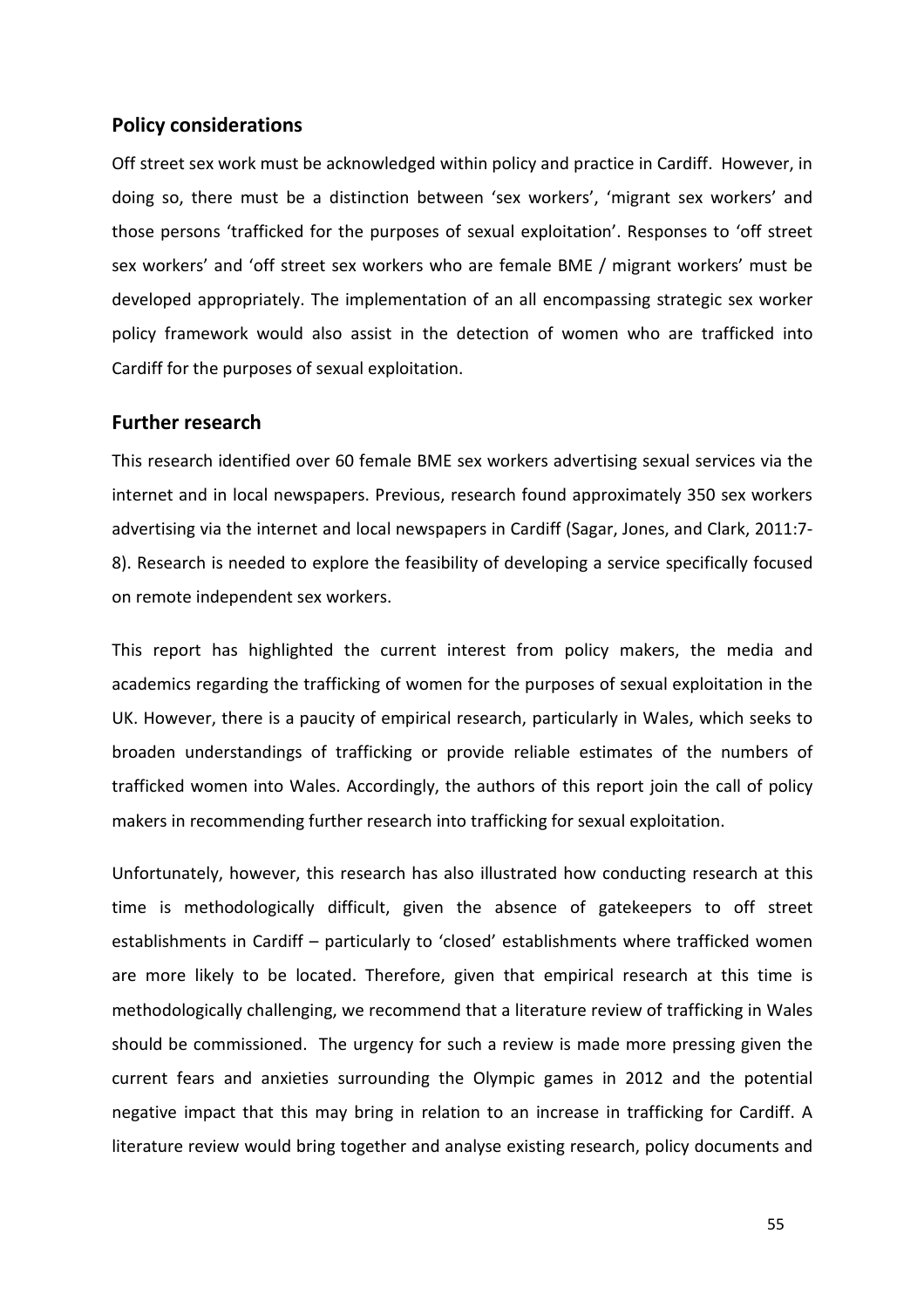academic thought within Wales ensuring that strategic policy development in relation to trafficking in Cardiff (and across Wales) is informed by a valid and reliable evidence base.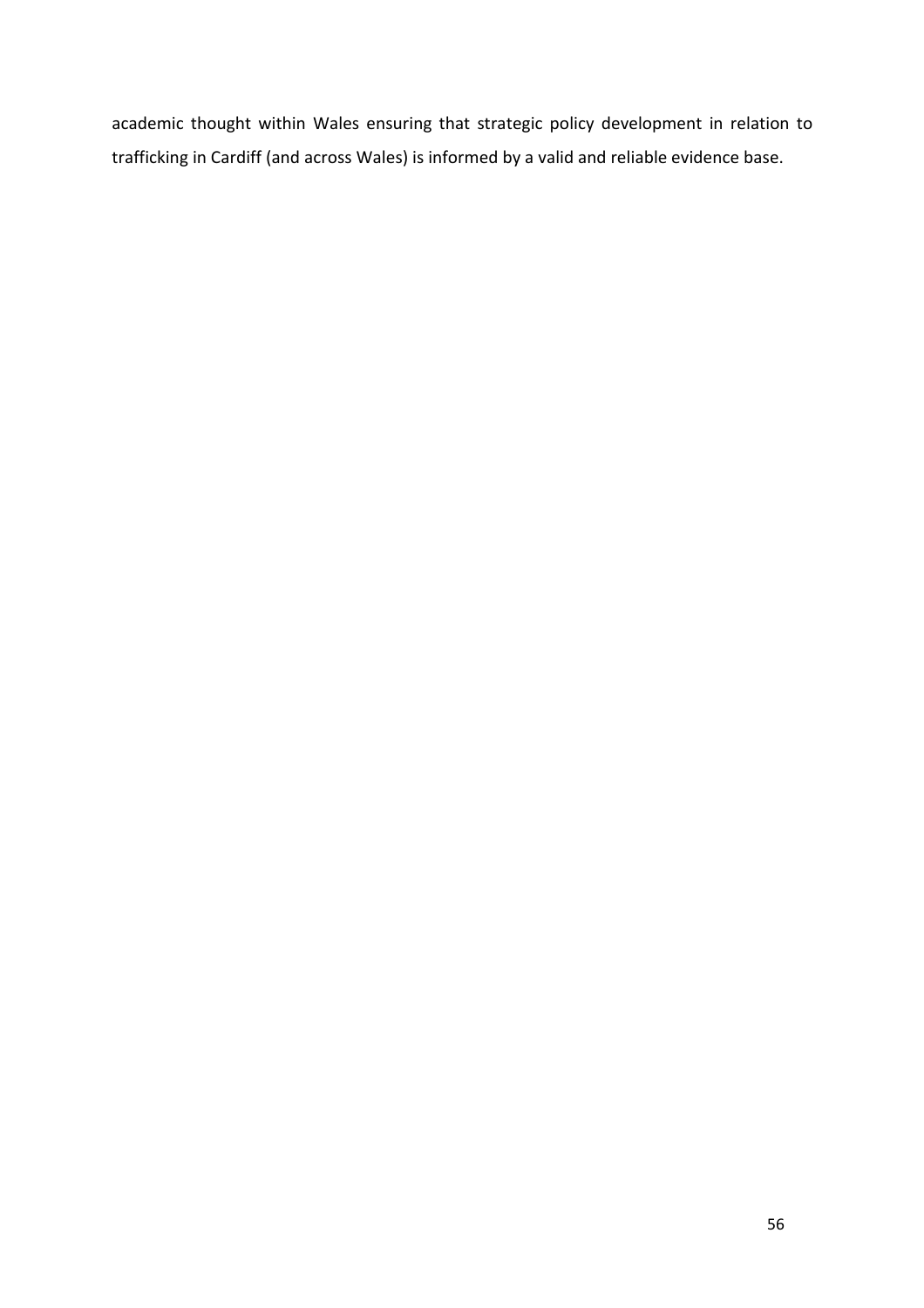### **REFERENCES**

- Agnes, F. (2008) The Bar Dancer and the Trafficked Migrant: Globalisation and Subaltern Existence in G. Letherby, K. Williams, P. Birch and M. Cain, Sex As Crime? Cullompton: Willan.
- Agustín, L. (2005) Migrants in the Mistress's House: Other Voices in the "Trafficking" Debate. Social Politics, 12 (1): 96-117.
- Agustin, L. (2006a) The Conundrum of Women's Agency: Migration and the Sex Industry, in R. Campbell and M. O'Neill (eds) Sex Work Now. Cullompton: Willan.
- Agustín, L. (2006b) The Disappearing of a Migration Category: Migrants Who Sell Sex. Journal of Ethnic and Migration Studies, 32 (1): 29-47.
- Amnesty International (2007) Under the Covers: Trafficking for Sexual Exploitation in Wales. Cardiff: Amnesty International, Wales Office.
- Barry, K. (1995) The Prostitution of Sexuality: The Global Exploitation of Women. New York: New York University Press.
- BBC News (2010) Police in Ryder Cup City Newport on Tolerating Brothels http:www.bbc.co.uk/news/uk-wales-south-east-wales-11411069 (accessed 11.03.11).
- Brooks-Gordon, (2006) The Price of Sex: Prostitution, Policy and Society (Cullompton: Willan).
- Bryman, A. (2004) Social Research Methods, Revised edition, Oxford: Oxford University Press.
- Cardiff Council (2011) Council Facts & Stats at: http://www.cardiff.gov.uk/content.asp?nav=2872,3256&parent\_directoryid=286 5 (accessed 26.03.11).
- Churchill, H. and Sanders, T. (2007) Getting your PhD: A Practical Insider's Guide, London: Sage Publications.
- Craig, G., Gaus, A., Wilkinson, M., Skrivankova, K., and McQuade, A. (2007) Modern slavery in the United Kingdom: Overview and Key Issues. Joseph Rowntree Foundation.
- Cusick, L. and Berney, L. (2005) Prioritizing Punitive Responses over Public Health. Commentary on the Home Office Consultation Document Paying the price, Critical Social Policy 25 (4): 596-606.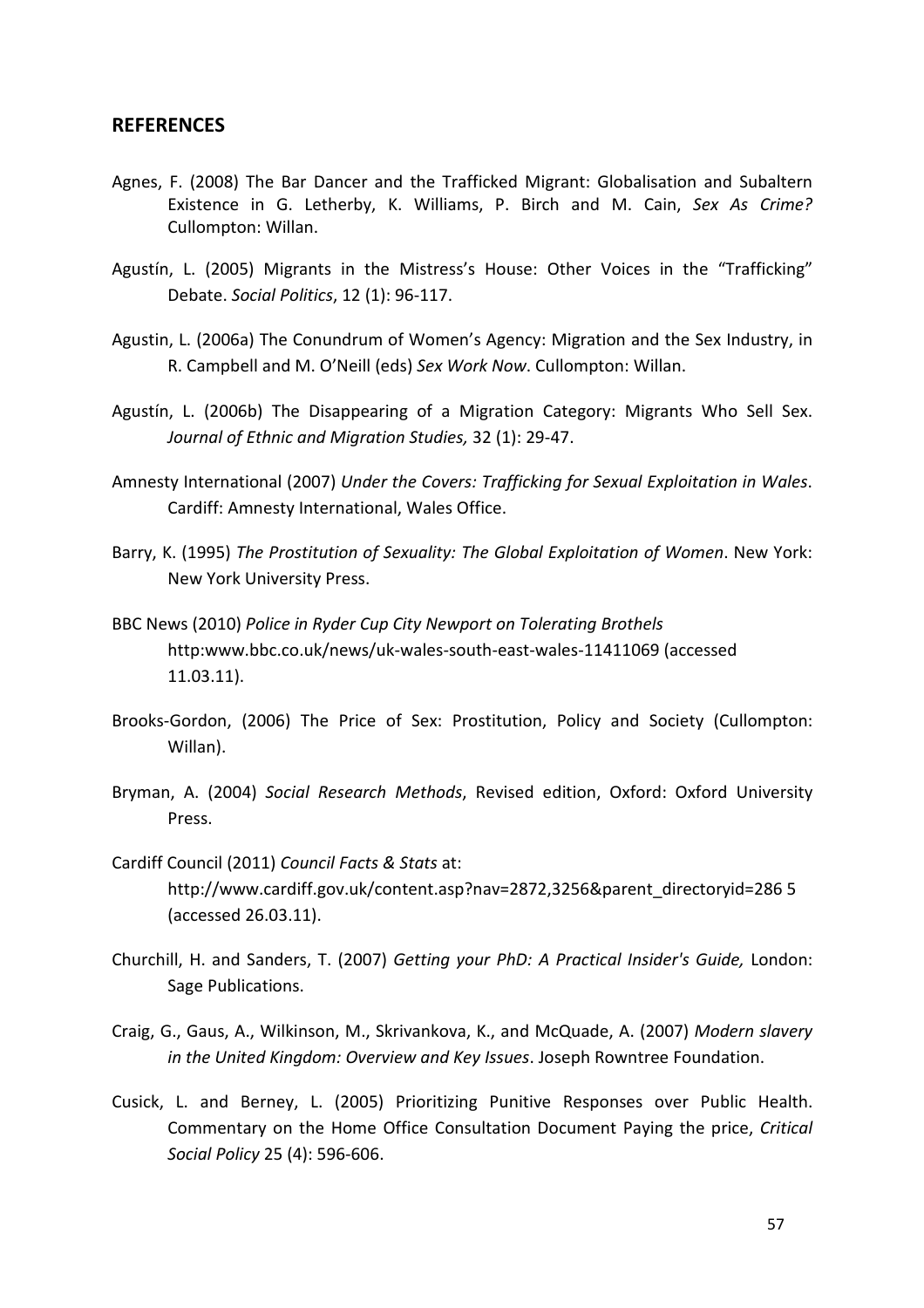- Cusick, L., Kinnell, H., Brooks-Gordon, B., Campbell, R. (2009), Wild Guesses and Conflated Meanings? Estimating the Size of the Sex Worker Population in Britain. Critical Social Policy, 29: 703- 719.
- Di Tommaso, M., Shima, L., Strom, S. and Bettio, F. (2009) As Bad as it Gets: Well-being Deprivation of Sexually Exploited Trafficked Women. European Journal of Political Economy, 25 (2): 143-162.
- Dickson, S. (2004) Sex in the City: Mapping Commercial Sex across London, The Poppy Project, Eaves Housing for Women.
- Eisner, M. and Parmer, A. (2008) Doing Criminological Research in Ethically and Culturally Diverse Contexts' in R. D. King and W. Wincup (eds), Doing Research on Crime and Justice. Oxford: Oxford University Press.
- Elmore-Meegan, M., Conroy, R. and Agala, C. (2004) Sex Workers in Kenya, Numbers of Clients and Associated Risks: An Exploratory Study, Reproductive Health Matters, 12 (23): 50-57.
- Emmel, N., Hughes, K., Greenhalgh, J. and Sales, A. (2007) Accessing Socially Excluded People: Trust and the Gatekeeper in the Researcher-Participant Relationship. Sociological Research Online, 12 (2).
- Goodey, J. (2004) Sex Trafficking in Women from Central and East European Countries: Promoting a 'Victim-Centred' and 'Woman-Centred' Approach to Criminal Justice. Intervention Feminist Review, 76: 26-45.
- Home Office, (2004) Paying the Price: A Consultation Paper on Prostitution, London: HMSO
- Home Office, (2006) A Coordinated Prostitution Strategy and Summary of responses to Paying the Price, London: HMSO.
- Home Office, (2008) Tackling the demand for prostitution: A Review, London: Home Office.
- House of Commons Home Affairs Committee (2009) The Trade in Human Beings: Human Trafficking in the UK. Sixth Report of Session 2008-9. vol 1 London: Stationery Office.
- Jackson, K., Jeffery, J. and Adamson, G. (2010) Setting the Record: The Trafficking of Migrant Women in the England and Wales Off-street Prostitution Sector. PROJECT ACUMEN. ACPO: Regional Intelligence Unit for the South West 2010.
- Jenkins, S. (2010) New Technologies, New Territories: Using the Internet to Connect with Sex Workers and Sex Industry Organisers, in K. Hardy, S. Kingston and T. Sanders (eds), New Sociologies of Sex Work. Surrey: Ashgate.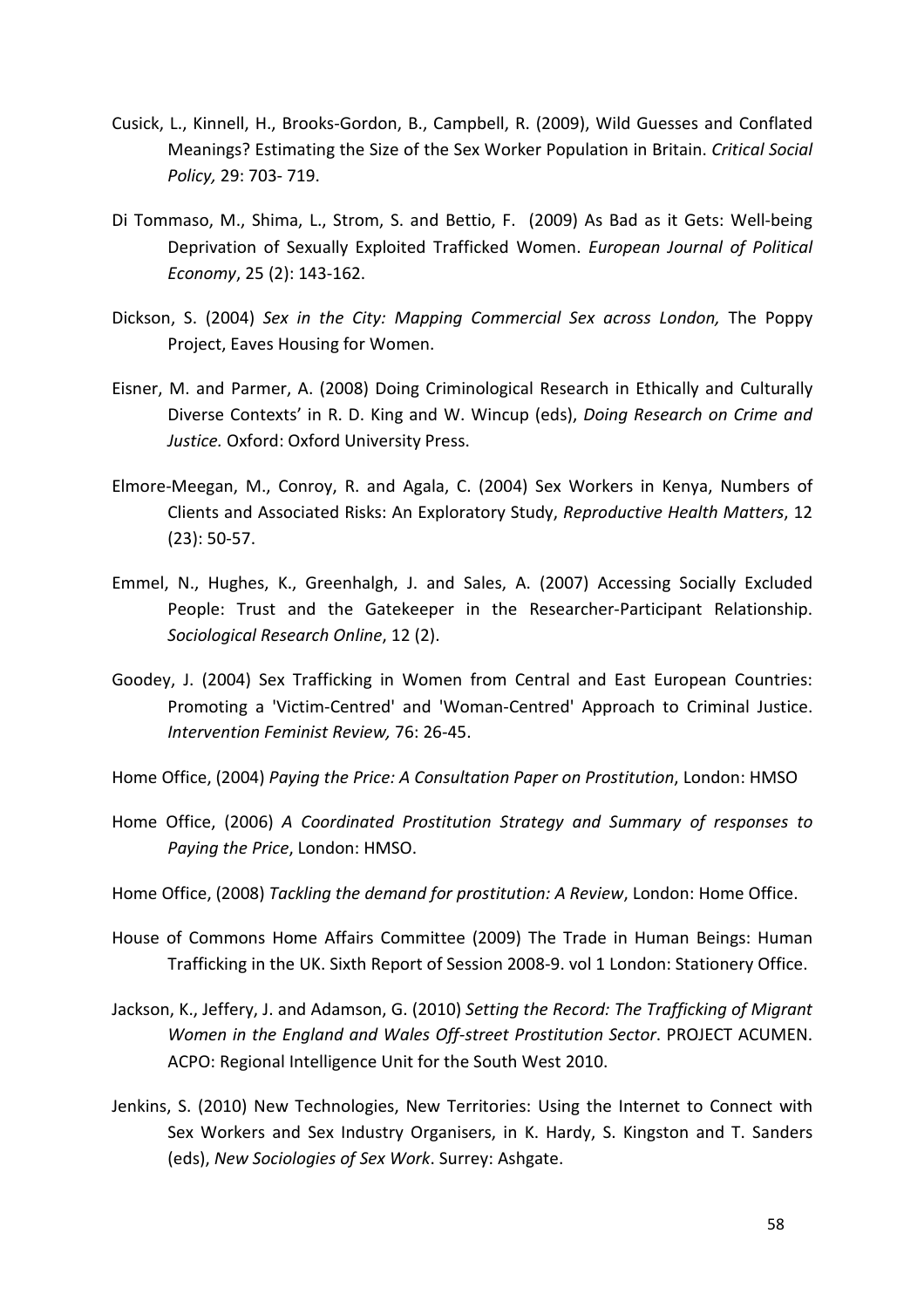- Jones, J. (2010) Trafficking of Women and Children in Wales 2010, Bristol: University of the West of England.
- Jones, D. (2010) The Ethical Dilemmas in Researching Street Sex Work in Wales: Getting in Staying in: An Expedition into the Moral Obligation to Research Participants, Journeys Interdisciplinary Journal, Inaugural Edition. Swansea: Swansea University.
- Jupp, V. (2006) The SAGE Dictionary of Social Research Methods, London: Sage.
- Kelly, L. and Regan, L. (2000) Stopping Traffic: Exploring the Extent of, and Responses to, Trafficking in Women for Sexual Exploitation in the UK: Police Research Series Paper 125. London: Home Office.
- Mai, N. (2009) Migrant Workers in the UK Sex Industry. Retrieved 18th May 2010 from The Institute for the Study of European Transformations.
- Munk, V. (2006) Migration and Sex Work The Dilemmas of Illegality, Osteuropa, 56 (6): 6- 55.
- O'Neill, M. (1996) Researching Prostitution and Violence: Towards a Feminist Praxis, in M. Hester, L. Kelly and J. Radford (eds) Women, Violence and Male Power. London: University Press.
- Online National Statistics, (2001) Population of Wales by Ethnic groups. http://www. statistics. gov.uk/cci/nugget.asp?id=451 (accessed 26.03.11).
- Phoenix, J. (1999) Making Sense of Prostitution. Hampshire: Palgrave.
- Sagar, T. and Jones, D. (2010) Reaching out to Female street sex workers in Cardiff: Findings from Engagement Events, (unpublished).
- Sagar, T., Jones, D. and Harris, E. (2010) Community Perceptions of Street Sex Work in Cardiff, (unpublished).
- Sagar, T., Jones, D. and Clark, P. (2011) Off Street Sex Workers in Cardiff: Identifying Service Provision Needs, (unpublished).
- Sanders, T. (2005) Sex Work: A Risky Business, Cullompton: Willan.
- Sanders, T. and Campbell, R. (2007) Designing out Violence, Building in Respect: Violence, Safety and Sex Work Policy, British Journal of Sociology and Politics, 58 (1): 1-18.
- Sanders, T. and Campbell, R. (2008) What's Criminal About Female Indoor Sex Work? in Letherby, G., Williams, K., Birch, P. and Cain, M. (eds) Sex as Crime, Portland: Willan.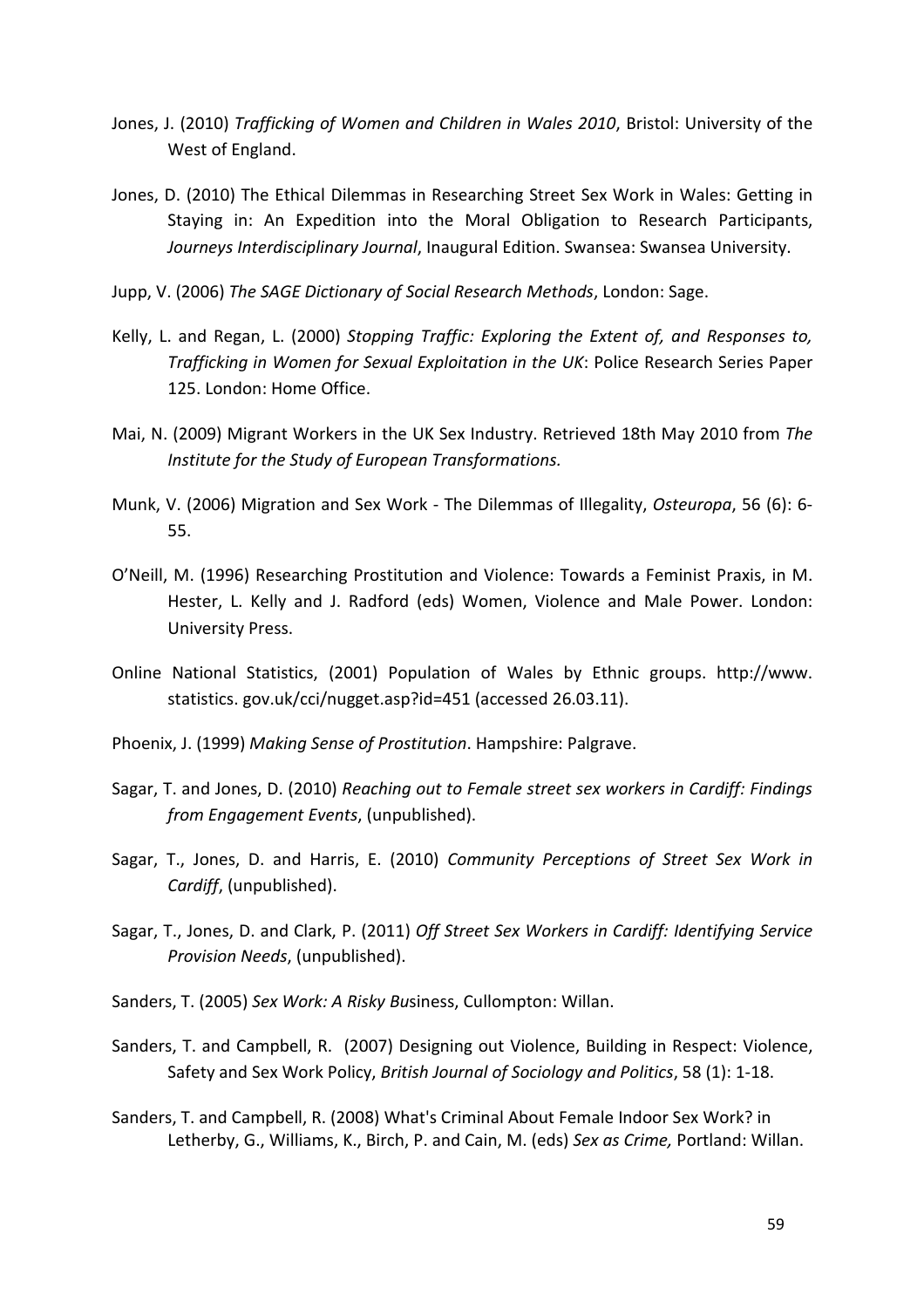- Sanders, T., O'Neill, M. and Pitcher, J. (2009), Prostitution: Sex Work, Policy and Politics, London: Sage.
- Scambler, G. (2007) Sex Work Stigma: Opportunist Migrants in London. Sociology 4 (6): 1079-1096.
- Schaeffer-Grabiel, F. (2010) Sex Trafficking as the `New Slave Trade'? Sexualities, 13 (2): 153-160.
- Schutt, R. (2006) Investigating the Social World: the Process and Practice of Research (5th Edition), Pine Forge Press: California.
- Shaver, F. M. (2005) Sex Work Research: Methodological and Ethical Challengers, Journal of Interpersonal Violence, 20 (3): 296-319.
- Sloss, C. and Harper, G. (2010) Legal Service Needs and Utilization of Women who Trade Sex, Sexuality Research and Social Policy, 7 (3): 229-241.
- Stebbins, R. (2001) Exploratory Research in the Social Sciences, London: Sage.
- Stepnitz, A (2009) Male-ordered: The Mail-order Bride Industry and Trafficking in Women for Sexual and Labour Exploitation. London: The POPPY Project and Eaves Housing for Women.
- Taylor, I. and Jamieson, R. (1999) Sex Trafficking and the Mainstream of Market Culture, Crime, Law and Social Change 32 (3): 257-278.
- The Guardian Cardiff, (2011) Executive Agrees to Play Role in Helping Cardiff's Sex Trafficked Victims. http://www.guardian.co.uk/cardiff/2011/mar/11 /cardiff-sex-traffickedvictims-executive-play-role (accessed 11.03.11).
- Wales Online, (2011) Call for Zero Tolerance on Prostitution in Cardiff. http://yourcardiff.walesonline.co.uk/2011/03/14/call-for-zero-tolerance-onprostitution-in-cardiff/ (accessed 28.03.11).
- Ward, H. (2002) Short Term Interventions are not Enough: Sex Work and Health in the Free Market, Sexually Transmitted Infections 78: 80-81.
- Ward, H., Day, S., Green, A., Cooper, K. and Weber, J. (2004) Declining Prevalence of STIs in the London sex industry, 1985 to 2002, Sexually Transmitted Infections, 80 (3): 374- 378.
- Ward, H., Mercer, C. H., Willings, K., Fenton, K., Erens, B., Copas, A. and Johnson, A. A. M. (2005) Who pays for sex? An Analysis of the Increasing Prevalence of Female